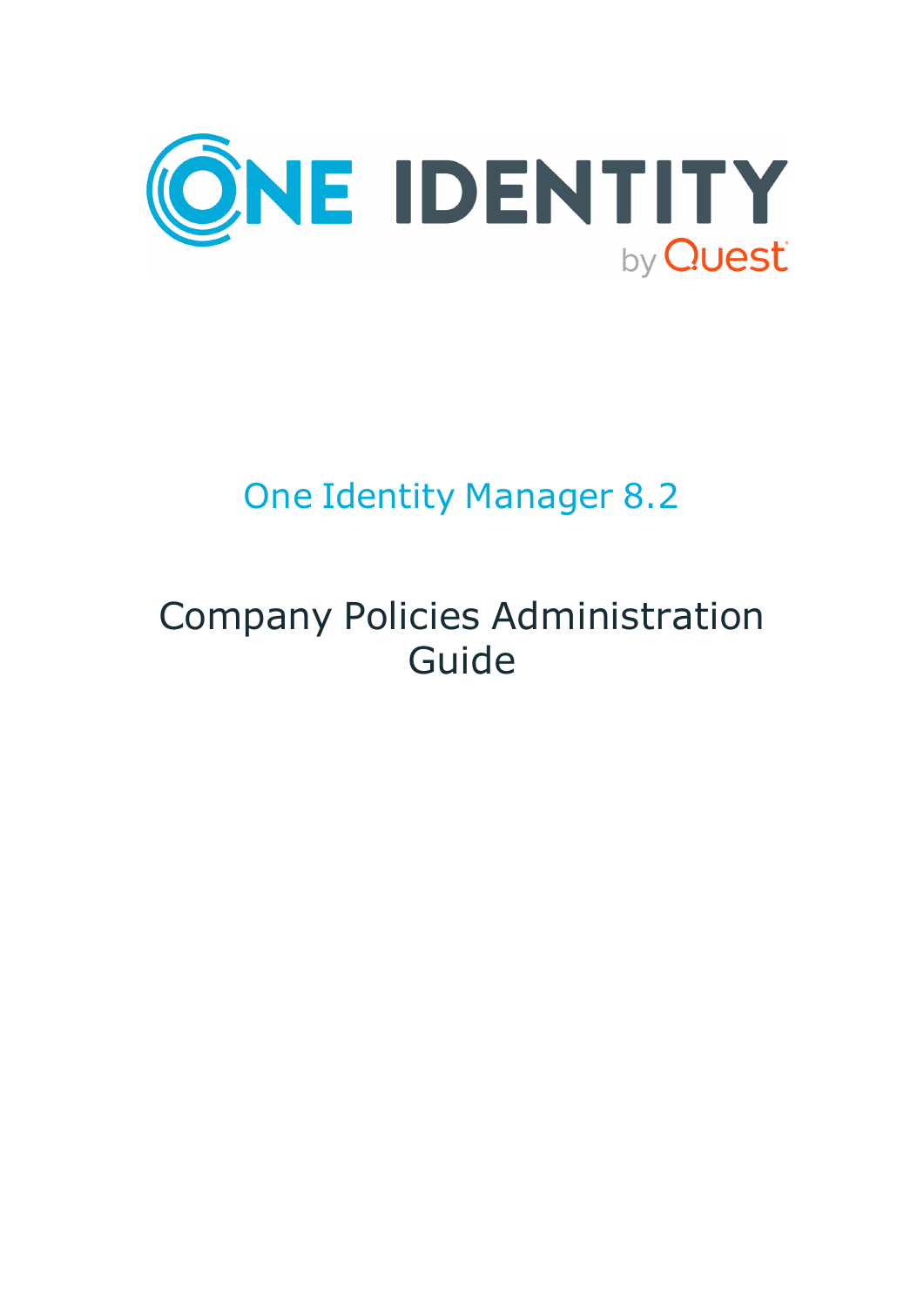#### **Copyright 2021 One Identity LLC.**

#### **ALL RIGHTS RESERVED.**

This guide contains proprietary information protected by copyright. The software described in this guide is furnished under a software license or nondisclosure agreement. This software may be used or copied only in accordance with the terms of the applicable agreement. No part of this guide may be reproduced or transmitted in any form or by any means, electronic or mechanical, including photocopying and recording for any purpose other than the purchaser's personal use without the written permission of One Identity LLC .

The information in this document is provided in connection with One Identity products. No license, express or implied, by estoppel or otherwise, to any intellectual property right is granted by this document or in connection with the sale of One Identity LLC products. EXCEPT AS SET FORTH IN THE TERMS AND CONDITIONS AS SPECIFIED IN THE LICENSE AGREEMENT FOR THIS PRODUCT, ONE IDENTITY ASSUMES NO LIABILITY WHATSOEVER AND DISCLAIMS ANY EXPRESS, IMPLIED OR STATUTORY WARRANTY RELATING TO ITS PRODUCTS INCLUDING, BUT NOT LIMITED TO, THE IMPLIED WARRANTY OF MERCHANTABILITY, FITNESS FOR A PARTICULAR PURPOSE, OR NON-INFRINGEMENT. IN NO EVENT SHALL ONE IDENTITY BE LIABLE FOR ANY DIRECT, INDIRECT, CONSEQUENTIAL, PUNITIVE, SPECIAL OR INCIDENTAL DAMAGES (INCLUDING, WITHOUT LIMITATION, DAMAGES FOR LOSS OF PROFITS, BUSINESS INTERRUPTION OR LOSS OF INFORMATION) ARISING OUT OF THE USE OR INABILITY TO USE THIS DOCUMENT, EVEN IF ONE IDENTITY HAS BEEN ADVISED OF THE POSSIBILITY OF SUCH DAMAGES. One Identity makes no representations or warranties with respect to the accuracy or completeness of the contents of this document and reserves the right to make changes to specifications and product descriptions at any time without notice. One Identity does not make any commitment to update the information contained in this document.

If you have any questions regarding your potential use of this material, contact:

One Identity LLC. Attn: LEGAL Dept 4 Polaris Way Aliso Viejo, CA 92656

Refer to our Web site ([http://www.OneIdentity.com](http://www.oneidentity.com/)) for regional and international office information.

#### **Patents**

One Identity is proud of our advanced technology. Patents and pending patents may apply to this product. For the most current information about applicable patents for this product, please visit our website at [http://www.OneIdentity.com/legal/patents.aspx](http://www.oneidentity.com/legal/patents.aspx).

#### **Trademarks**

One Identity and the One Identity logo are trademarks and registered trademarks of One Identity LLC. in the U.S.A. and other countries. For a complete list of One Identity trademarks, please visit our website at [www.OneIdentity.com/legal](http://www.oneidentity.com/legal). All other trademarks are the property of their respective owners.

#### **Legend**

**WARNING: A WARNING icon highlights a potential risk of bodily injury or property damage, for which industry-standard safety precautions are advised. This icon is often associated with electrical hazards related to hardware.**

**CAUTION: A CAUTION icon indicates potential damage to hardware or loss of data if** A **instructions are not followed.**

One Identity Manager Company Policies Administration Guide Updated - 24 November 2021, 11:32 Version - 8.2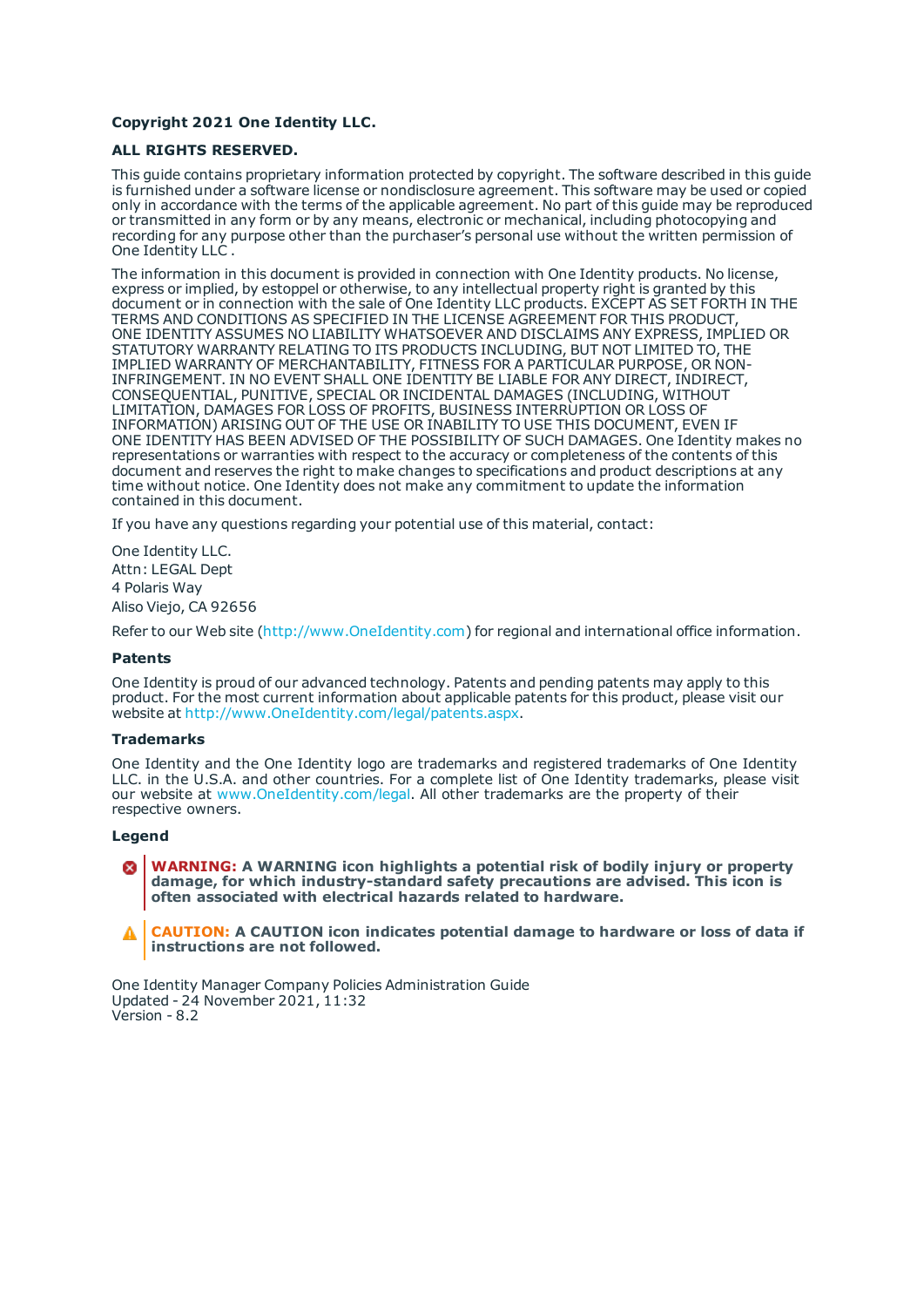# **Contents**

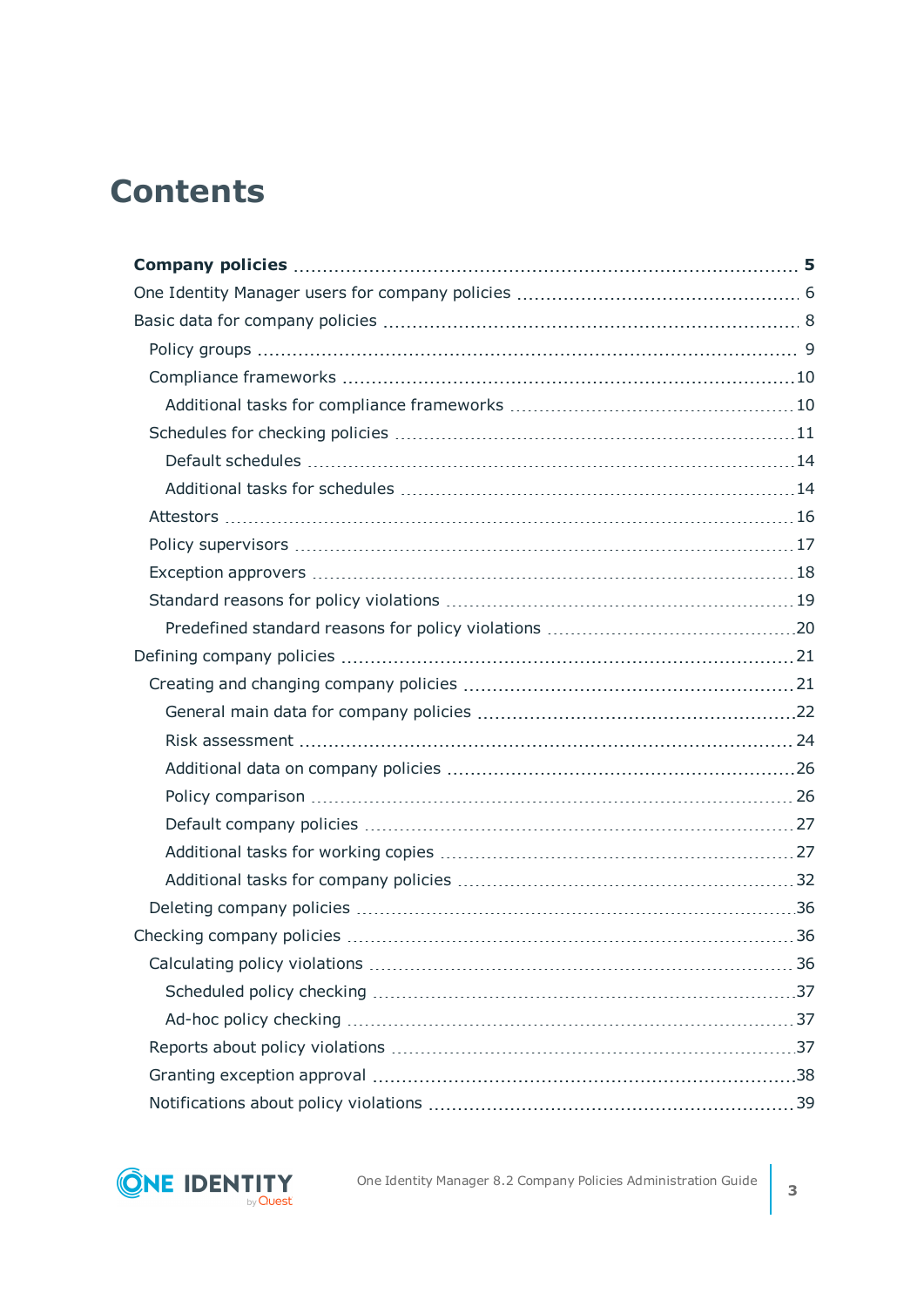| Notifications about policy violations without exception approval 40 |     |
|---------------------------------------------------------------------|-----|
|                                                                     |     |
|                                                                     |     |
|                                                                     |     |
|                                                                     |     |
|                                                                     |     |
|                                                                     |     |
|                                                                     |     |
|                                                                     |     |
|                                                                     |     |
|                                                                     |     |
|                                                                     |     |
|                                                                     |     |
|                                                                     |     |
| Appendix: General configuration parameter for company policies 51   |     |
|                                                                     |     |
|                                                                     |     |
|                                                                     |     |
|                                                                     | .54 |

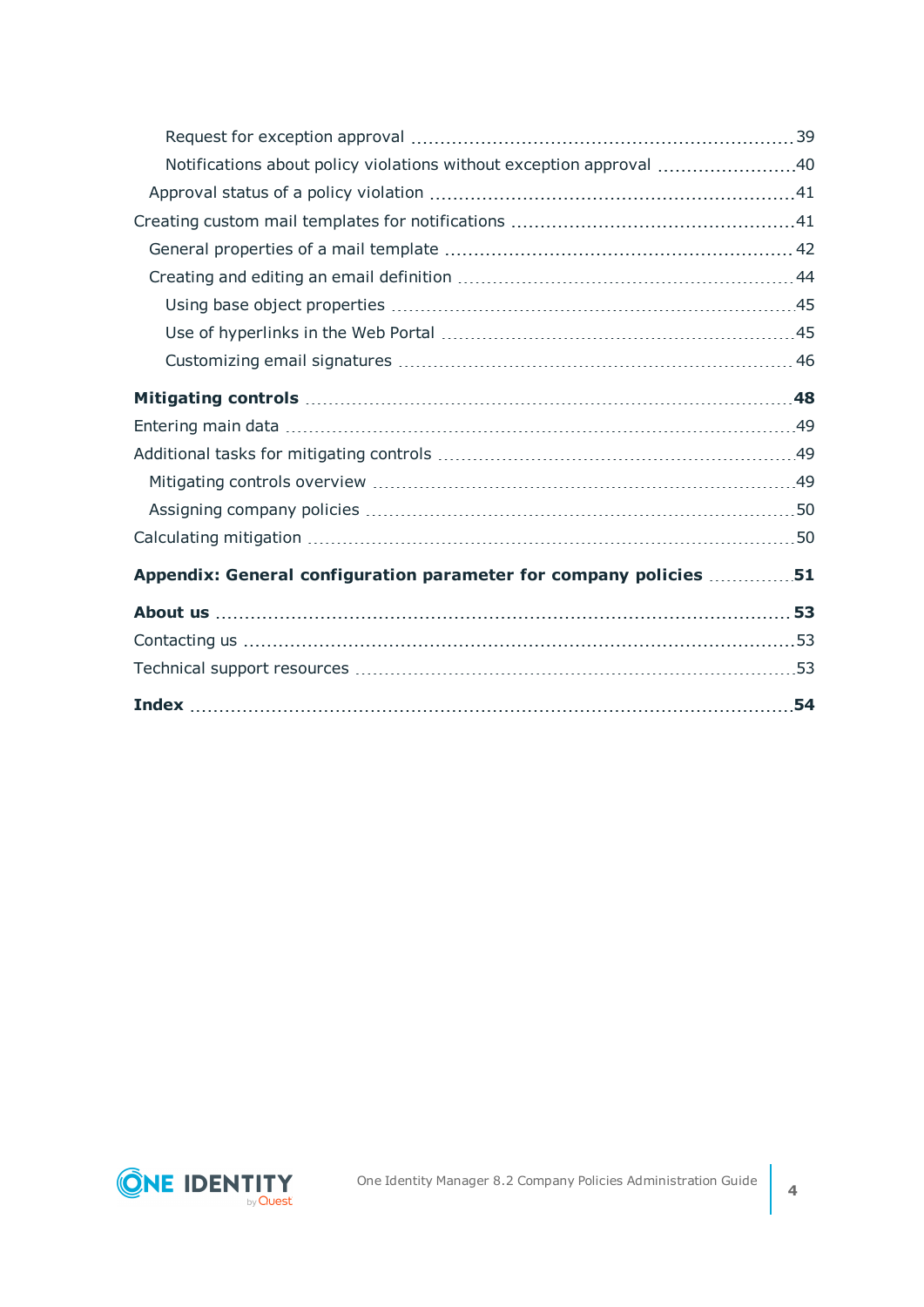# **Company policies**

#### <span id="page-4-0"></span>**Table 1: General configuration parameters for company policies**

| <b>Configuration Meaning</b><br>parameter |                                                                                                                                                                                                                             |
|-------------------------------------------|-----------------------------------------------------------------------------------------------------------------------------------------------------------------------------------------------------------------------------|
| <b>QER   Policy</b>                       | Preprocessor relevant configuration parameter for controlling company<br>policy validation. Changes to the parameter require recompiling the<br>database. If the parameter is enabled, you can use the model<br>components. |

Companies have varying requirements that they need for regulating internal and external employee access to company resources. They also have to demonstrate that they adhere to legal requirements. Such requirements can be defined as policies.

One Identity Manager allows you to manage these company policies and thus to assess the risk involved. Assuming the appropriate data is stored in the One Identity Manager database, One Identity Manager determines all the company resources that violate these company policies. You can also define company policies for the purpose of providing reports that do not have any connection with One Identity Manager.

Adherence to company policies is checked regularly using scheduled tasks. You can incorporate company policies into the regular attestation of your company resources to decide on further handling of any violated ones. Risk assessment can be run for all company policies. Different reports and statistics provide you with an overview of violated policies.

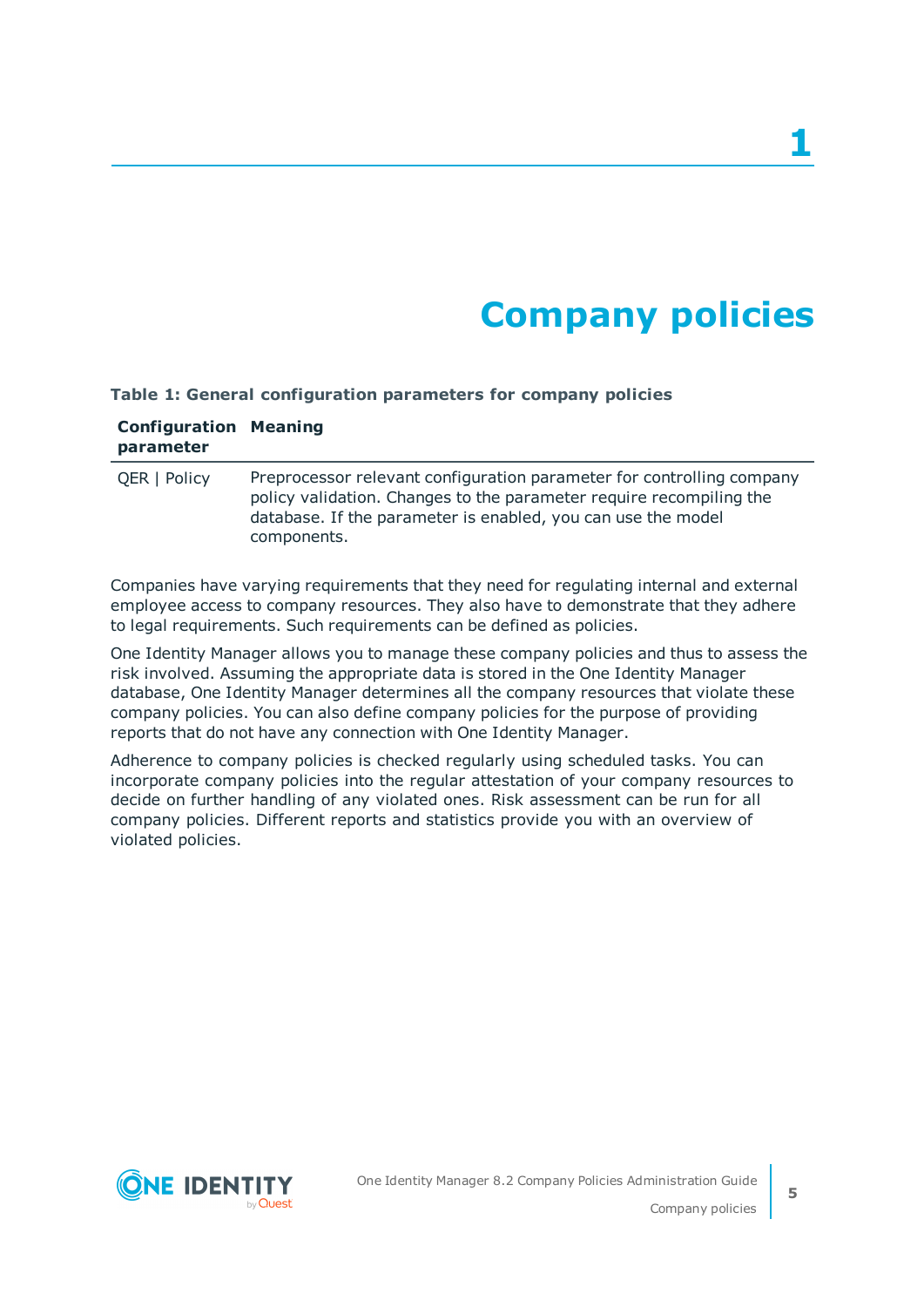



Example of company policies are:

- All cost centers are assigned a manager.
- All departments are assigned employees.
- All employees are attested.
- Deactivated employees do not have any enabled user accounts.

### *To be able to map company policies*

<sup>l</sup> In the Designer, set the **QER | Policy**  configuration parameter.

If you disable the configuration parameter at a later date, model components and scripts that are not longer required, are disabled. SQL procedures and triggers are still carried out. For more information about the behavior of preprocessor relevant configuration parameters and conditional compiling, see the *One Identity Manager Configuration Guide*.

# <span id="page-5-0"></span>**One Identity Manager users for company policies**

The following users are used for setting up and administration of company policies.

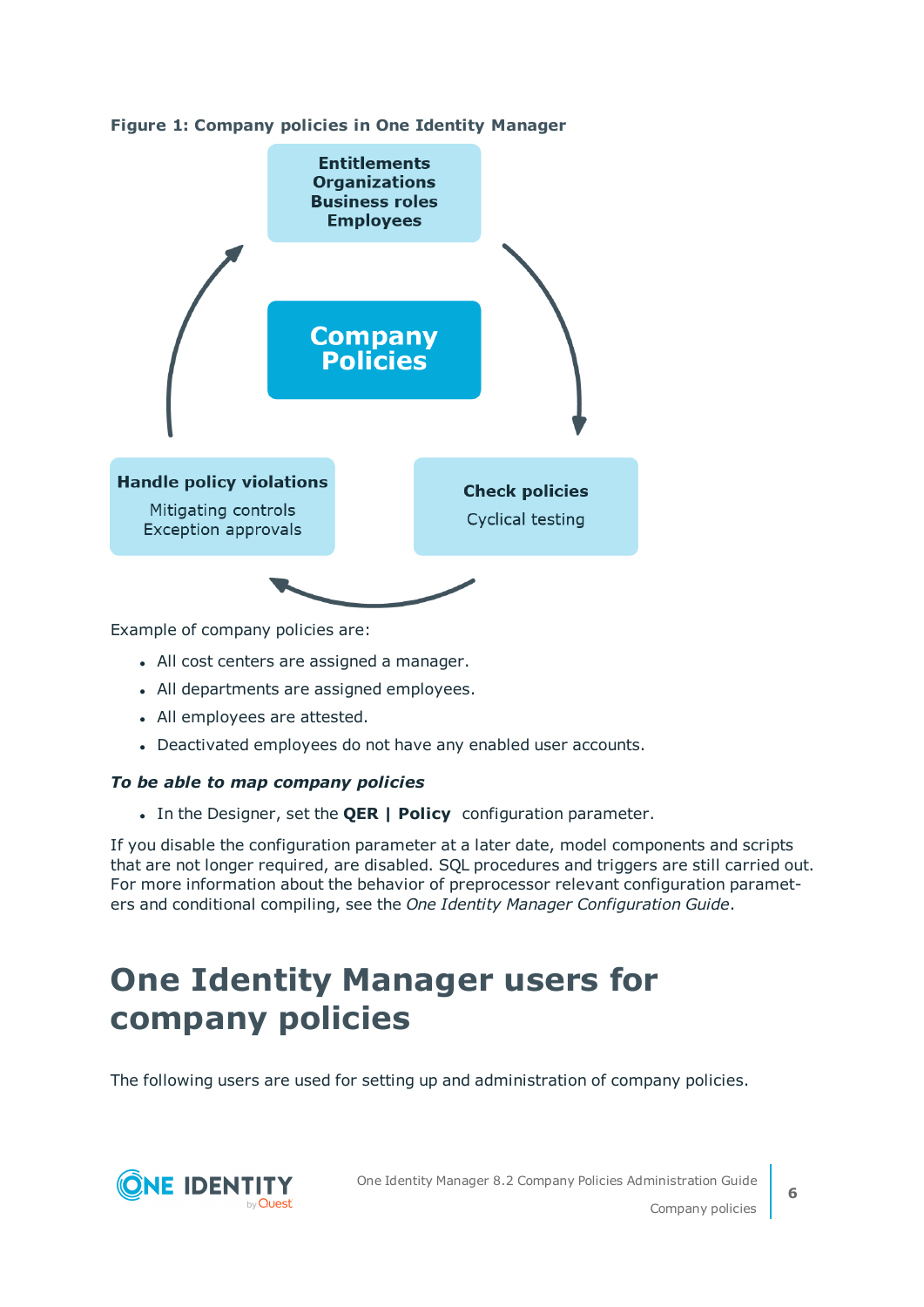#### **Table 2: Users**

| <b>Users</b>             | <b>Tasks</b>                                                                                                                                                              |
|--------------------------|---------------------------------------------------------------------------------------------------------------------------------------------------------------------------|
| Company<br>policy admin- | Administrators must be assigned to the Identity & Access<br>Governance   Company policies   Administrators application role.                                              |
| istrators                | Users with this application role:                                                                                                                                         |
|                          | • Enter base data for setting up company policies.                                                                                                                        |
|                          | • Set up policies and assign policy supervisors to them.                                                                                                                  |
|                          | • Can calculation policies and view policy violations if required.                                                                                                        |
|                          | • Set up reports about policy violations.                                                                                                                                 |
|                          | • Enter mitigating controls.                                                                                                                                              |
|                          | • Create and edit risk index functions.                                                                                                                                   |
|                          | • Administer application roles for policy supervisors, exception<br>approvers and attestors.                                                                              |
|                          | • Set up other application roles as required.                                                                                                                             |
| Policy super-<br>visors  | Policy supervisors must be assigned to the Identity & Access<br>Governance   Company policies   Policy supervisors application<br>role or another child application role. |
|                          | Users with this application role:                                                                                                                                         |
|                          | • Are responsible for the contents of company policies.                                                                                                                   |
|                          | • Edit working copies of company policies.                                                                                                                                |
|                          | • Enable and disable company policies.                                                                                                                                    |
|                          | • Can calculation policies and view policy violations if required.                                                                                                        |
|                          | • Assign mitigating controls.                                                                                                                                             |
| One Identity<br>Manager  | One Identity Manager administrator and administrative system users<br>Administrative system users are not added to application roles.                                     |
| administrators           | One Identity Manager administrators:                                                                                                                                      |
|                          | • Create customized permissions groups for application roles for<br>role-based login to administration tools in the Designer as<br>required.                              |
|                          | • Create system users and permissions groups for non role-based<br>login to administration tools in the Designer as required.                                             |
|                          | • Enable or disable additional configuration parameters in the<br>Designer as required.                                                                                   |
|                          | • Create custom processes in the Designer as required.                                                                                                                    |
|                          | • Create and configure schedules as required.                                                                                                                             |

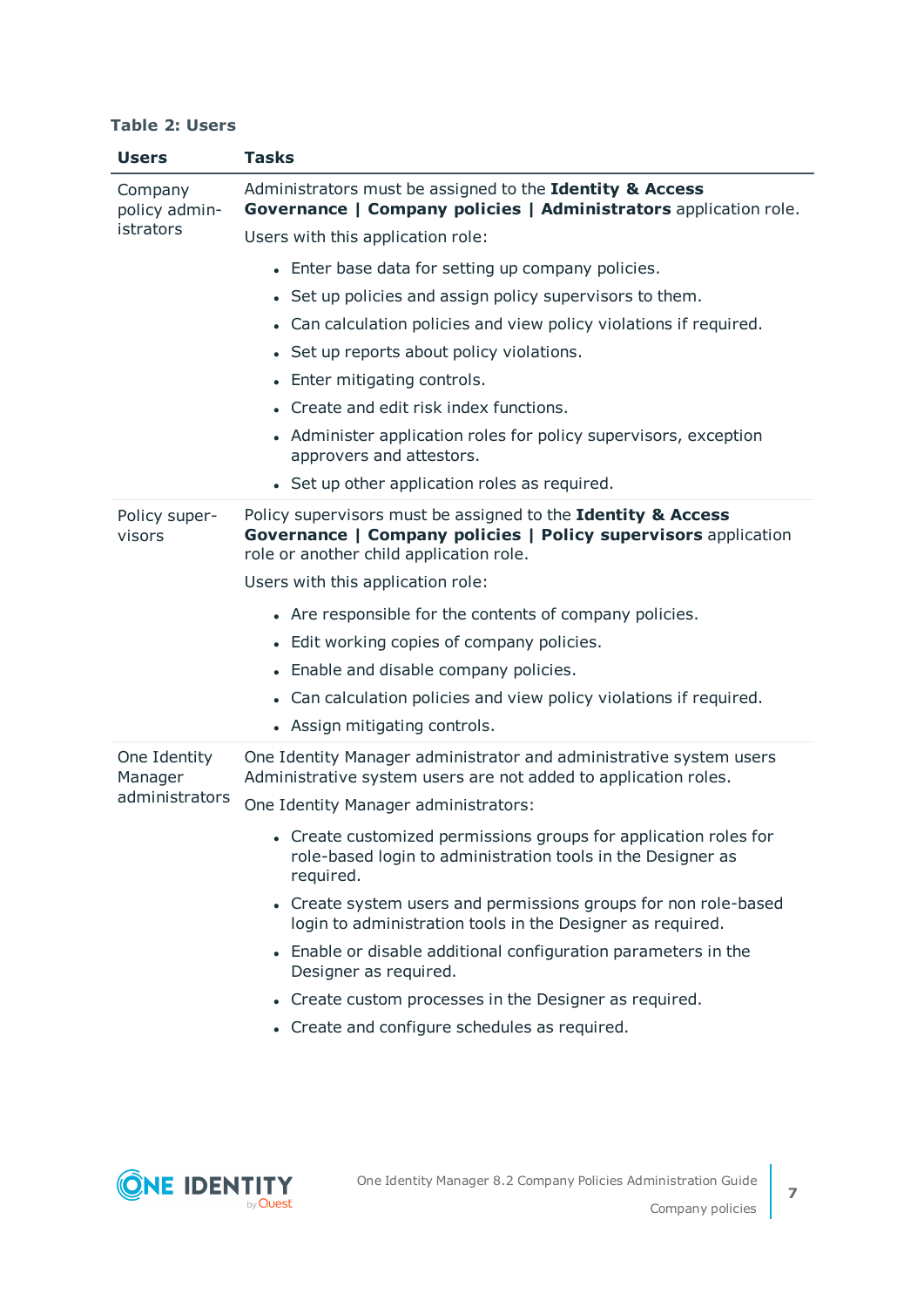| <b>Users</b>                          | <b>Tasks</b>                                                                                                                                                                                                                          |
|---------------------------------------|---------------------------------------------------------------------------------------------------------------------------------------------------------------------------------------------------------------------------------------|
| Exception<br>approvers                | Exception approvers must be assigned to the Identity & Access<br>Governance   Company policies   Exception approvers<br>application role or a child application role.                                                                 |
|                                       | Users with this application role:                                                                                                                                                                                                     |
|                                       | • Edit policy violations.                                                                                                                                                                                                             |
|                                       | • Can grant exception approval or revoke it.                                                                                                                                                                                          |
| Company<br>policy                     | Attestors must be assigned to the Identity & Access Governance  <br><b>Company policies   Attestors application role.</b>                                                                                                             |
| attestors                             | Users with this application role:                                                                                                                                                                                                     |
|                                       | • Attest company policies and exception approvals in the Web Portal<br>for which they are responsible.                                                                                                                                |
|                                       | • Can view the main data for these company policies but not edit<br>them.                                                                                                                                                             |
|                                       | NOTE: This application role is available if the module Attestation<br>Module is installed.                                                                                                                                            |
| Compliance<br>and security<br>officer | Compliance and security officers must be assigned to the Identity &<br><b>Access Governance   Compliance &amp; Security Officer application</b><br>role.                                                                              |
|                                       | Users with this application role:                                                                                                                                                                                                     |
|                                       | • View all compliance relevant information and other analysis in the<br>Web Portal. This includes attestation policies, company policies<br>and policy violations, compliance rules, and rule violations and risk<br>index functions. |
|                                       | • Edit attestation polices.                                                                                                                                                                                                           |
| Auditors                              | Auditors are assigned to the Identity & Access Governance  <br>Auditors application role.                                                                                                                                             |
|                                       | Users with this application role:                                                                                                                                                                                                     |
|                                       | • See the Web Portal all the relevant data for an audit.                                                                                                                                                                              |

# <span id="page-7-0"></span>**Basic data for company policies**

Various basic data is required to create company policies, run policy checks and handle policy violations.

Policy [groups](#page-8-0) Policy groups on page 9

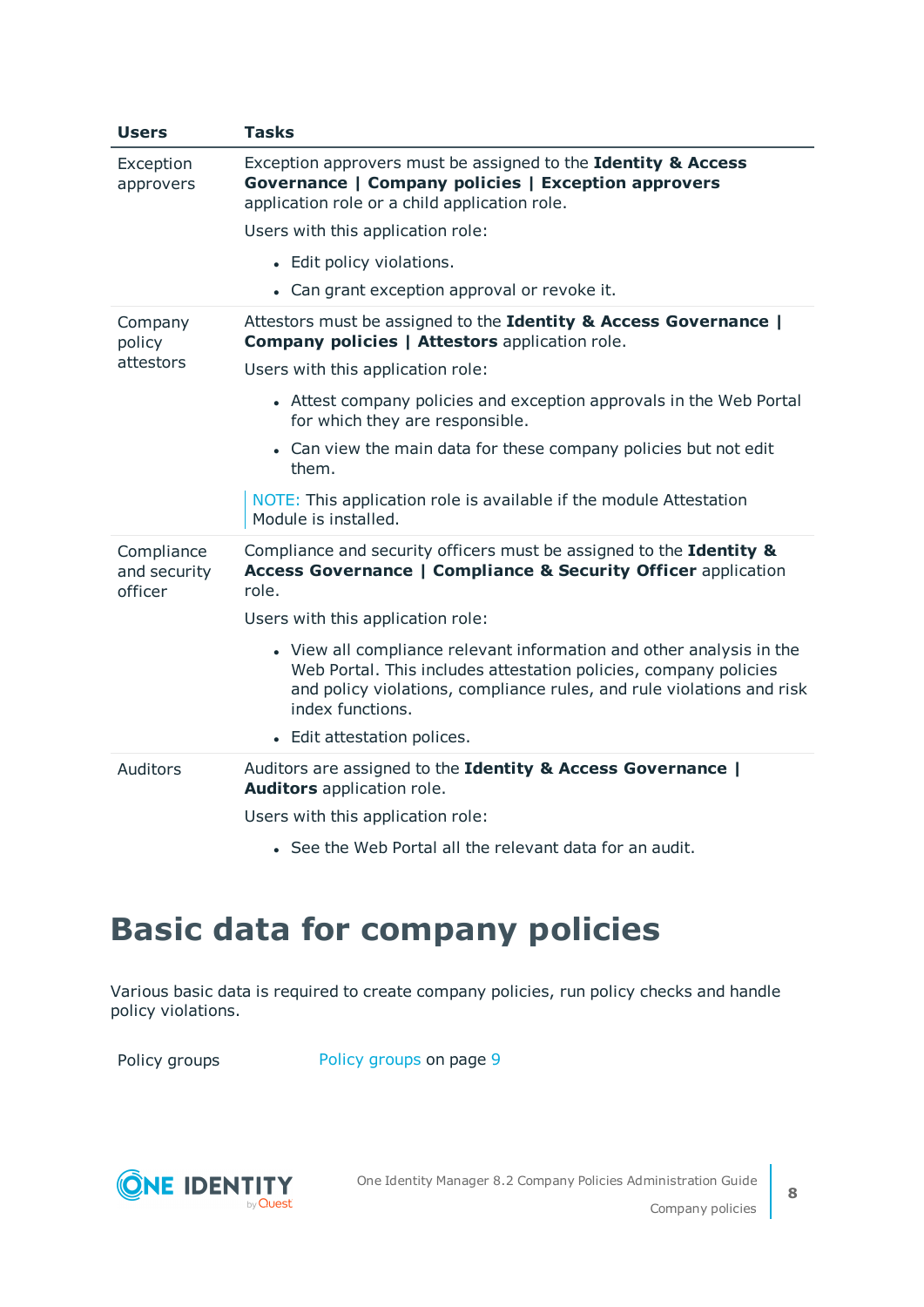|                            | Compliance frameworks Compliance frameworks on page 10 |
|----------------------------|--------------------------------------------------------|
| Schedules                  | Schedules for checking policies on page 11             |
| Attestors                  | Attestors on page 16                                   |
| Policy supervisors         | Policy supervisors on page 17                          |
| <b>Exception approvers</b> | Exception approvers on page 18                         |
| <b>Standard Reasons</b>    | Standard reasons for policy violations on page 19      |

## <span id="page-8-0"></span>**Policy groups**

Use policy groups to group together company policies by functionality. You can use policy to groups to structure company policies hierarchically.

### *To edit a policy group*

- 1. Select the **Company Policies > Basic configuration data > Policy groups** category.
- 2. Select a policy group in the result list. Select the **Change main data** task.
	- $-$  OR  $-$

Click  $\mathbf{f}$  in the result list.

- 3. Edit the main data of the policy group.
- 4. Save the changes.

Enter the following data for a policy group

#### **Table 3: General main data of a policy group**

| <b>Property</b> | <b>Description</b>                                                                                   |
|-----------------|------------------------------------------------------------------------------------------------------|
| Group<br>name   | Name of the policy group.                                                                            |
| Parent          | Policy group above this one in a hierarchy.                                                          |
| group           | Select a parent policy group area from the list for organizing your policy<br>groups hierarchically. |

In the **Policy violation overview** report, you can get an overview of all policy violations for a policy group.

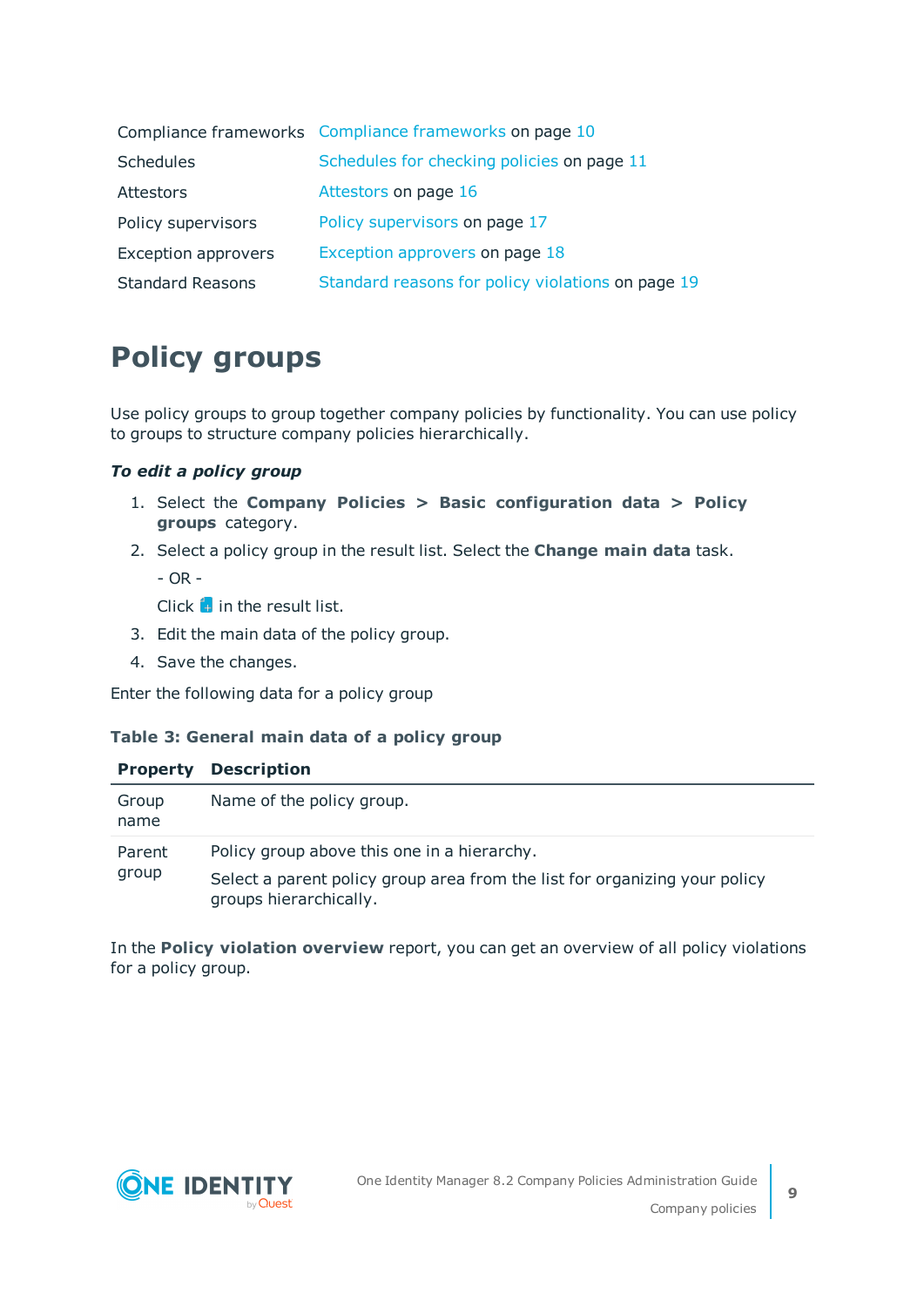## <span id="page-9-0"></span>**Compliance frameworks**

Compliance frameworks are used for classifying attestation policies, compliance rules, and company policies according to regulatory requirements.

Compliance frameworks can be organized hierarchically. To do this, assign a parent framework to the compliance frameworks.

### *To edit compliance frameworks*

- 1. Select the **Company Policies > Basic configuration data > Compliance frameworks** category.
- 2. Select a Compliance Framework in the result list and run the **Change main data** task.

- OR -

Click  $\mathbf{f}$  in the result list.

- 3. Edit the compliance framework main data.
- 4. Save the changes.

Enter the following properties for compliance frameworks.

| <b>Property</b>         | <b>Description</b>                                                                                                                                                     |
|-------------------------|------------------------------------------------------------------------------------------------------------------------------------------------------------------------|
| Compliance<br>framework | Name of the compliance framework.                                                                                                                                      |
| Parent framework        | Parent compliance framework in the framework hierarchy. Select<br>an existing compliance framework in the menu for organizing<br>compliance frameworks hierarchically. |
| Manager/supervisor      | Application role whose members are allowed to edit all company<br>rules assigned to this compliance framework                                                          |
| Description             | Text field for additional explanation.                                                                                                                                 |

#### **Table 4: Compliance framework properties**

### <span id="page-9-1"></span>**Additional tasks for compliance frameworks**

After you have entered the main data, you can run the following tasks.

You can obtain a summary of all a compliance framework's policy violations in the **Policy violation overview** report.

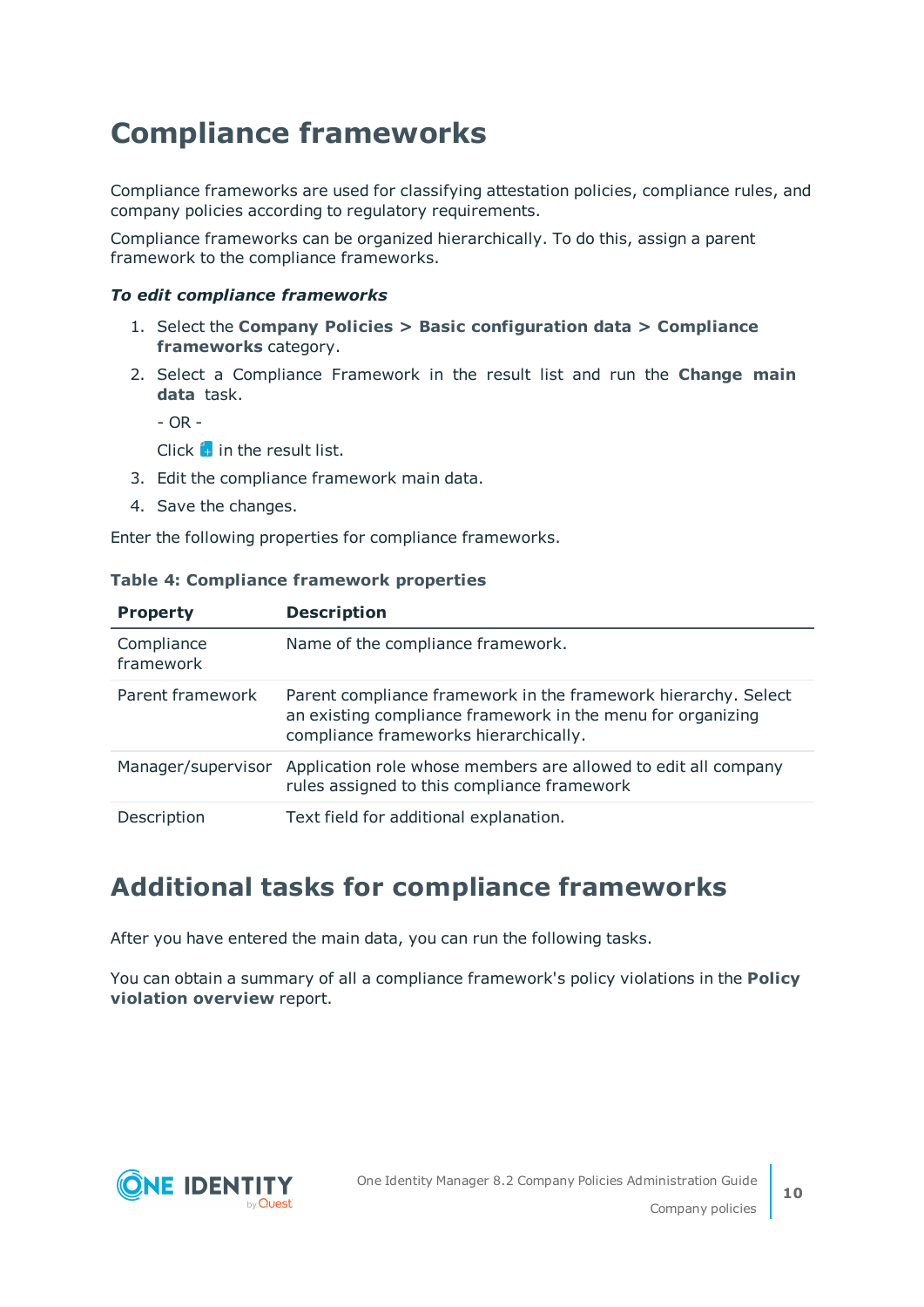### <span id="page-10-2"></span>**Compliance framework overview**

You can see the most important information about a compliance framework on the overview form.

### *To obtain an overview of a compliance framework*

- 1. Select **Company Policies > Basic configuration data > Compliance frameworks**.
- 2. Select the compliance framework from the result list.
- 3. Select the **Compliance framework overview** task.

### <span id="page-10-1"></span>**Assigning company policies**

Use this task to assign company policies to the selected compliance framework.

### *To assign company policies to compliance frameworks*

- 1. Select the **Company Policies > Basic configuration data > Compliance frameworks** category.
- 2. Select the compliance framework from the result list.
- 3. Select the **Assign company policies** task.
- 4. In the **Add assignments** pane, double-click the company policies you want to assign.
	- OR -

In the **Remove assignments** pane, double-click the company policies whose assignment is to be deleted.

<span id="page-10-0"></span>5. Save the changes.

## **Schedules for checking policies**

Regular testing of company policies is managed through schedules. In the default installation of One Identity Manager, the "Policy check" schedule is assigned to every new company policy. This schedule generates a processing task at regular intervals for the DBQueue Processor for every company policy. You can configure your own schedule to check policies on a cycle which suits your requirements. Ensure that the schedules are assigned to the policies.

### *To edit schedules*

1. Select the **Company Policies > Basic configuration data > Schedules** category.

The result list shows all schedules configured for the QERPolicy table.

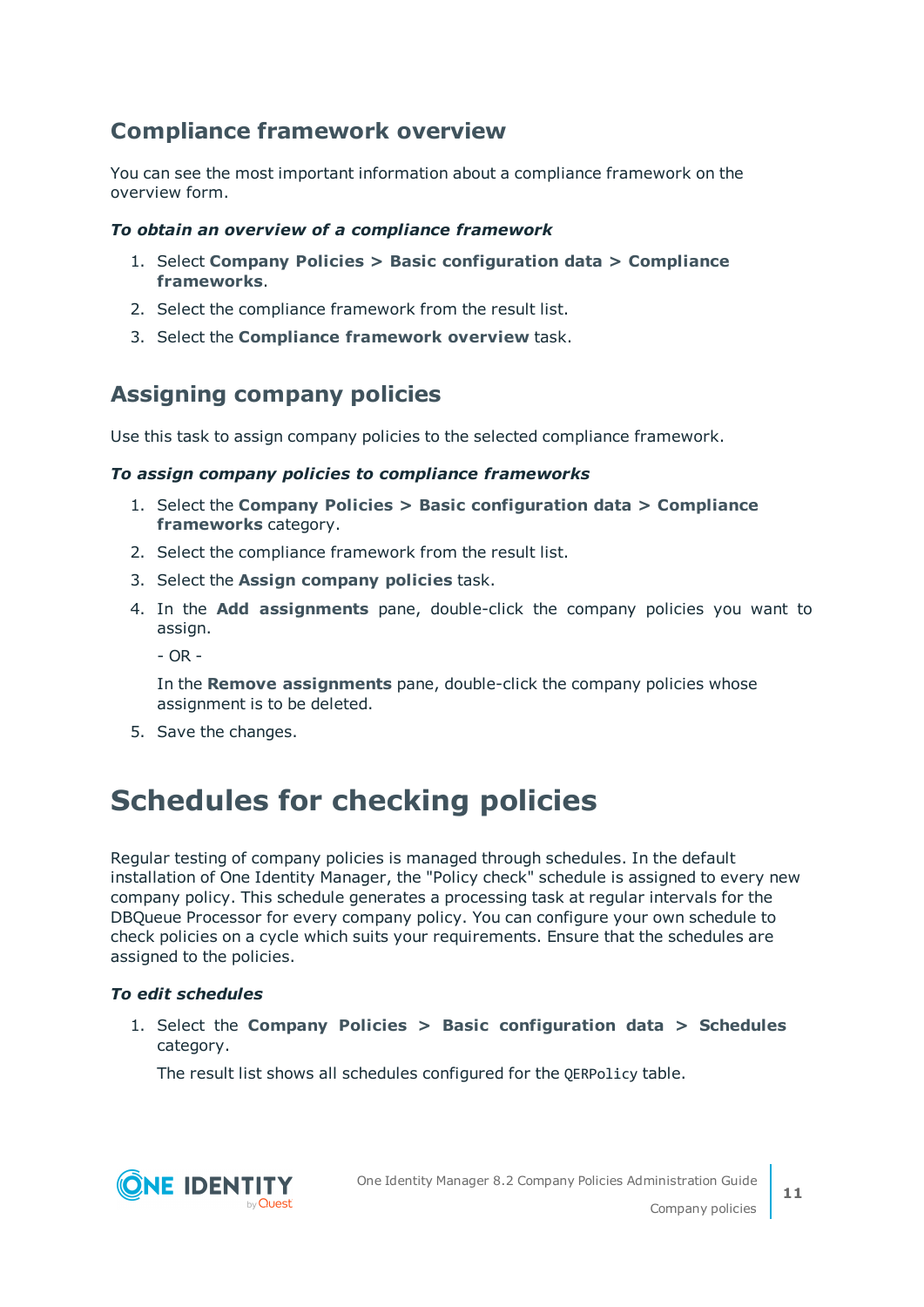2. Select a schedule in the result list and run the **Change main data** task.

– OR –

Click  $\mathbf{t}$  in the result list.

- 3. Edit the schedule's main data.
- 4. Save the changes.

Enter the following properties for a schedule.

### **Table 5: Schedule properties**

| <b>Property</b> | <b>Meaning</b>                                                                                                                                                                                  |
|-----------------|-------------------------------------------------------------------------------------------------------------------------------------------------------------------------------------------------|
| Name            | Schedule ID. Translate the given text using the <b>O</b> button.                                                                                                                                |
| Description     | Detailed description of the schedule. Translate the given text using the<br>button.                                                                                                             |
| Enabled         | Specifies whether the schedule is enabled.                                                                                                                                                      |
|                 | NOTE: Only active schedules are run. Active schedules are only run if the<br><b>QBM</b>   Schedules configuration parameter is set.                                                             |
| Time zones      | Unique identifier for the time zone that is used for running the schedule.<br>Choose between <b>Universal Time Code</b> or one of the time zones in the<br>menu.<br>NOTE:                       |
|                 | When you add a new schedule, the time zone is preset to that of the client<br>from which you started the Manager.                                                                               |
| Start<br>(date) | The day on which the schedule should be run for the first time. If this day<br>conflicts with the defined interval type, the first run is on the next available<br>day based on the start date. |
| Validity        | Period within which the schedule is run.                                                                                                                                                        |
| period          | • If the schedule will be run for an unlimited period, select the<br><b>Unlimited duration option.</b>                                                                                          |
|                 | • To set a validity period, select the Limited duration option and enter<br>the day the schedule will be run for the last time in End (date).                                                   |
| Occurs          | Interval in which the task is run. Other settings may be required depending<br>on the settings.                                                                                                 |
|                 | • Every minute: The schedule is run once a minute. The starting point<br>is calculated from the rate of occurrence and the interval type.                                                       |
|                 | • Hourly: The schedule is run at defined intervals of a multiple of hours<br>such as every two hours.                                                                                           |
|                 | • Under Repeat every, specify after how many hours the<br>schedule is run again.                                                                                                                |
|                 | • The starting point is calculated from the rate of occurrence and                                                                                                                              |

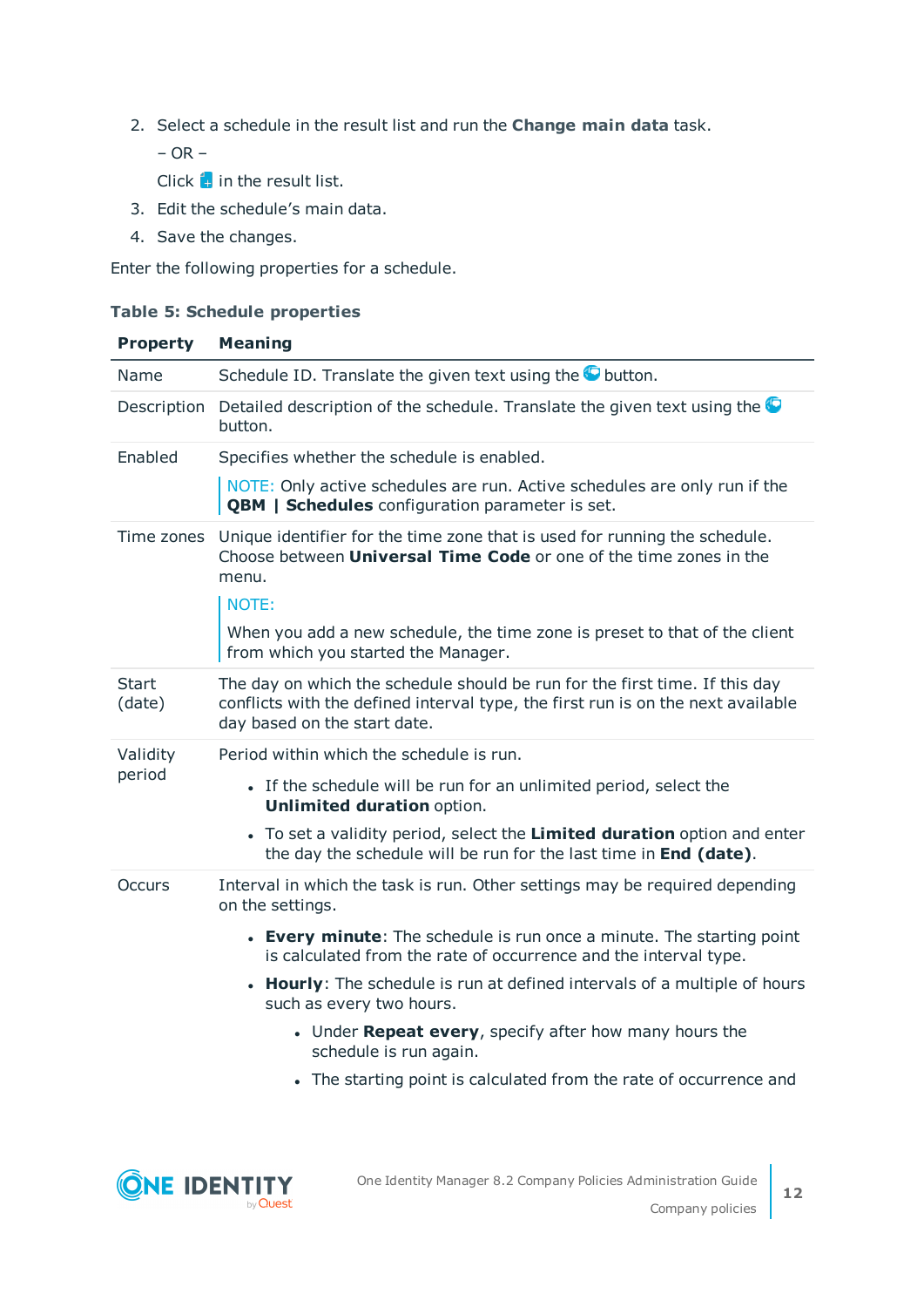the interval type.

- **Daily:** The schedule is run at specified times in a defined interval of days such as every second day at 6am and 6pm.
	- **.** Under **Start time**, specify the times to run the schedule.
	- **.** Under **Repeat every**, specify after how many days the schedule is run again.
- **Weekly**: The schedule is run at a defined interval of weeks, on a specific day, at a specified time such as every second week on Monday at 6am and 6pm.
	- **.** Under **Start time**, specify the times to run the schedule.
	- **.** Under **Repeat every**, specify after how many weeks the schedule is run again.
	- Specify the set day of the week for running the schedule.
- **Weekly:** The schedule is run at a defined interval of months, on a specific day, at a specified time such as every second month on the 1st and the 15th at 6am and 6pm.
	- **.** Under **Start time**, specify the times to run the schedule.
	- <sup>l</sup> Under **Repeat every**, specify after how many months the schedule is run again.
	- Specify the days of the month (1st 31st of the month).

NOTE: If the **Monthly** interval type with the sub interval **29**, **30** or **31** does not exist in this month, the last day of the month is used. Example:

A schedule that is run on the 31st day of each month is run on April 30th. In February, the schedule is run on the 28th (or 29th in leap year).

- **Yearly**: The schedule is run at a defined interval of years, on a specific day, at a specified time such as every year on the 1st, the 100th, and the 200th day at 6am and 6pm.
	- **.** Under **Start time**, specify the times to run the schedule.
	- **.** Under **Repeat every**, specify after how many years the schedule is run again.
	- Specify the days of the year (1st 366th day of the year).

NOTE: If you select the 366th day of the year, the schedule is only run in leap years.

<sup>l</sup> **Monday**, **Tuesday**, **Wednesday**, **Thursday**, **Friday**, **Saturday**, **Sunday**: The schedule is run on a defined day of the week, in

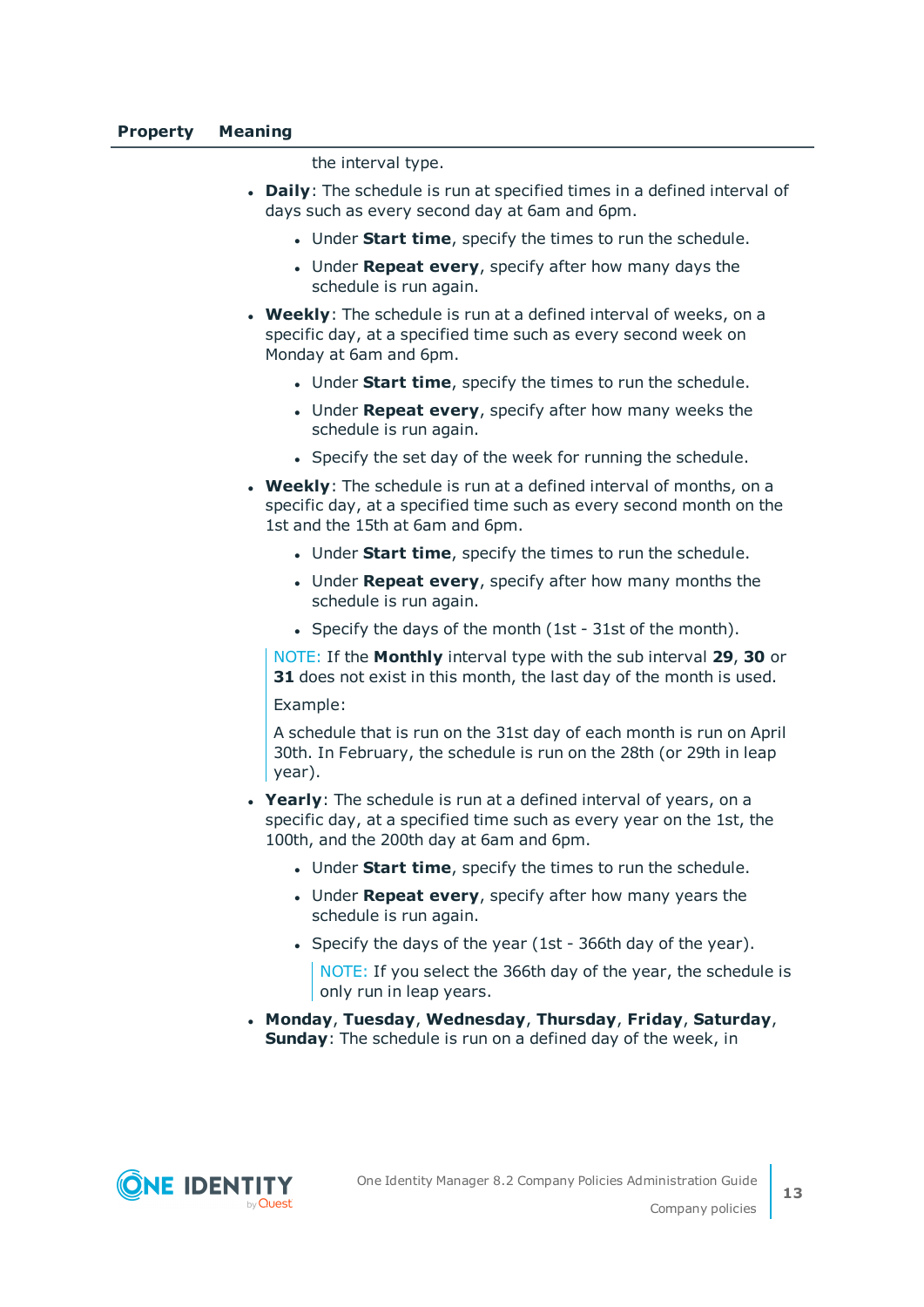### **Property Meaning**

|                                               | specified months, at specified times such as every second Saturday in<br>January and June at 10am.                                                                                                                                    |
|-----------------------------------------------|---------------------------------------------------------------------------------------------------------------------------------------------------------------------------------------------------------------------------------------|
|                                               | • Under <b>Start time</b> , specify the times to run the schedule.                                                                                                                                                                    |
|                                               | • Under <b>Repeat every</b> , specify after how many days of the<br>month the schedule is run again. The values $1$ to $4$ , $-1$ (last day<br>of the week), and -2 (last day but one of the week) are<br>permitted.                  |
|                                               | • Specify in which month to run the schedule. The values 1 to 12<br>are permitted. If the value is empty, the schedule is run each<br>month.                                                                                          |
| Start time                                    | Fixed start time Enter the time in local format for the chosen time zone. If<br>there is a list of start times, the schedule is started at each of the given<br>times.                                                                |
| Repeat<br>every                               | Rate of occurrence for running the schedule within the selected time<br>interval.                                                                                                                                                     |
| Last<br>planned<br>run/Next<br>planned<br>run | Activation time calculated by the DBQueue Processor. Activation times are<br>recalculated whilst the schedule is running. The time of the next run is calcu-<br>lated from the interval type, rate of occurrence, and the start time. |
|                                               | NOTE: One Identity Manager provides the start information in the time<br>zone of the client where the program was started. Changes due to daylight<br>saving are taken into account.                                                  |

### <span id="page-13-0"></span>**Default schedules**

One Identity Manager supplies the following schedules for checking policies, by default.

### **Table 6: Default schedules**

| <b>Schedule</b>      | <b>Description</b>                                                                                                                      |
|----------------------|-----------------------------------------------------------------------------------------------------------------------------------------|
| Default              | Default schedule for checking policies.                                                                                                 |
| schedule<br>policies | To check policies, this schedule generates a processing task for the<br>DBQueue Processor at regular intervals for each company policy. |

### **Related topics**

• [Calculating](#page-35-2) policy violations on page 36

## <span id="page-13-1"></span>**Additional tasks for schedules**

After you have entered the main data, you can run the following tasks.

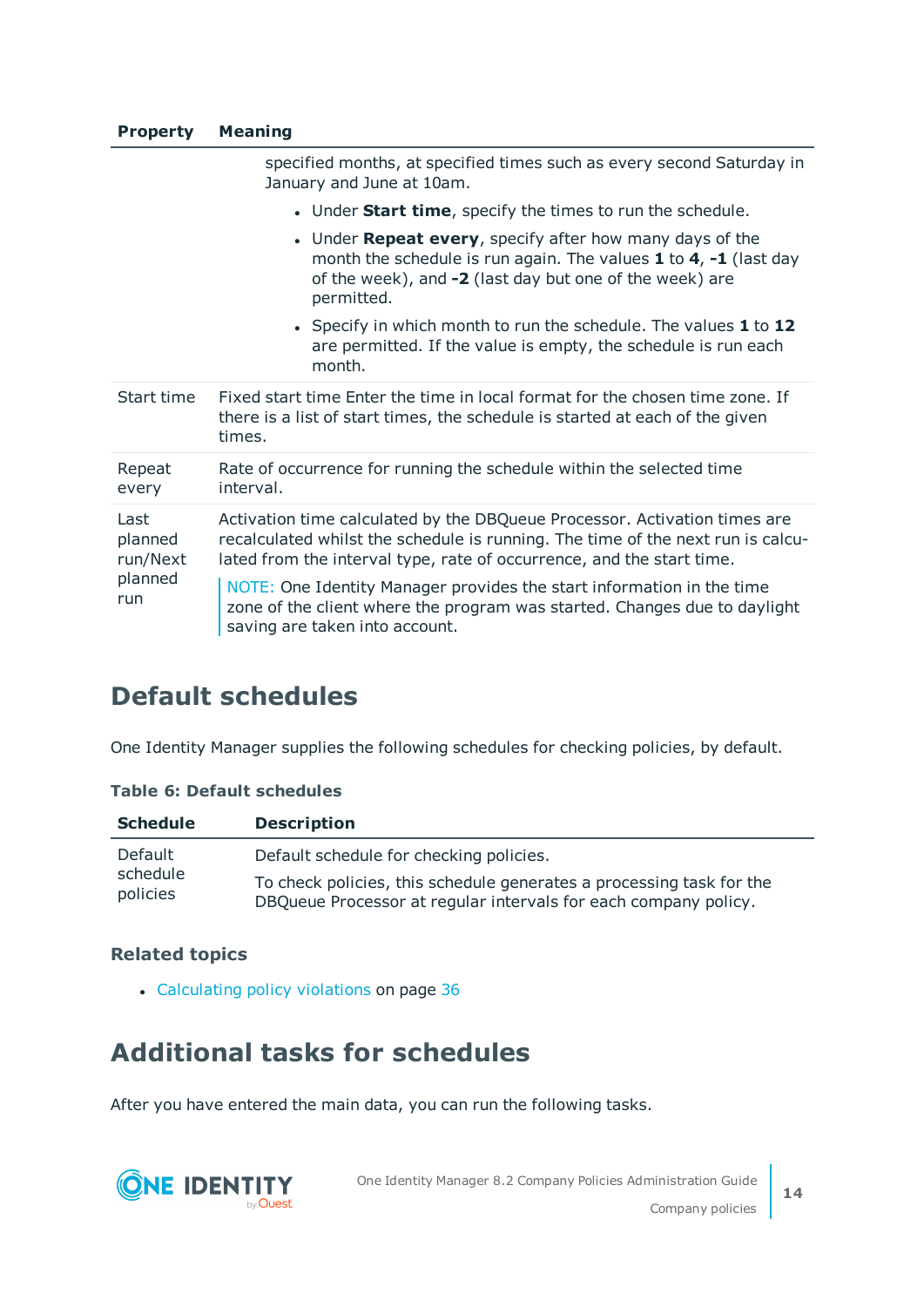### <span id="page-14-1"></span>**Schedule overview**

You can see the most important information about a schedule on the overview form.

### *To obtain an overview of a schedule*

- 1. Select the **Company Policies > Basic configuration data > Schedules** category.
- 2. Select the schedule in the result list.
- 3. Select the **Schedule overview** task.

### <span id="page-14-0"></span>**Assigning company policies**

Use this task to assign company policies to the selected schedule that will run them. By default, a company policy is assigned to the "default schedule policies" schedule. Using the assignment form you can assign the selected schedule to any of the company polices.

### *To assign a schedule to a company policy*

- 1. Select the **Company Policies > Basic configuration data > Schedules** category.
- 2. Select the schedule in the result list.
- 3. Select **Assign company policies**.
- 4. In the **Add assignments** pane, double-click the company policies you want to assign.
- 5. Save the changes.

### *To change an assignment*

- 1. Select the **Company Policies > Basic configuration data > Schedules** category.
- 2. Select the schedule in the result list.
- 3. Select the **Assign company policies** task.
- 4. Select the **Show objects already assigned to other objects** menu item in the assignment form's context menu.

This shows company policies that are already assigned in other schedules.

- 5. In the **Add assignments** pane, double-click on one of these company policies. The company policy is assigned to the currently selected schedule.
- 6. Save the changes.
- 7. To put the changes into effect, enable the working copy.

NOTE: Assignments cannot be removed. Assignment of a schedule is compulsory for company policies.

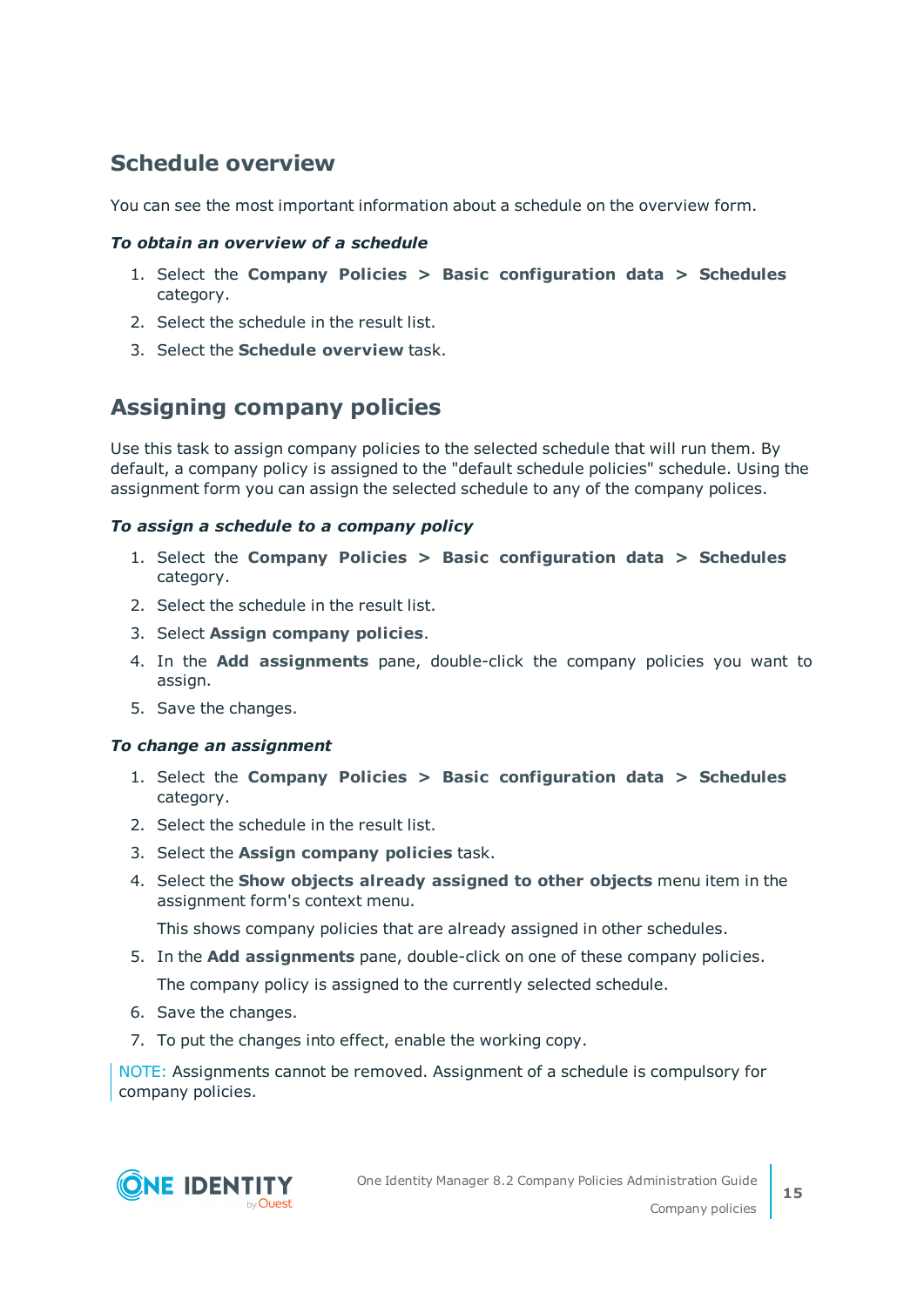### **Related topics**

- [Enabling](#page-29-0) working copies on page 30
- Default [schedules](#page-13-0) on page 14
- [Additional](#page-25-0) data on company policies on page 26

### <span id="page-15-1"></span>**Starting schedules immediately**

### *To start a schedule immediately*

- 1. Select the **Company Policies > Basic configuration data > Schedules** category.
- 2. Select the schedule in the result list.
- 3. Select the **Start immediately** task.

A message appears confirming that the schedule was started.

## <span id="page-15-0"></span>**Attestors**

Installed modules: Attestation Module

Employees that can be used to attest attestation procedures can be assigned to company policies. To do this, assign an application role for attestors to a company policy on the main data form. Assign employees to this application role that are authorized to attest company policies.

A default application role for attestors is available in One Identity Manager. You may create other application roles as required. For detailed information about application roles, see the *One Identity Manager Authorization and Authentication Guide*.

### **Table 7: Default application roles for attestors**

| <b>User</b>       | <b>Tasks</b>                                                                                                              |
|-------------------|---------------------------------------------------------------------------------------------------------------------------|
| Company<br>policy | Attestors must be assigned to the Identity & Access Governance  <br><b>Company policies   Attestors application role.</b> |
| attestors         | Users with this application role:                                                                                         |
|                   | • Attest company policies and exception approvals in the Web Portal<br>for which they are responsible.                    |
|                   | • Can view the main data for these company policies but not edit<br>them.                                                 |
|                   | NOTE: This application role is available if the module Attestation<br>Module is installed.                                |

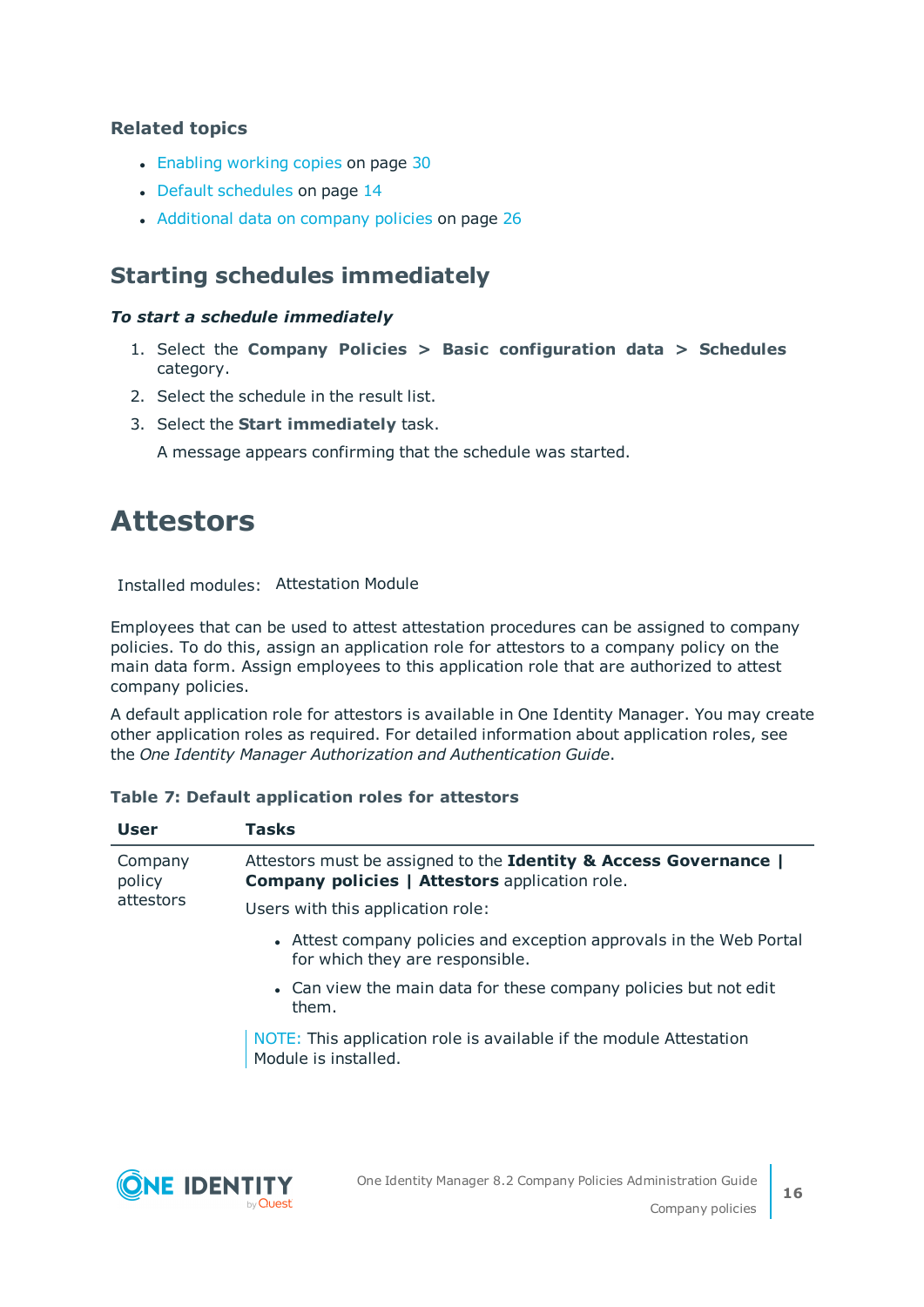### *To edit attestors*

- 1. Select the **Company Policies > Basic configuration data > Attestors** category.
- 2. Select the **Change main data** task.

- OR -

Select an application role in the result list. Select the **Change main data** task.

- OR -

Click  $\mathbf{1}$  in the result list.

3. Edit the application role's main data.

### **Property Value**

Parent application role Assign the **Identity & Access Governance | Company policies | Attestors** application role or a child application role.

- 4. Save the changes.
- 5. Select the **Assign employees** task, to add members to the application role.
- 6. In the **Add assignments** pane, assign employees.
	- $-$  OR  $-$

In the **Remove assignments** pane, remove employees.

<span id="page-16-0"></span>7. Save the changes.

## **Policy supervisors**

Employees who are responsible for the contents of company policies can be assigned to these company policies. To do this, assign an application role for policy supervisors to a company policy on the main data form.

A default application role for policy supervisors is available in One Identity Manager. You may create other application roles as required. For detailed information about application roles, see the *One Identity Manager Authorization and Authentication Guide*.

### **Table 8: Default application role for rule supervisors**

| <b>User</b> | <b>Tasks</b>                                                                                                                                                                          |
|-------------|---------------------------------------------------------------------------------------------------------------------------------------------------------------------------------------|
| Policy      | Policy supervisors must be assigned to the Identity & Access<br>supervisors Governance   Company policies   Policy supervisors application role<br>or another child application role. |
|             | Users with this application role:                                                                                                                                                     |

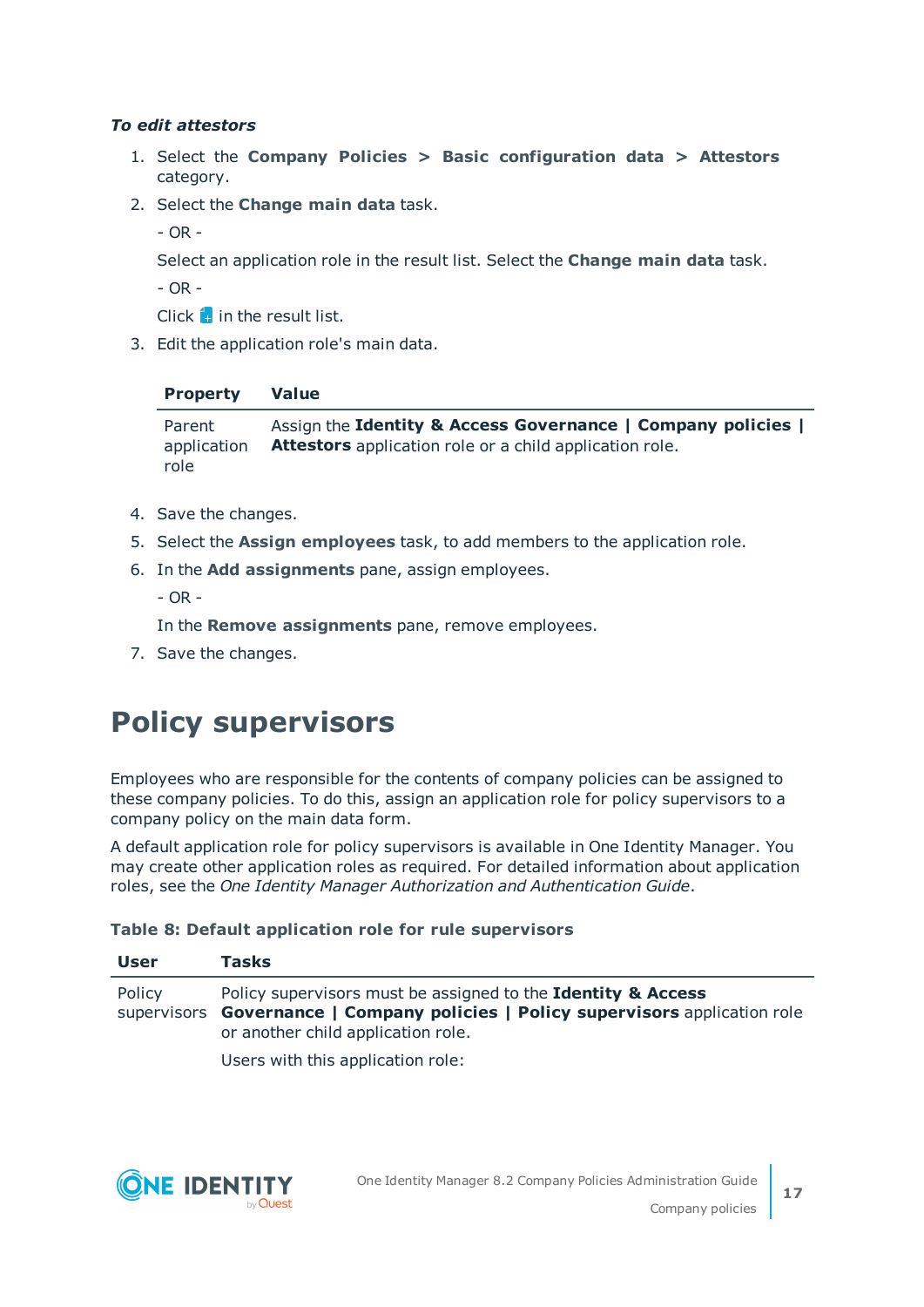| <b>User</b> | <b>Tasks</b>                                                                                    |
|-------------|-------------------------------------------------------------------------------------------------|
|             | • Are responsible for the contents of company policies.                                         |
|             | • Edit working copies of company policies.                                                      |
|             | • Enable and disable company policies.                                                          |
|             | • Can calculation policies and view policy violations if required.                              |
|             | • Assign mitigating controls.                                                                   |
|             | To edit a policy supervisor                                                                     |
|             | 1. Select the Company Policies $>$ Basic configuration data $>$ Policy<br>supervisors category. |
|             | 2. Select the <b>Change main data</b> task.                                                     |
|             | $- OR -$                                                                                        |
|             | Select an application role in the result list. Select the <b>Change main data</b> task.         |
|             | $-$ OR $-$                                                                                      |
|             | Click $\mathbf{1}$ in the result list.                                                          |
|             | 3. Edit the application role's main data.                                                       |
|             | <b>Value</b><br><b>Property</b>                                                                 |

Parent application Policy supervisors application role or a child application role. role Assign the **Identity & Access Governance | Company policies |**

- 4. Save the changes.
- 5. Select the **Assign employees** task, to add members to the application role.
- 6. In the **Add assignments** pane, assign employees.
	- OR -

In the **Remove assignments** pane, remove employees.

<span id="page-17-0"></span>7. Save the changes.

## **Exception approvers**

Employees who can issue exception approvals for policy violations can be assigned to company policies. To do this, assign an application role for exception approvers to a company policy on the main data form.

A default application role for exception approvers is available in One Identity Manager. You may create other application roles as required. For detailed information about application roles, see the *One Identity Manager Authorization and Authentication Guide*.

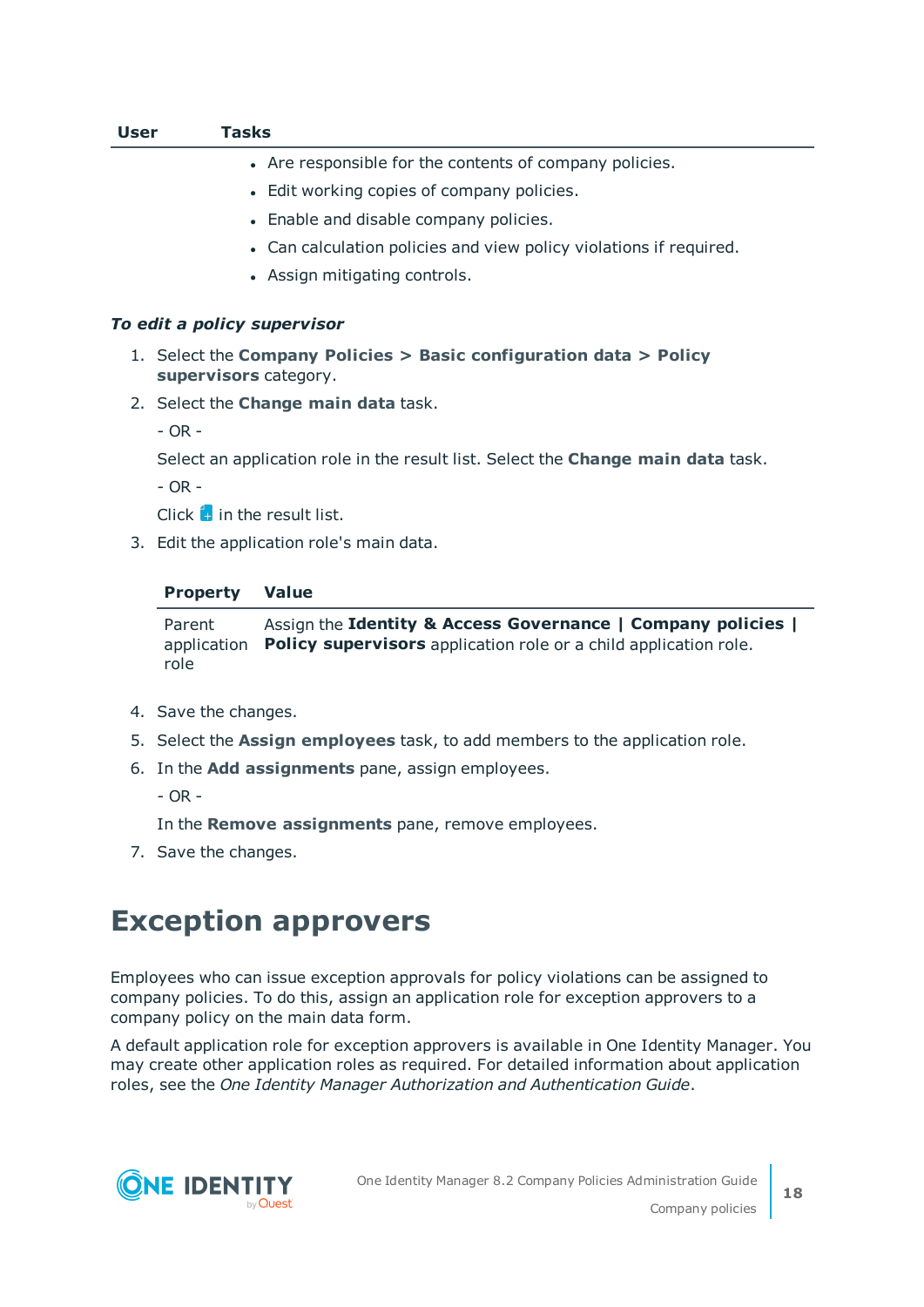| <b>User</b>           | <b>Tasks</b>                                                                                                                                                                    |
|-----------------------|---------------------------------------------------------------------------------------------------------------------------------------------------------------------------------|
| Exception             | Exception approvers must be assigned to the Identity & Access<br>approvers Governance   Company policies   Exception approvers application<br>role or a child application role. |
|                       | Users with this application role:                                                                                                                                               |
|                       | • Edit policy violations.                                                                                                                                                       |
|                       | • Can grant exception approval or revoke it.                                                                                                                                    |
|                       | To edit exception approvers                                                                                                                                                     |
|                       | 1. Select the Company Policies $>$ Basic configuration data $>$ Exception<br>approvers category.                                                                                |
|                       | 2. Select the <b>Change main data</b> task.                                                                                                                                     |
| $- OR -$              |                                                                                                                                                                                 |
|                       | Select an application role in the result list. Select the <b>Change main data</b> task.                                                                                         |
| $- OR -$              |                                                                                                                                                                                 |
|                       | Click $\mathbf{1}$ in the result list.                                                                                                                                          |
|                       | 3. Edit the application role's main data.                                                                                                                                       |
|                       | <b>Eigenschaft Wert</b>                                                                                                                                                         |
|                       | Parent applic- Assign the Identity & Access Governance   Company policies<br>ation role<br><b>  Exception approvers</b> application role or a child application role.           |
|                       | 4. Save the changes.                                                                                                                                                            |
|                       | 5. Select the <b>Assign employees</b> task, to add members to the application role.                                                                                             |
| 6.                    | In the Add assignments pane, assign employees.                                                                                                                                  |
| $- OR -$              |                                                                                                                                                                                 |
|                       | In the Remove assignments pane, remove employees.                                                                                                                               |
|                       | 7. Save the changes.                                                                                                                                                            |
| <b>Related topics</b> |                                                                                                                                                                                 |
|                       | • Granting exception approval on page 38                                                                                                                                        |
|                       |                                                                                                                                                                                 |
|                       | <b>Standard reasons for policy violations</b>                                                                                                                                   |

#### **Table 9: Default application role for exception approvers**

<span id="page-18-0"></span>For exception approvals, you can specify reasons in the Web Portal that explain the individual approval decisions. You can freely formulate this text. You also have the option

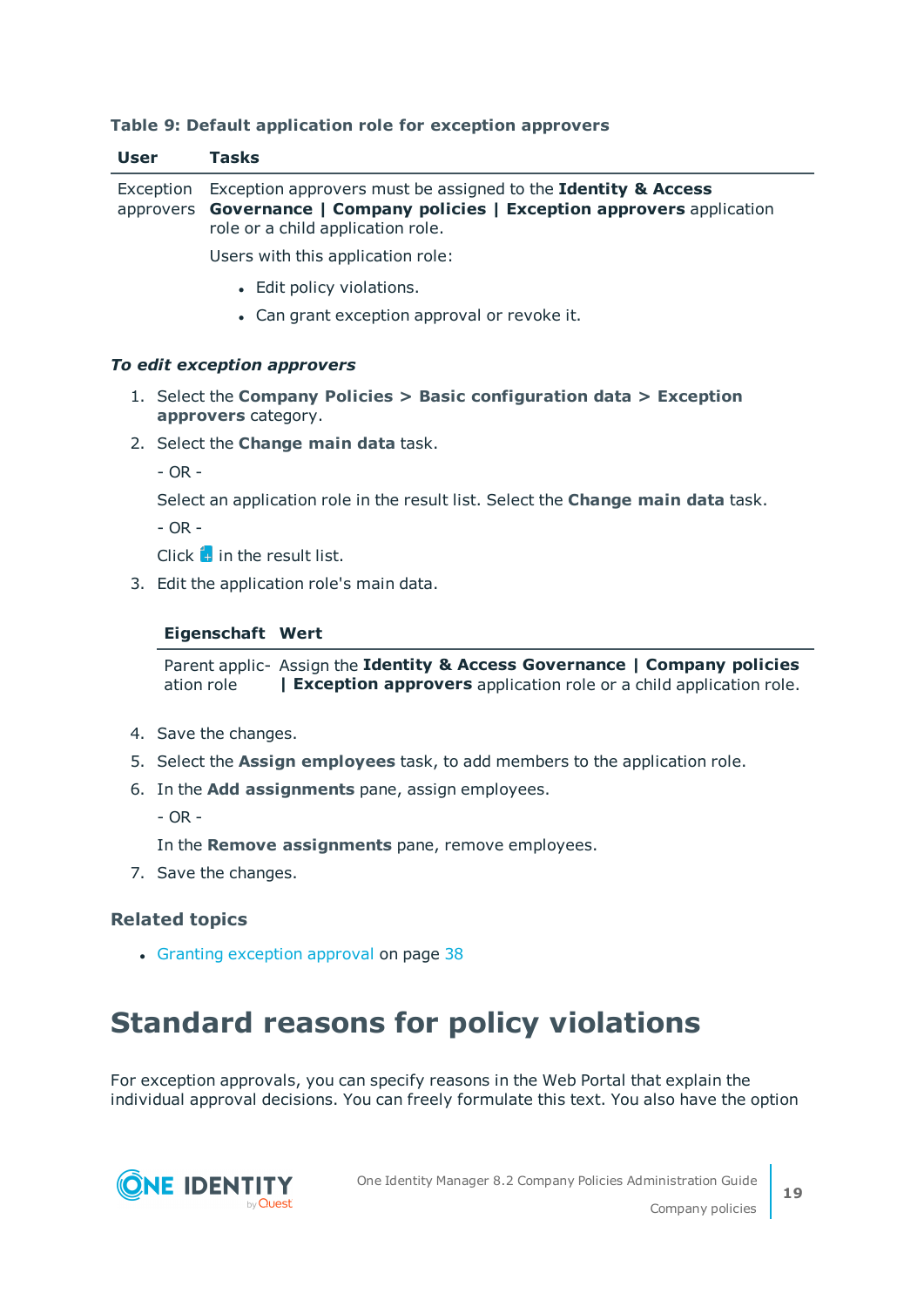to predefine reasons. The exception approvers can select a suitable text from these standard reasons in the Web Portal and store it with the policy violation.

#### *To create or edit standard reasons*

- 1. In the Manager, select the **Company Policies > Basic configuration data > Standard reasons** category.
- 2. Select a standard reason in the result list and run the **Change main data** task.
	- OR -

Click  $\mathbf{I}$  in the result list.

- 3. Edit the main data of a standard reason.
- 4. Save the changes.

Enter the following properties for the standard reason.

#### **Table 10: General main data of a standard reason**

| <b>Property</b>                | <b>Description</b>                                                                                                                                                                                                                                                                                         |
|--------------------------------|------------------------------------------------------------------------------------------------------------------------------------------------------------------------------------------------------------------------------------------------------------------------------------------------------------|
| Standard<br>reason             | Reason text as displayed in the Web Portal.                                                                                                                                                                                                                                                                |
|                                | Description Text field for additional explanation.                                                                                                                                                                                                                                                         |
| Automatic<br>Approval          | Specifies whether the reason text is only used for automatic approvals by<br>One Identity Manager for policy violations. This standard reason cannot be<br>selected by exception approvals in the Web Portal.<br>Do not set the option if the you want to select the standard reason in the<br>Web Portal. |
| Additional<br>text<br>required | Specifies whether an additional reason should be entered in free text for the<br>exception approval.                                                                                                                                                                                                       |
| Usage type                     | Usage type of standard reason. Assign one or more usage types to allow<br>filtering of the standard reasons in the Web Portal.                                                                                                                                                                             |

### **Related topics**

• [Predefined](#page-19-0) standard reasons for policy violations on page 20

## <span id="page-19-0"></span>**Predefined standard reasons for policy violations**

One Identity Manager provides predefined standard reasons. These are added to the policy violation by One Identity Manager during automatic approval. You can use the usage type to specify which standard reasons can be selected in the Web Portal.

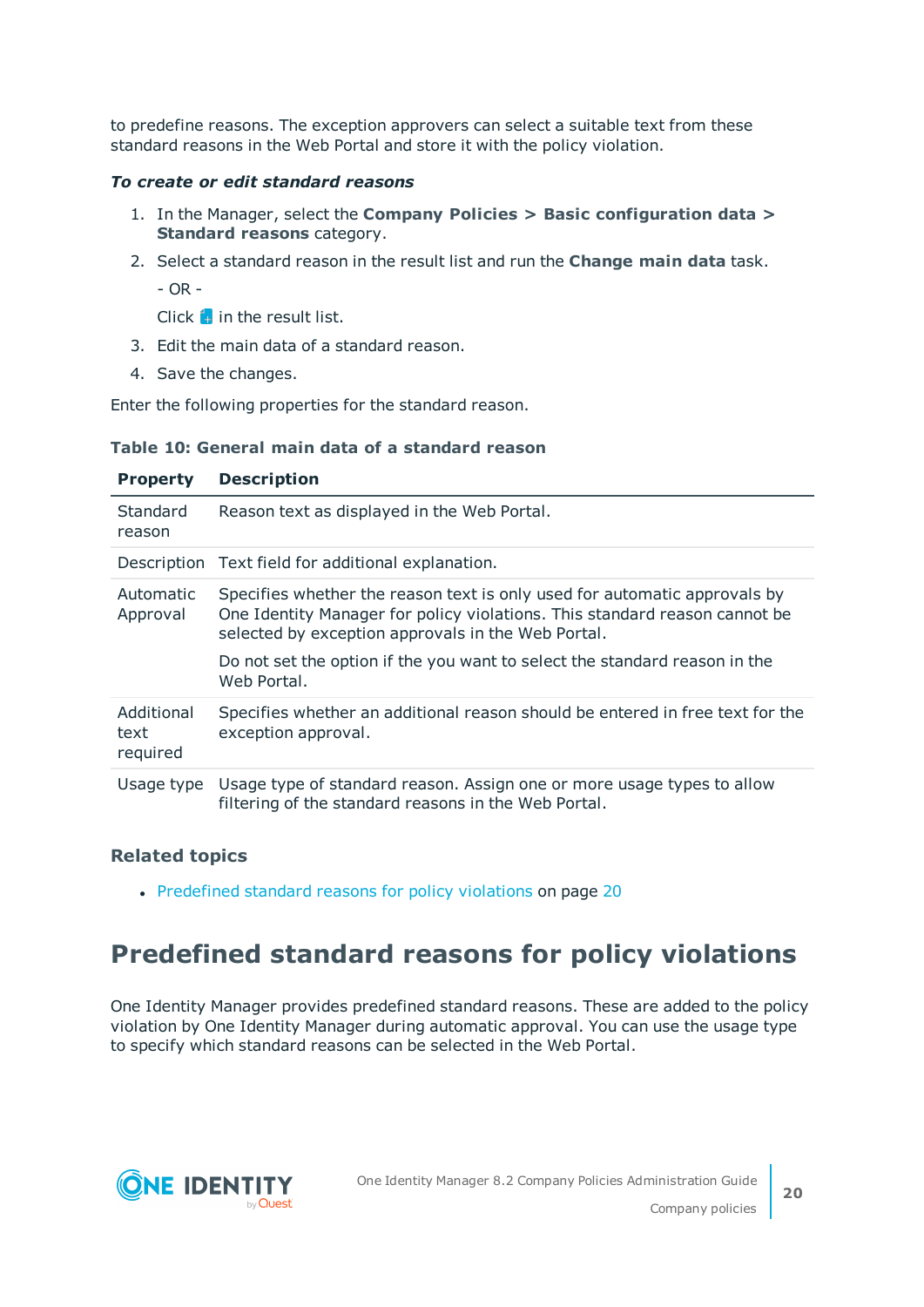#### *To change the usage type*

- 1. In the Manager, select the **Company Policies > Basic configuration data > Standard reasons > Predefined** category.
- 2. Select the standard reason whose usage type you want to change.
- 3. Select the **Change main data** task.
- 4. In the **Usage type** menu, set all the actions where you want to display the standard reason in the Web Portal.

Unset all the actions where you do not want to display the default reason.

5. Save the changes.

### **Related topics**

• Standard reasons for policy [violations](#page-18-0) on page 19

# <span id="page-20-0"></span>**Defining company policies**

Company policies include more properties in One Identity Manager apart from just technical descriptions, for example, risk assessment of a policy violation and accountability. Classification of company policies by compliance framework and structuring in policy groups is also possible.

## <span id="page-20-1"></span>**Creating and changing company policies**

A working copy is added for every company policy. Edit the working copies to create company policies and change them. Changes to the company policy do not take effect until the working copy is enabled.

NOTE: One Identity Manager users with the **Identity & Access Governance | Identity Audit | Policy supervisors** application role can edit existing working copies that they are entered as being responsible for in the main data.

#### <span id="page-20-2"></span>*To create a new company policy*

- 1. Select the **Company Policies > Policies** category.
- 2. Click  $\mathbf{r}$  in the result list.
- 3. Enter the company policy's main data.
- 4. Save the changes.

This adds a working copy.

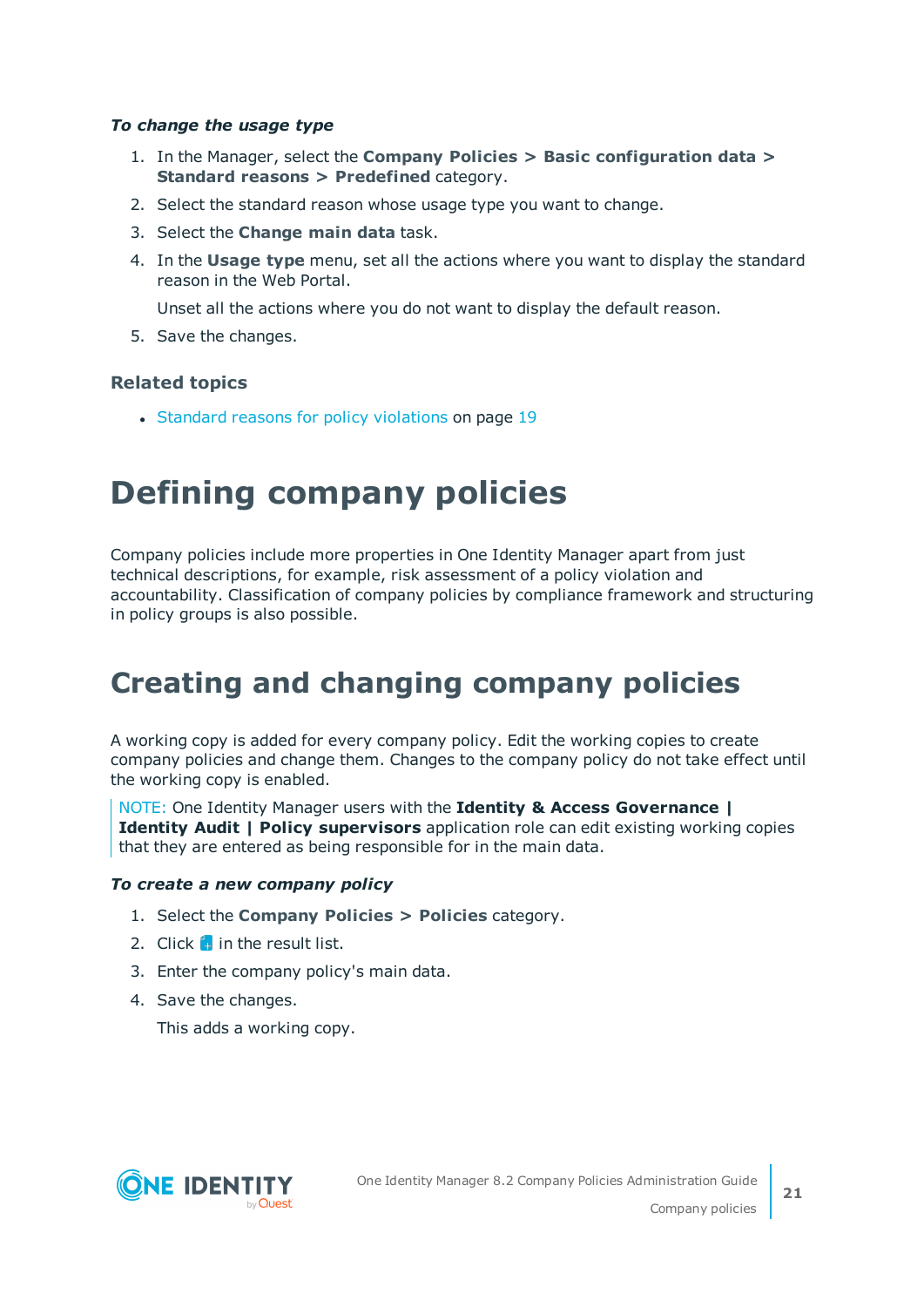5. Select the **Enable working copy** task. Confirm the security prompt with **OK**.

This adds an enabled company policy. The working copy is retained and can be used to make changes later.

#### <span id="page-21-1"></span>*To edit an existing company policy*

- 1. Select the **Company Policies > Policies** category.
	- a. Select the company policy in the result list.
	- b. Select the **Create working copy** task.

The data from the existing working copy are overwritten by the data from the original company policy after a security prompt. The working copy is opened and can be edited.

- OR -

Select the **Company policies > Policies > Working copies of policies** category.

- a. Select a working copy in the result list.
- b. Select the **Change main data** task.
- 2. Edit the working copy's main data.
- 3. Save the changes.
- 4. Select **Enable working copy**. Confirm the security prompt with **OK**.

Changes to the working copy are transferred to the company policy. This can reenable a disabled company policy if required.

### <span id="page-21-0"></span>**General main data for company policies**

Enter the following data for a company policy.

|  |  |  |  |  |  | Table 11: General main data of company policies |  |
|--|--|--|--|--|--|-------------------------------------------------|--|
|--|--|--|--|--|--|-------------------------------------------------|--|

| <b>Property</b>        | <b>Description</b>                                                                                                                                                                            |
|------------------------|-----------------------------------------------------------------------------------------------------------------------------------------------------------------------------------------------|
| Policy                 | Name of the company policy.                                                                                                                                                                   |
| Description            | Text field for additional explanation.                                                                                                                                                        |
| Main version<br>number | Current state of the company policy as a version number. The version<br>number is incremented in One Identity Manager's default installation each<br>time you make a change to the condition. |
| Working<br>copy        | Specifies whether this is a working copy of the company policy.                                                                                                                               |
| Deactivated            | Specifies whether the company policy is disabled or not.                                                                                                                                      |
|                        | Only company policies that are enabled are included in policy checking.                                                                                                                       |

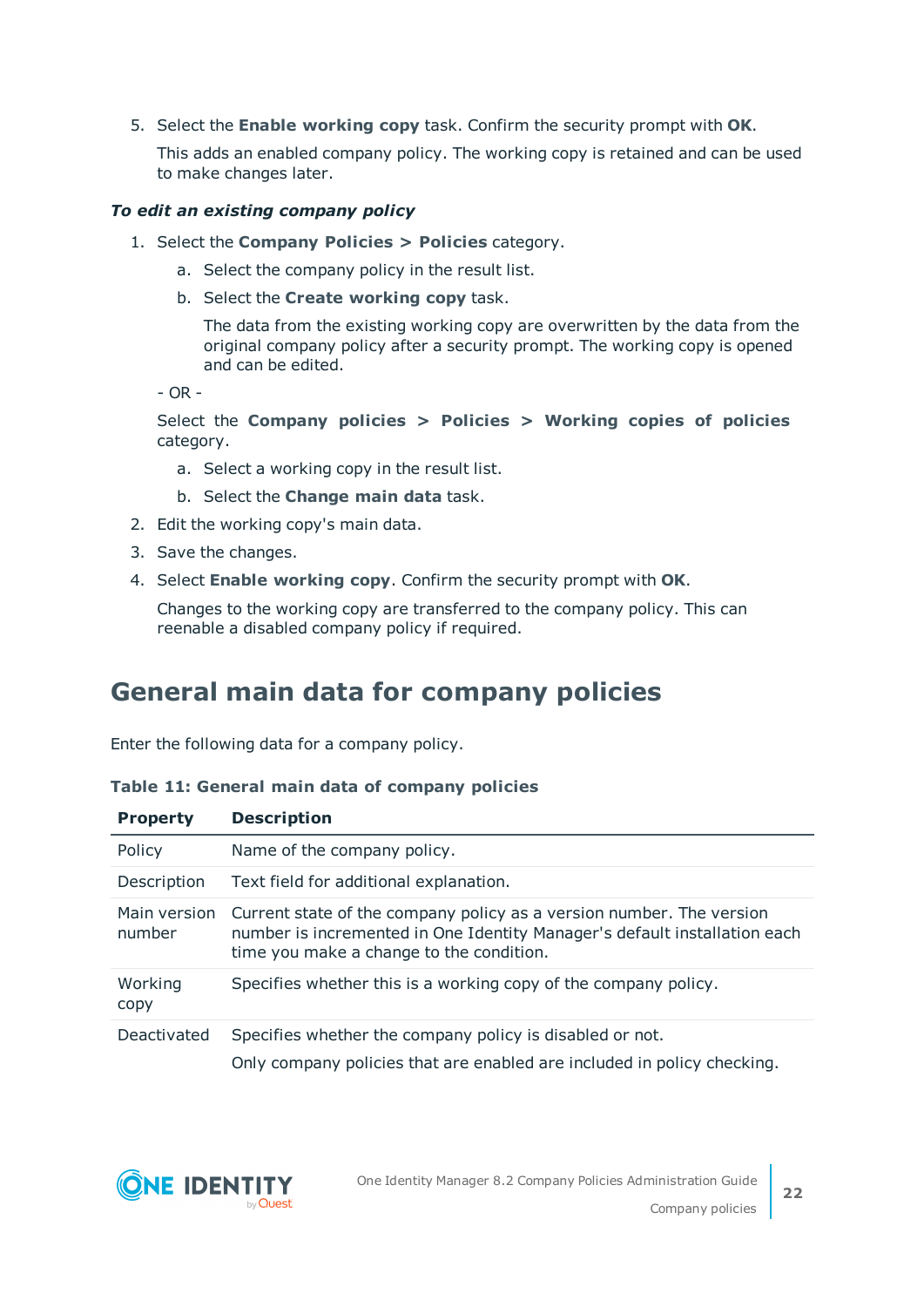| <b>Property</b>                      | <b>Description</b>                                                                                                                                                                                                             |
|--------------------------------------|--------------------------------------------------------------------------------------------------------------------------------------------------------------------------------------------------------------------------------|
|                                      | Use the Enable policy or Disable policy tasks to enable or disable a<br>company policy. The working copy company policy is always disabled.                                                                                    |
| Policy group                         | Policy group to which the company policy belongs, based on its content.<br>Select a policy group from the menu. To create a new policy group, click $\mathbf{F}$<br>. Enter a name and description for the policy group.       |
| Policy super-<br>visors              | Application role whose members are responsible for the company policy,<br>in terms of content.                                                                                                                                 |
|                                      | To create a new application role, click $\mathbf{L}$ . Enter the application role name<br>and assign a parent application role.                                                                                                |
| Exception<br>approval<br>allowed     | Specifies whether exception approval is permitted when the policy is<br>violated. Assignments that cause the policy to be violated can be approved<br>and issued anyway with this.                                             |
| Exception<br>approvers               | Application role, whose members are entitled to grant exception approval<br>for violations to this company policy.                                                                                                             |
|                                      | To create a new application role, click $\mathbf{L}$ . Enter the application role name<br>and assign a parent application role.                                                                                                |
| Mail<br>template<br>new<br>violation | Mail template used to generate an email to inform rule supervisors or<br>exception approvers about new policy violations.                                                                                                      |
| Exception<br>approvers<br>info       | Information, which the exception approver may require for making a<br>decision. This advice should describe the risks and side effects of an<br>exception.                                                                     |
| <b>Attestors</b>                     | Applications role whose members are authorized to approve attestation<br>cases for company policies and policy violations.                                                                                                     |
|                                      | To create a new application role, click $\mathbf{L}$ . Enter the application role name<br>and assign a parent application role.                                                                                                |
| Without<br>condition                 | Specifies whether the company policy a direct relationship to the One<br>Identity Manager data model or not. If this option is set, the Edit<br>condition button is disabled.                                                  |
|                                      | If the option is not set, a condition must be entered that finds all the<br>objects that violate the policy.                                                                                                                   |
| Base table                           | Base table referenced by the company policy.                                                                                                                                                                                   |
|                                      | Based on this table, the system determines which objects violate the<br>company policy.                                                                                                                                        |
| Edit connec-<br>tion                 | Starts the WHERE clause wizard. Use the WHERE clause wizard to set up a<br>condition that finds all the objects in the base table that violate the<br>company policy. Use the Expert view button to enter the condition in SQL |

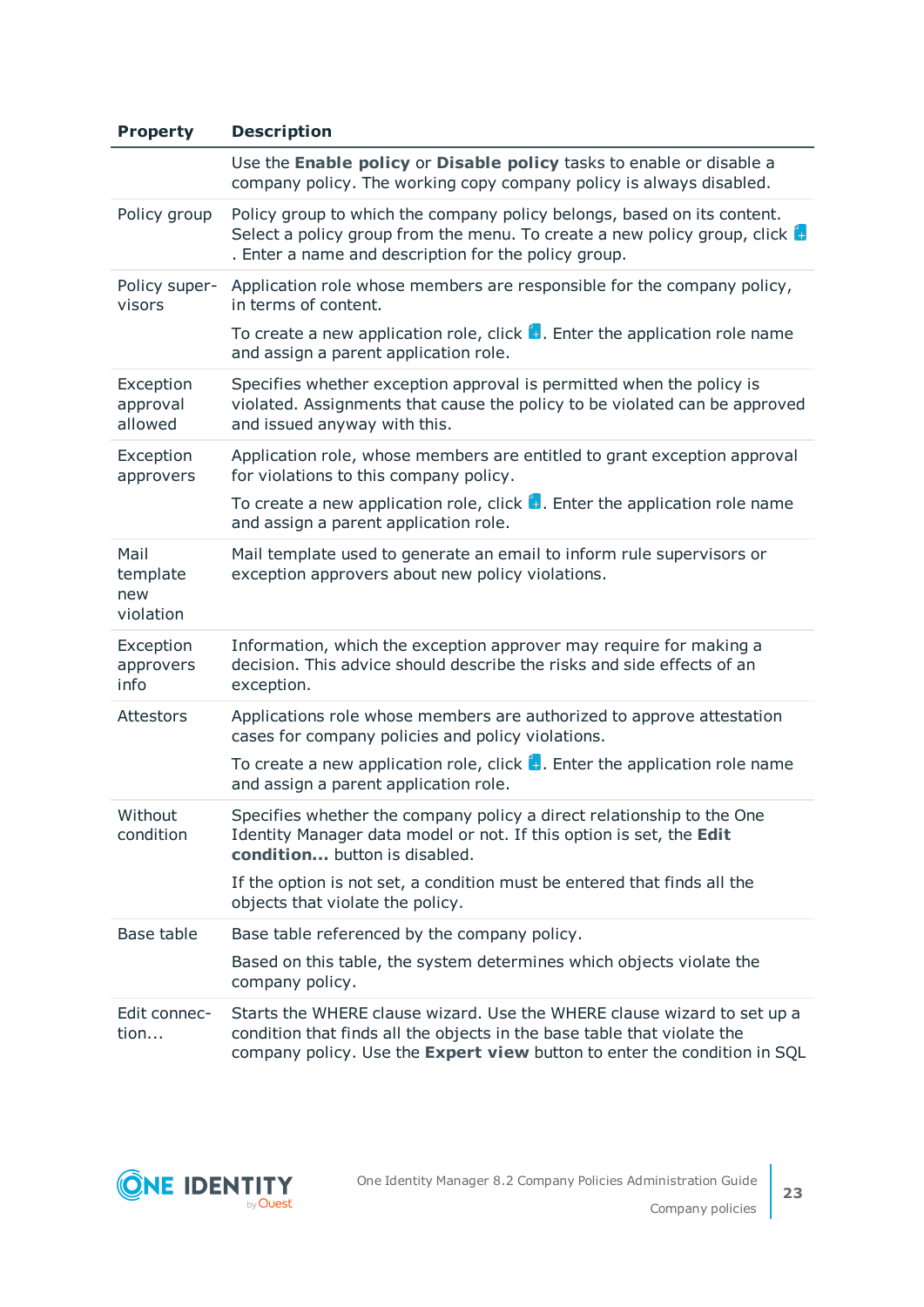#### **Property Description**

syntax straight away. Condition Data query that finds all the objects that violate the company policy. This option is only available if the **Show condition** task has been run beforehand.

#### **Detailed information about this topic**

- Enabling and [disabling](#page-32-0) policies on page 33
- Policy [groups](#page-8-0) on page 9
- $\cdot$  Policy [supervisors](#page-16-0) on page 17
- $\cdot$  Exception [approvers](#page-17-0) on page 18
- [Attestors](#page-15-0) on page 16
- Showing [conditions](#page-29-1) on page 30

#### **Related topics**

- [Notifications](#page-39-0) about policy violations without exception approval on page 40
- Request for [exception](#page-38-1) approval on page 39

### <span id="page-23-0"></span>**Risk assessment**

#### **Table 12: Configuration parameter for risk assessment**

| Configuration<br>parameter | <b>Effect when set</b>                                                                                                                                                                                        |
|----------------------------|---------------------------------------------------------------------------------------------------------------------------------------------------------------------------------------------------------------|
|                            | QER\CalculateRiskIndex Preprocessor relevant configuration parameter controlling<br>system components for calculating an employee's risk index.<br>Changes to the parameter require recompiling the database. |
|                            | If the parameter is enabled, values for the risk index can be<br>entered and calculated.                                                                                                                      |

You can use One Identity Manager to evaluate the risk of policy violations. To do this, enter a risk index for the company policy. The risk index specifies the risk involved for the company if the company policy is violated. The risk index is given as a number in the range 0 to 1. By doing this you specify whether a policy violation is not considered a risk for the company (risk index  $= 0$ ) or whether every policy violation poses a problem  $(risk index = 1).$ 

You can use the Report Editor to assess policy violations depending on the risk index by creating various reports.

To assess the risk of a policy violation enter values for grading company policies on the **Assessment criteria** tab.

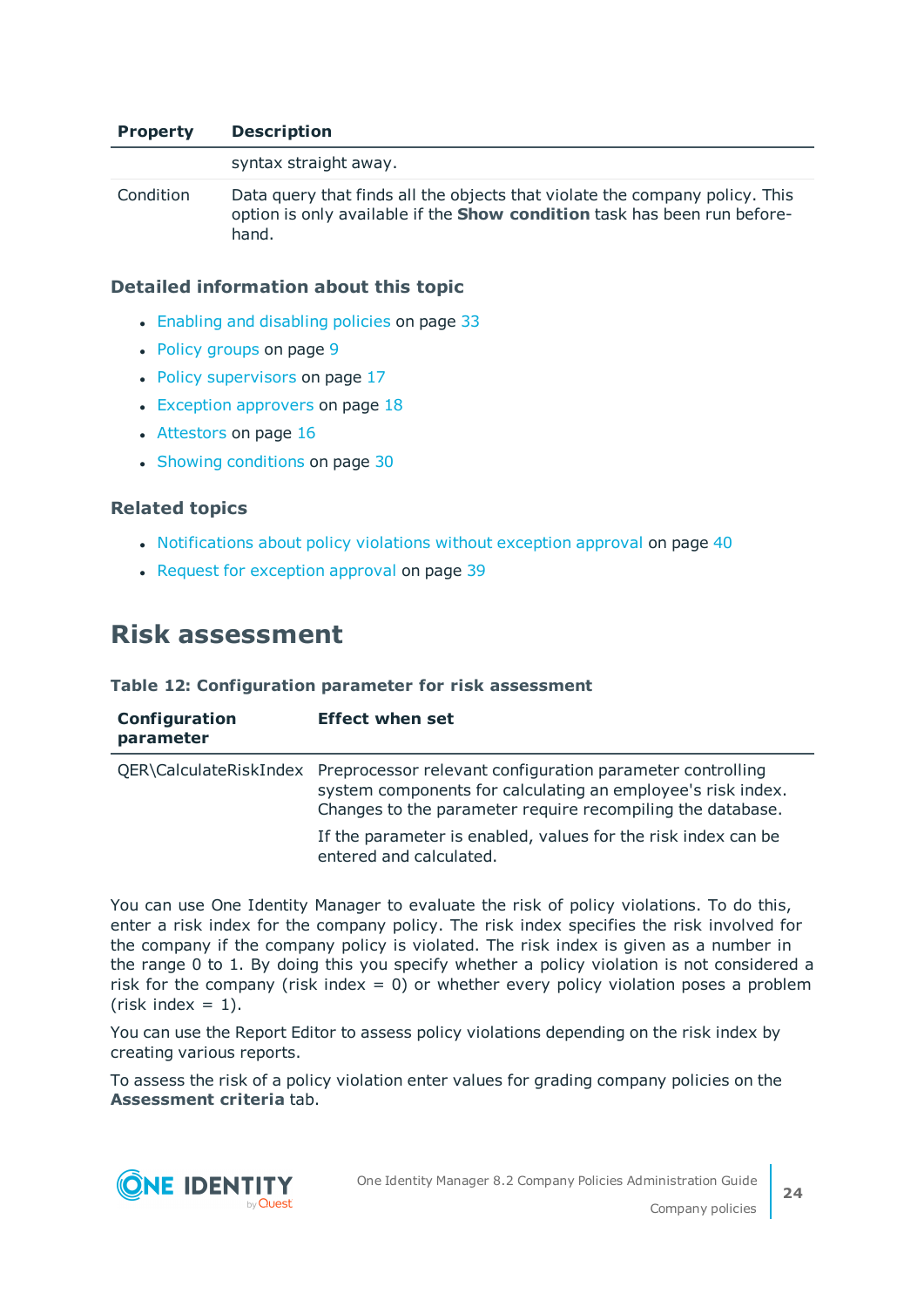|  |  | Table 13: Assessment criteria for a rule |  |  |  |
|--|--|------------------------------------------|--|--|--|
|--|--|------------------------------------------|--|--|--|

| <b>Property</b>                        | <b>Description</b>                                                                                                                                                                                                                                                                                                                                      |
|----------------------------------------|---------------------------------------------------------------------------------------------------------------------------------------------------------------------------------------------------------------------------------------------------------------------------------------------------------------------------------------------------------|
| Severity<br>code                       | Specifies the impact on the company of violations to this company policy.<br>Use the slider to enter a value between 0 and 1.                                                                                                                                                                                                                           |
|                                        | 0 means no impact                                                                                                                                                                                                                                                                                                                                       |
|                                        | 1 means that every policy violation is a problem.                                                                                                                                                                                                                                                                                                       |
| Significance                           | Provides a verbal description of the impact on the company of violations<br>to this company policy. In the default installation value list is displayed<br>with the entries {NONE, 'low', 'average', 'high', 'critical'}.                                                                                                                               |
| Risk index                             | Specifies the risk for the company of violations to this company policy.<br>Use the slider to enter a value between 0 and 1.                                                                                                                                                                                                                            |
|                                        | 0 means no risk                                                                                                                                                                                                                                                                                                                                         |
|                                        | 1 means every rule violation is a problem.                                                                                                                                                                                                                                                                                                              |
|                                        | The field is only visible if the "QER   CalculateRiskIndex" configuration<br>parameter is set.                                                                                                                                                                                                                                                          |
| Risk index<br>(reduced)                | Show the risk index taking mitigating controls into account. The risk index<br>for a company policy is reduced by the significance reduction value for all<br>assigned mitigating controls. The risk index (reduced) is calculated for the<br>original company policy. To copy the value to a working copy, run the task<br><b>Create working copy.</b> |
|                                        | The field is only visible if the "QER   CalculateRiskIndex" configuration<br>parameter is set. The value is calculated by One Identity Manager and<br>cannot be edited.                                                                                                                                                                                 |
| Transparency<br>index                  | Specifies how traceable assignments are that are checked by this<br>company policy. Use the slider to enter a value between 0 and 1.<br>0 means no transparency                                                                                                                                                                                         |
|                                        | 1 means full transparency                                                                                                                                                                                                                                                                                                                               |
| Max. number<br>of rule viola-<br>tions | Number of policy violations allowed for this company policy.                                                                                                                                                                                                                                                                                            |

### **Detailed information about this topic**

- [Mitigating](#page-47-0) controls on page 48
- One Identity Manager Risk Assessment Administration Guide
- Report Editor in the One Identity Manager Configuration Guide

### **Related topics**

• [Creating](#page-31-1) a working copy on page 32

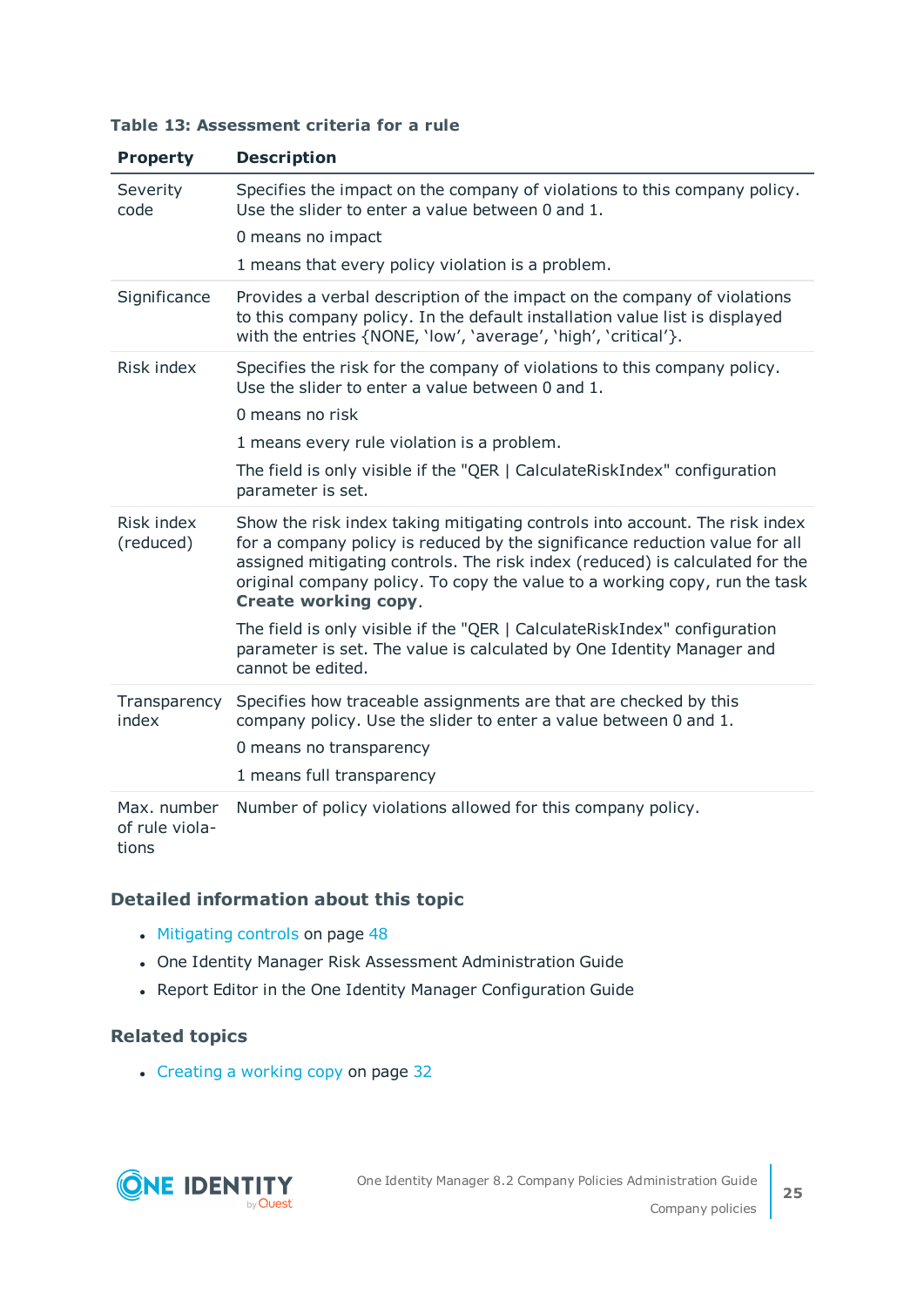## <span id="page-25-0"></span>**Additional data on company policies**

You can enter additional comments about the company policy and revision data on the **Extended** tab.

| <b>Property</b> | <b>Description</b>                                                                                                                                                         |
|-----------------|----------------------------------------------------------------------------------------------------------------------------------------------------------------------------|
| Policy number   | Additional identifier for the company policy.                                                                                                                              |
| notes           | Implementation Text field for additional explanation. You can use implementation notes<br>to enter explanations about the content of the policy condition, for<br>example. |
| <b>Status</b>   | Status of the company policy with respect to its audit status.                                                                                                             |
| Schedule        | Schedule for starting policy checks on a regular basis.<br>The "Default schedule policies" schedule is assigned by default. You can<br>assign your own schedule.           |

### **Table 14: General main data of company policies**

### **Related topics**

• [Calculating](#page-35-2) policy violations on page 36

## <span id="page-25-1"></span>**Policy comparison**

You can compare the results of a working copy with the original policy. The comparison values are then displayed on the **Policy comparison** tab.

### **Table 15: Results of a policy comparison**

| <b>Policy</b><br>violations | Lists all employees who, as a result of the change, would (not)<br>violate the company policy as follows |
|-----------------------------|----------------------------------------------------------------------------------------------------------|
| <b>Newly</b><br>added       | would violate the policy for the first time                                                              |
| Identical                   | would still violate the policy                                                                           |
| No longer<br>included       | would no longer violate the policy                                                                       |

TIP: All working copies with a different condition to that of the original company policy are displayed in the **Company policies > Policies > Working copies of policies > Modified working copies** category.



**26**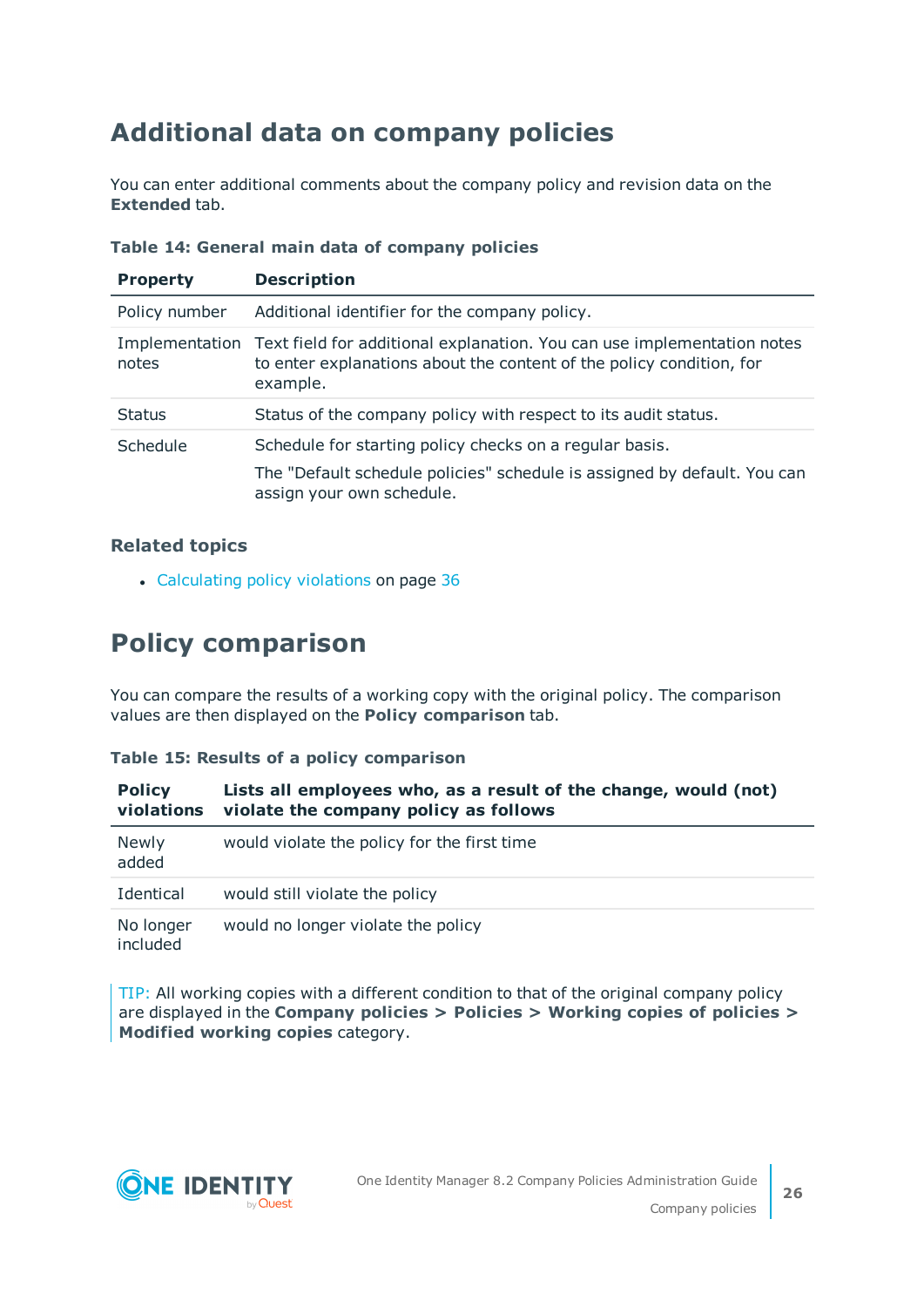### **Detailed information about this topic**

• [Comparing](#page-30-0) a company policy working copy with the original on page 31

## <span id="page-26-0"></span>**Default company policies**

One Identity Manager provides various default company polices as working copies. In order to include these company polices in the policy check, enable the working copies.

#### *To use a default company policy*

- 1. Select the **Company policies > Policies > Working copies of policies > Predefined** category.
- 2. Select the company policy in the result list.
- 3. Select the **Enable working copy** task.
- 4. Confirm the security prompt with **OK**.

You can customize the following default company policy properties:

- Manager/supervisor
- Exception approval allowed
- Exception approvers
- Exception approvers info
- Attestors

TIP: If you want to edit more properties, create a copy of a default company policy. You can changes more properties in the working copy.

### <span id="page-26-1"></span>**Additional tasks for working copies**

After you have entered the main data, you can run the following tasks.

### <span id="page-26-2"></span>**Overview of the working copy**

You can see the most important information about a working copy on the overview form.

#### *To obtain an overview of a working copy*

- 1. Select the **Company policies > Policies > Working copies of policies** category.
- 2. Select the company policy in the result list.
- 3. Select the **Company policy overview** task.

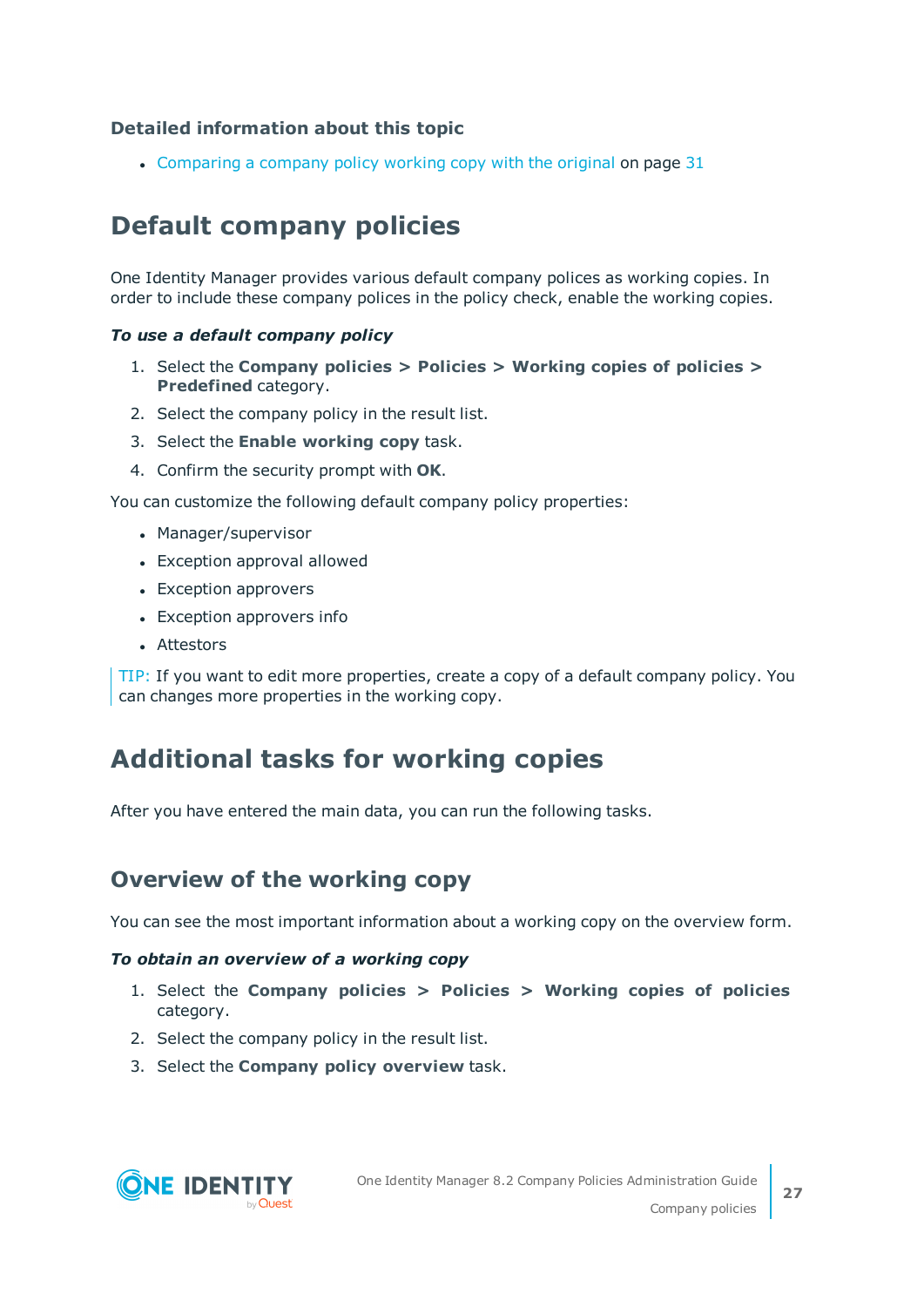### <span id="page-27-0"></span>**Assigning compliance frameworks**

Use this task to specify which compliance frameworks are relevant for the selected company policy. Compliance frameworks are used to classify company policies according to regulatory requirements.

### *To assign compliance frameworks to a company policy*

- 1. Select the **Company policies > Policies > Working copies of policies** category.
- 2. Select the working copy in the result list.
- 3. Select the **Assign compliance frameworks** task.
- 4. In the **Add assignments** pane, double-click on a compliance framework to assign it.  $-$  OR  $-$

In the **Remove assignments** pane, double-click on the compliance framework for which you want to delete the assignment.

5. Save the changes.

### <span id="page-27-2"></span>**Assigning mitigating controls**

Mitigating controls describe controls that are implemented if a company policy was violated. The next policy check should not find any rule violations once the controls have been applied. Specify which mitigating controls apply to the selected company policy.

### *To assign mitigating controls to a company policy*

- 1. Select the **Company policies > Policies > Working copies of policies** category.
- 2. Select the working copy in the result list.
- 3. Select the **Assign mitigating controls** task.
- 4. In the **Add assignments** pane, assign mitigating controls.

 $-$  OR  $-$ 

In the **Remove assignments** pane, Remove mitigating control assignments.

5. Save the changes.

### **Detailed information about this topic**

• [Mitigating](#page-47-0) controls on page 48

### <span id="page-27-1"></span>**Maintaining exception approvers**

Use this task to maintain exception approvers for the selected company policy. You can assign employees to the application role for exception approvers on the main data form and remove them from it.

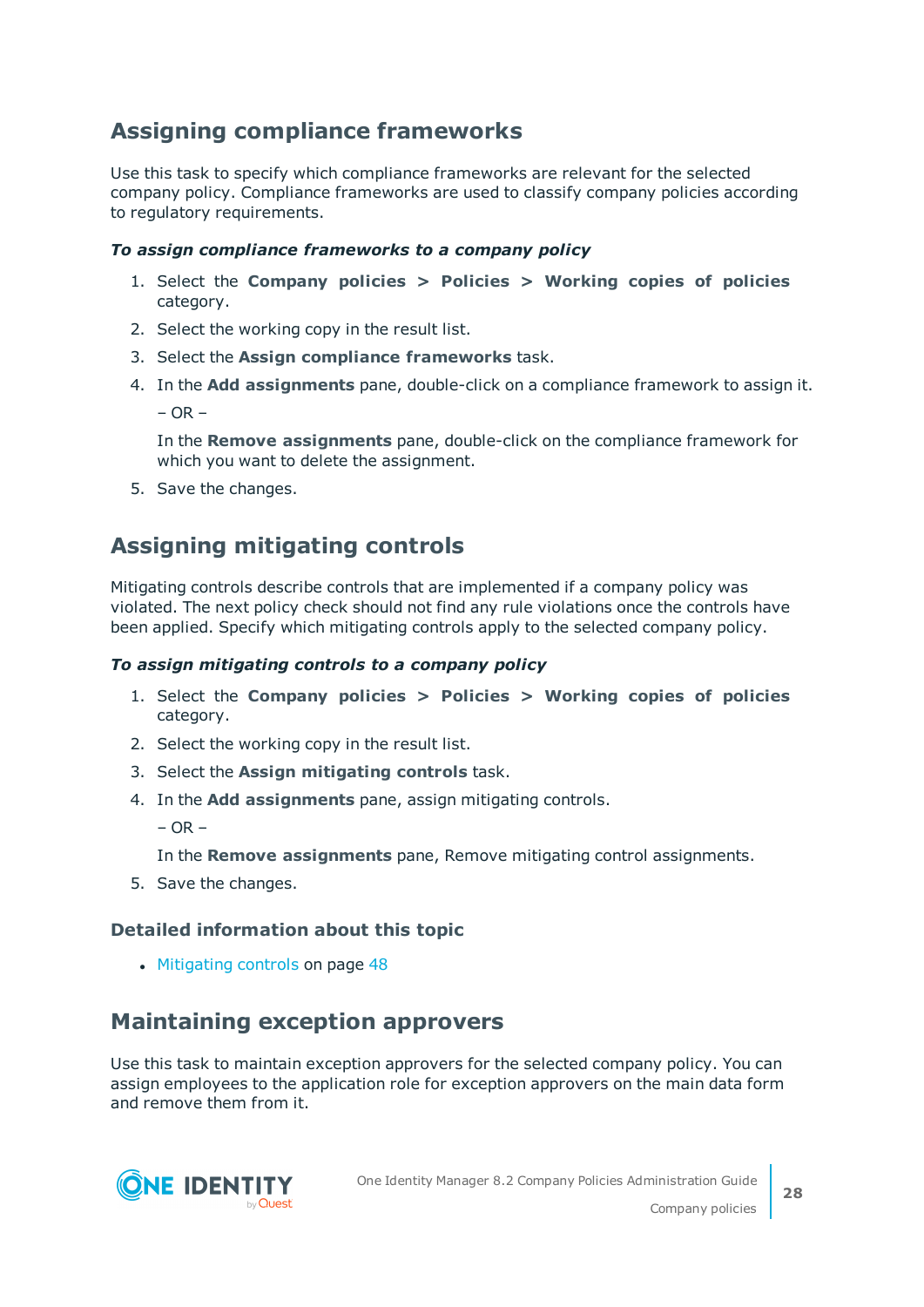NOTE: Changes apply to all the company policies assigned to this application role.

#### *To authorize employees as exception approvers*

- 1. Select the **Company policies > Policies > Working copies of policies** category.
- 2. Select the working copy in the result list.
- 3. Select the **Maintain exception approvers** task.
- 4. In the **Add assignments** pane, double-click on the employees you want to assign be assigned to the application role.

 $-$  OR  $-$ 

In the **Remove assignments** pane, double-click on the compliance rules that you want to remove.

5. Save the changes.

### **Related topics**

- General main data for [company](#page-21-0) policies on page 22
- $\cdot$  Exception [approvers](#page-17-0) on page 18

### <span id="page-28-0"></span>**Maintaining policy supervisors**

Use this task to maintain policy supervisors for the selected company policy. You can assign employees to the application role for policy supervisors on the main data form and remove them from it.

NOTE: Changes apply to all the company policies assigned to this application role.

#### *To authorize employees as policy supervisors*

- 1. Select the **Company policies > Policies > Working copies of policies** category.
- 2. Select the working copy in the result list.
- 3. Select the **Maintain supervisors** task.
- 4. In the **Add assignments** pane, double-click on the employees you want to assign be assigned to the application role.

 $-$  OR  $-$ 

In the **Remove assignments** pane, double-click on the compliance rules that you want to remove.

5. Save the changes.

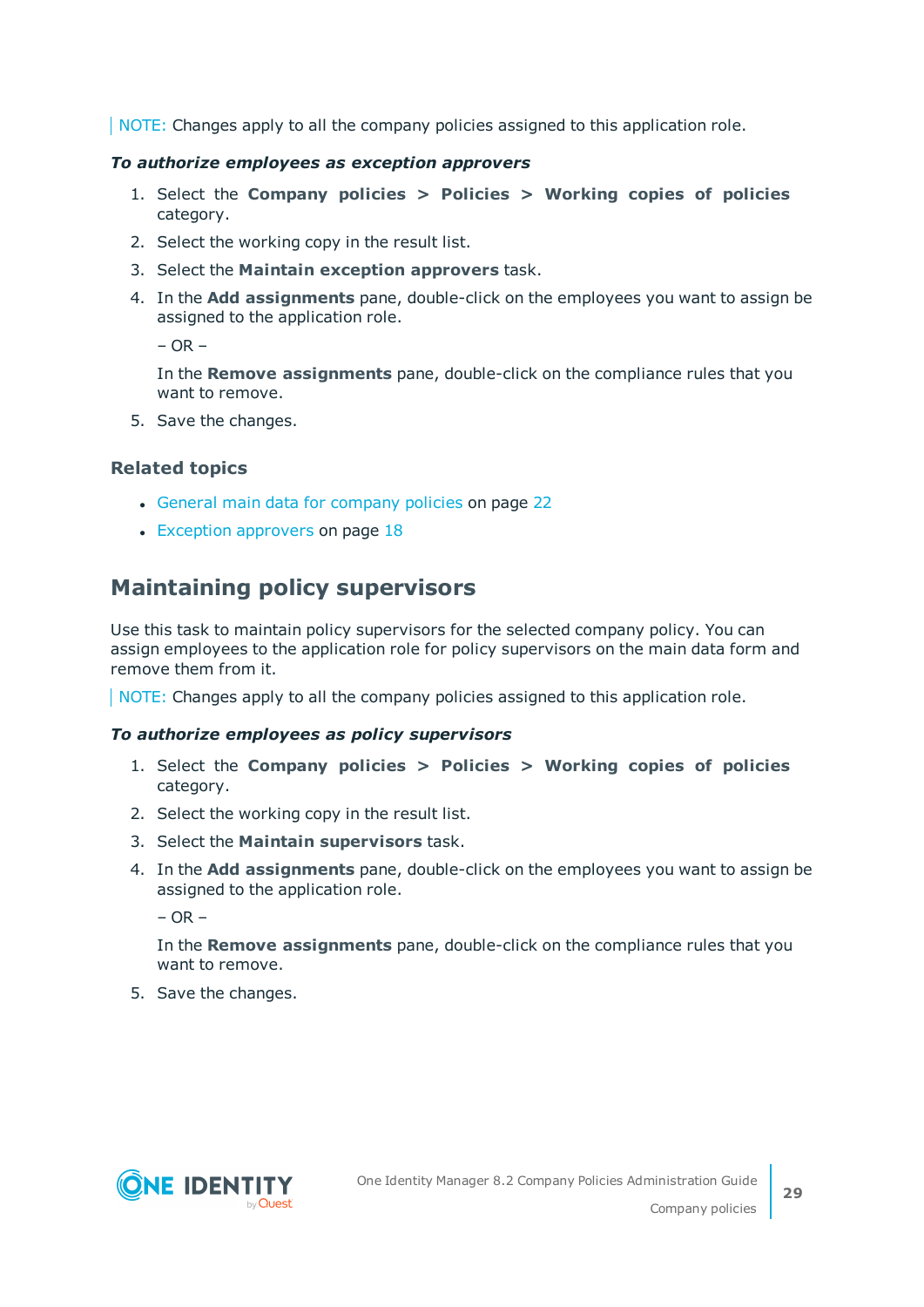### **Related topics**

- General main data for [company](#page-21-0) policies on page 22
- Policy [supervisors](#page-16-0) on page 17

### <span id="page-29-0"></span>**Enabling working copies**

When you enable the working copy, the changes are transferred to the original company policy. A company policy is added to a new working copy. Only original company policies are included in policy checking.

#### *To enable a working copy*

- 1. Select the **Company policies > Policies > Working copies of policies** category.
- 2. Select the working copy in the result list.
- 3. Select the **Enable working copy** task.
- 4. Confirm the security prompt with **OK**.

TIP: All working copies with a different condition to that of the original company policy are displayed in the **Company policies > Policies > Working copies of policies > Modified working copies** category.

### <span id="page-29-1"></span>**Showing conditions**

By default, the database query for finding objects that violate company policies, is not displayed on the main data form.

#### *To show the database query on the main data form*

- 1. Select the **Company policies > Policies > Working copies of policies** category.
- 2. Select the working copy in the result list.
- 3. Select the **Change main data** task.
- 4. Select the **Show condition** task.

#### *To hide the database query on the main data form*

- 1. Select the **Company policies > Policies > Working copies of policies** category.
- 2. Select the working copy in the result list.
- 3. Select the **Change main data** task.
- 4. Select the **Hide condition** task.

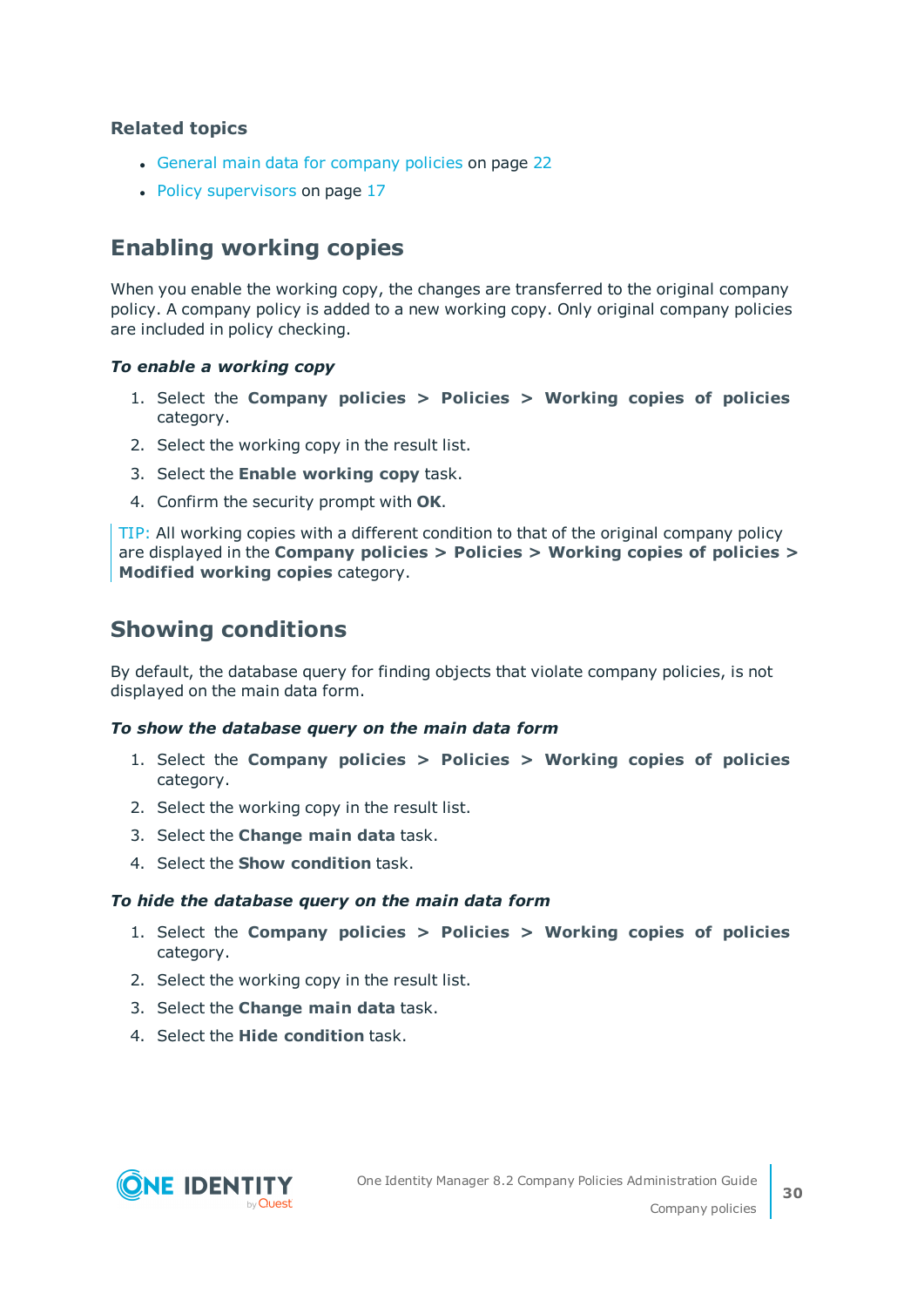### <span id="page-30-1"></span>**Copying policies**

Company policies can be copied, for example, to reuse complex policy conditions. Working copies as well as active company policies can be used as copy templates.

### *To copy a working copy*

- 1. Select the **Company policies > Policies > Working copies of policies** category.
- 2. Select the working copy in the result list.
- 3. Select the **Change main data** task.
- 4. Select the **Copy policy...** task.
- 5. Enter a name for the copy and click **OK**.

This creates a working copy with the given name.

- 6. Click **Yes** to immediately edit the copy's main data.
	- $-$  OR  $-$

Click **No** category.to edit the copy's main data later.

### <span id="page-30-0"></span>**Comparing a company policy working copy with the original**

You can compare the results of a working copy with the original company policy. Company policies can only be compared when an original of the working copy exists.

### *To compare a company policy with the working copy*

- 1. Select the **Company policies > Policies > Working copies of policies** category.
- 2. Select the working copy in the result list.
- 3. Select the **Change main data** task.
- 4. Select the **Compare policy** task.

### **Table 16: Results of a policy comparison**

| <b>Policy</b><br>violations | Lists all employees who, as a result of the change, would (not)<br>violate the company policy as follows |
|-----------------------------|----------------------------------------------------------------------------------------------------------|
| <b>Newly</b><br>added       | would violate the policy for the first time                                                              |
| Identical                   | would still violate the policy                                                                           |
| No longer<br>included       | would no longer violate the policy                                                                       |

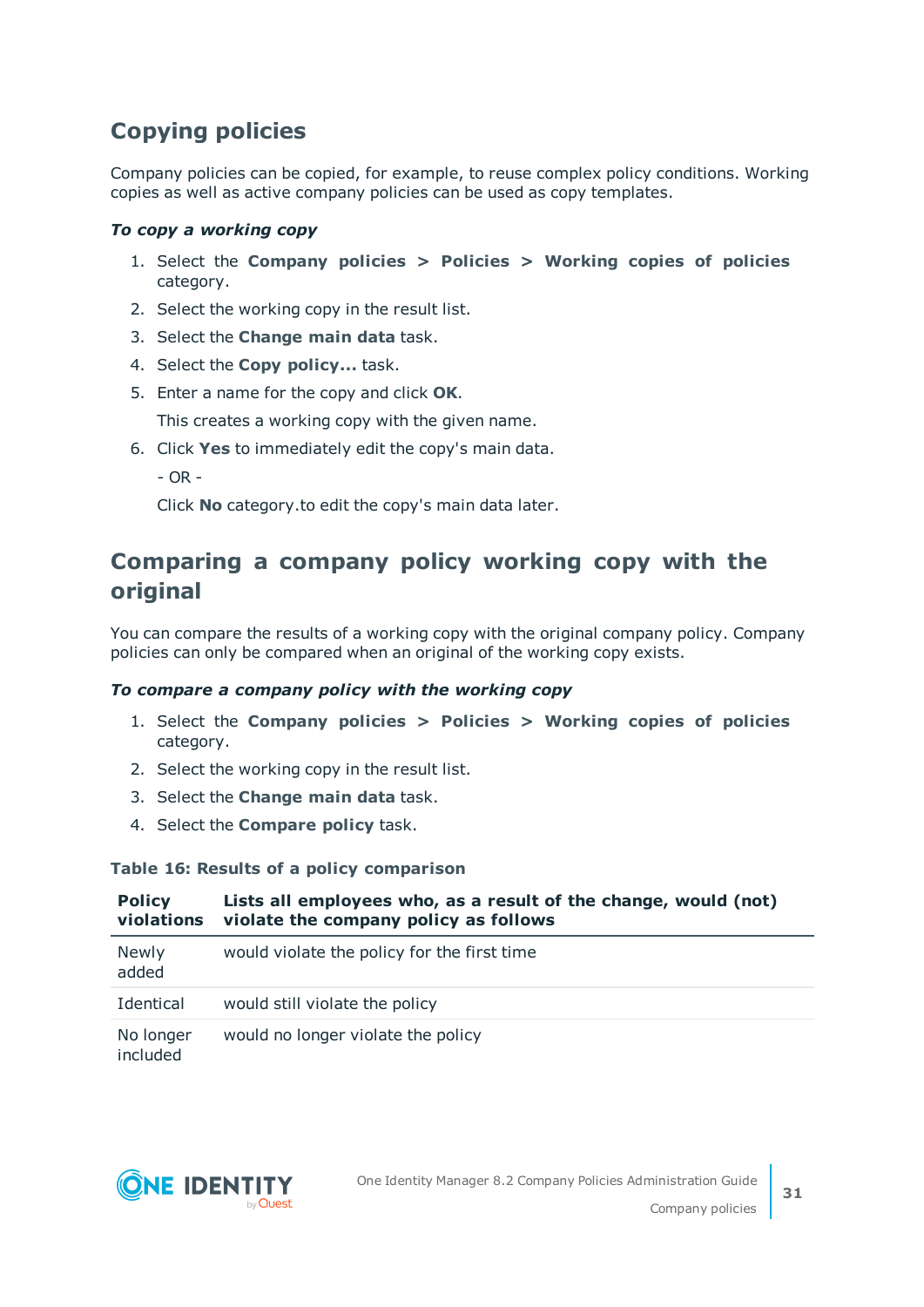### *To display the policy comparison as report*

<sup>l</sup> Select the **Show rule comparison** report.

### **Related topics**

• Policy [comparison](#page-25-1) on page 26

### <span id="page-31-3"></span>**Showing selected objects**

Use this task to show the list of objects found using the condition on the main data form.

### *To show a list of the objects found*

- 1. Select the **Company policies > Policies > Working copies of policies** category.
- 2. Select the company policy in the result list.
- 3. Select the **Change main data** task.
- 4. Select the **Show selected objects** task.

This shows the **Result** tab on the main data form, which displays a list of objects found through the database query.

## <span id="page-31-0"></span>**Additional tasks for company policies**

After you have entered the main data, you can run the following tasks.

### <span id="page-31-2"></span>**Overview of company policies**

You can see the most important information about a company policy on the overview form.

### *To obtain an overview of a company policy*

- 1. Select the **Company Policies > Policies** category.
- 2. Select the company policy in the result list.
- <span id="page-31-1"></span>3. Select the **Company policy overview** task.

### **Creating a working copy**

To modify an existing company policy, you need to make a working copy of it. The working copy can be created from the enabled company policy. The data from the existing working copy are overwritten by the data from the enabled company policy after a security prompt.

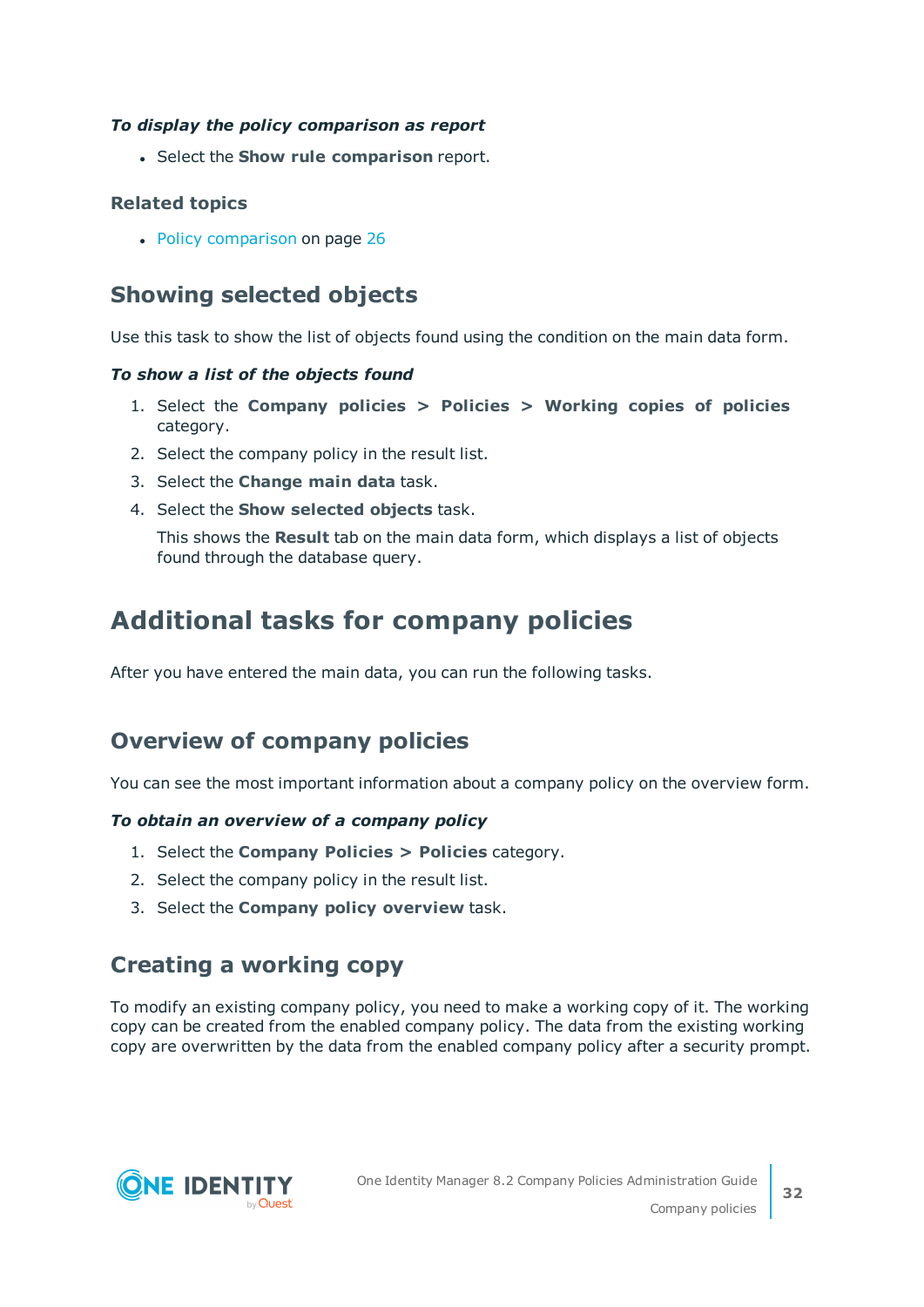#### *To create a working copy*

- 1. Select the **Company Policies > Policies** category.
- 2. Select the company policy in the result list.
- 3. Select the **Create working copy** task.
- 4. Confirm the security prompt with **Yes**.

TIP: All working copies with a different condition to that of the original company policy are displayed in the **Company policies > Policies > Working copies of policies > Modified working copies** category.

### <span id="page-32-0"></span>**Enabling and disabling policies**

Enable the company policy so that policy violation can be found. To exclude company policies from policy testing, you can disable them. The DBQueue Processor then removes all information about policy violation for this company policy from the database. The working copy company policy is always disabled.

#### *To enable company policies*

- 1. Select the **Company Policies > Policies** category.
- 2. Select the company policy in the result list.
- 3. Select the **Enable policy** task.

#### *To disable company policies*

- 1. Select the **Company Policies > Policies** category.
- 2. Select the company policy in the result list.
- <span id="page-32-1"></span>3. Select the **Disable policy** task.

### **Showing conditions**

The database query for finding objects which violate company policies, is not displayed on the main data form by default.

#### *To show the database query on the main data form*

- 1. Select the **Company Policies > Policies** category.
- 2. Select the company policy in the result list.
- 3. Select the **Change main data** task.
- 4. Select the **Show condition** task.

#### *To hide the database query on the main data form*

- 1. Select the **Company Policies > Policies** category.
- 2. Select the company policy in the result list.

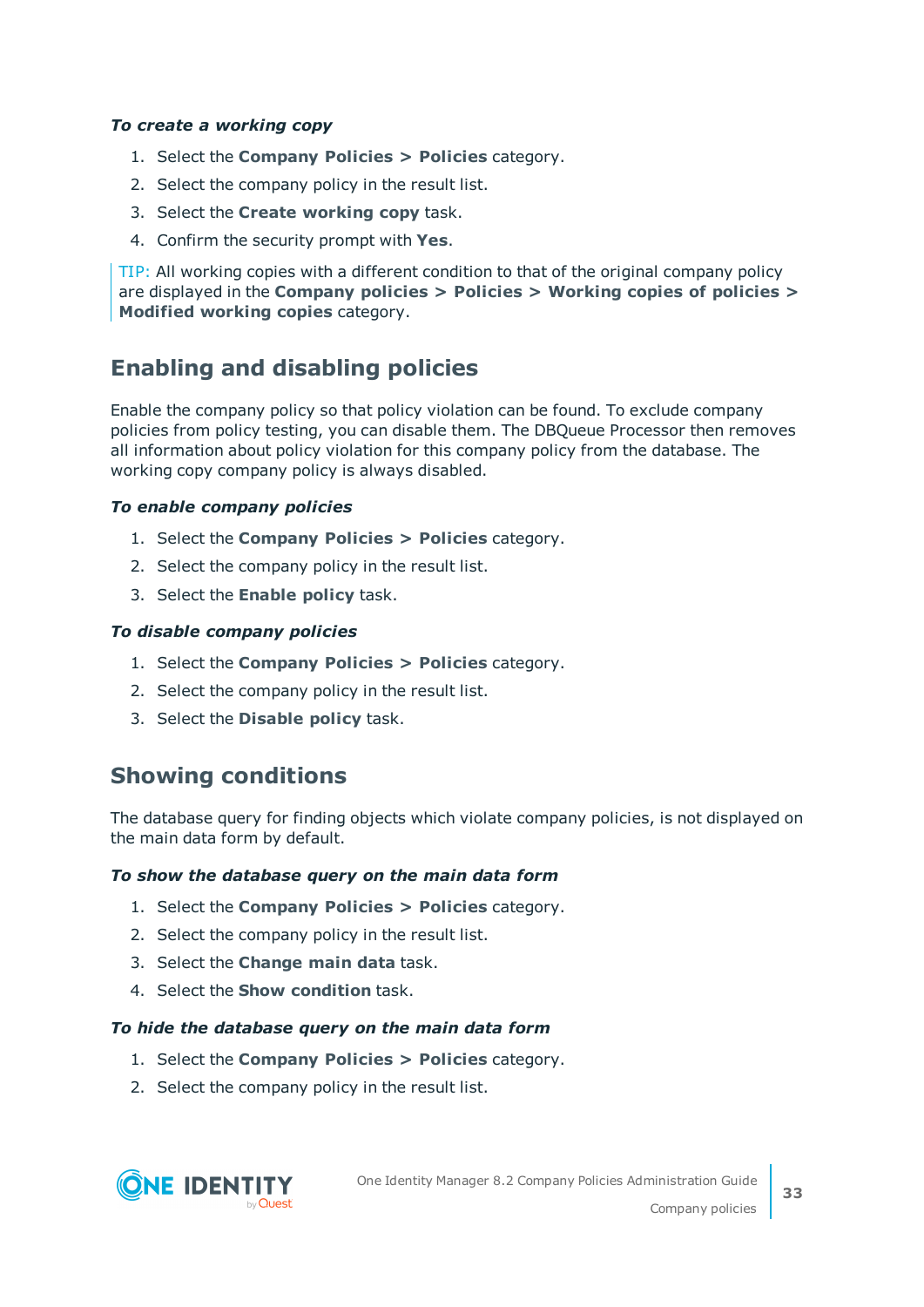- 3. Select the **Change main data** task.
- 4. Select the **Hide condition** task.

### <span id="page-33-2"></span>**Copying policies**

Company policies can be copied, for example, to reuse complex policy conditions. Working copies as well as active company policies can be used as copy templates.

### *To copy company policies*

- 1. Select the **Company Policies > Policies** category.
- 2. Select the company policy in the result list.
- 3. Select the **Change main data** task.
- 4. Select the **Copy policy...** task.
- 5. Enter a name for the copy and click **OK**.

This creates a working copy with the given name.

6. Click **Yes** to immediately edit the copy's main data.

- OR -

Click **No** category.to edit the copy's main data later.

### <span id="page-33-1"></span>**Showing selected objects**

Use this task to show the list of objects found using the condition on the main data form.

### *To show a list of the objects found*

- 1. Select the **Company Policies > Policies** category.
- 2. Select the company policy in the result list.
- 3. Select the **Change main data** task.
- 4. Select the **Show selected objects** task.

This shows the **Result** tab on the main data form, which displays a list of objects found through the database query.

### <span id="page-33-3"></span>**Recalculating**

There are several tasks available for immediately checking a company policy. For [more](#page-35-1) [information,](#page-35-1) see Checking company policies on page 36.

### <span id="page-33-0"></span>**Maintaining exception approvers**

Use this task to maintain exception approvers for the selected company policy. You can assign employees to the application role for exception approvers on the main data form

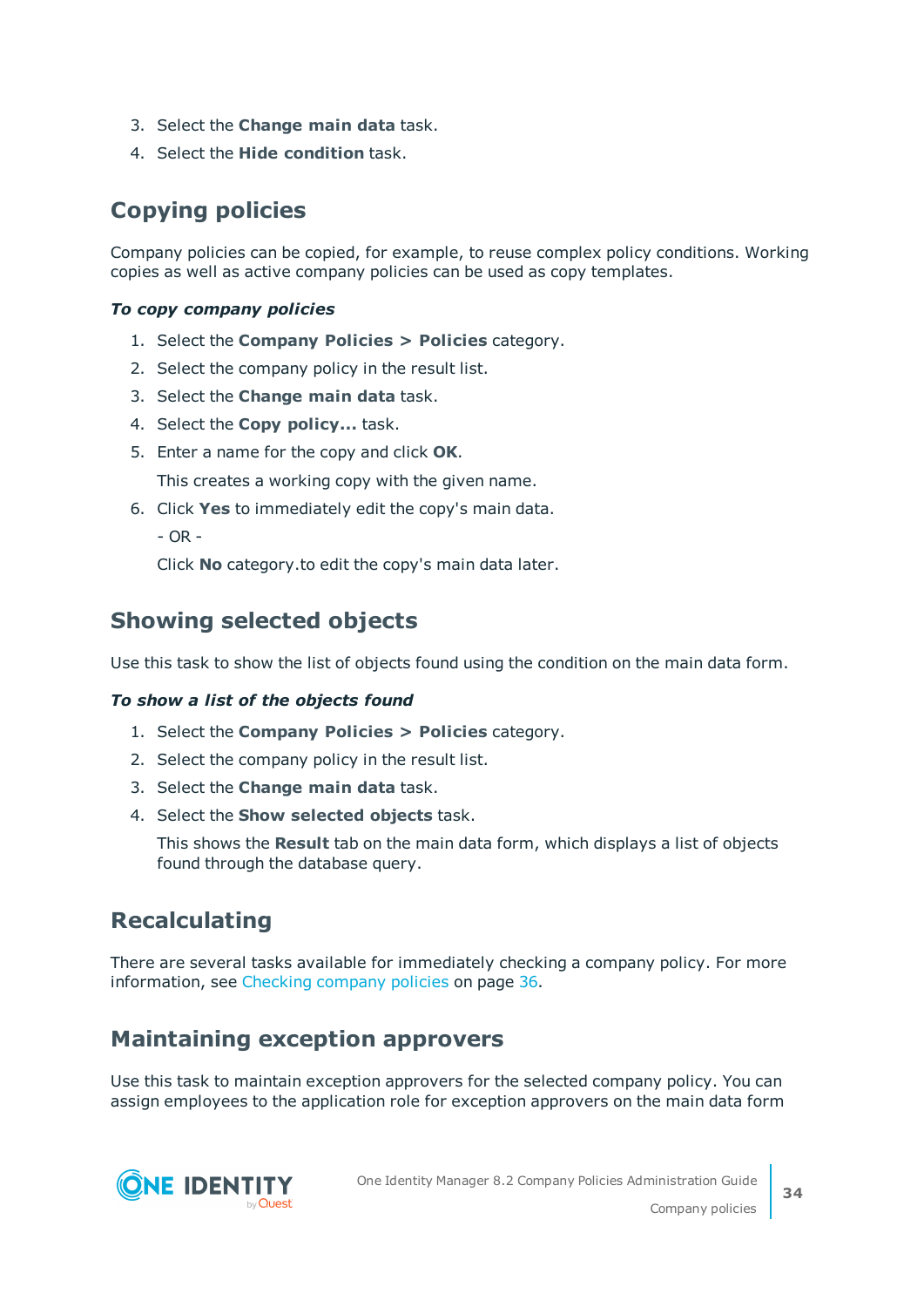and remove them from it.

NOTE: Changes apply to all the company policies assigned to this application role.

#### *To authorize employees as exception approvers*

- 1. Select the **Company Policies > Policies** category.
- 2. Select the company policy in the result list.
- 3. Select the **Maintain exception approvers** task.
- 4. In the **Add assignments** pane, double-click on the employees you want to assign be assigned to the application role.

 $-$  OR  $-$ 

In the **Remove assignments** pane, double-click on the compliance rules that you want to remove.

5. Save the changes.

### **Related topics**

- General main data for [company](#page-21-0) policies on page 22
- $\cdot$  Exception [approvers](#page-17-0) on page 18

### <span id="page-34-0"></span>**Maintaining policy supervisors**

Use this task to maintain policy supervisors for the selected company policy. You can assign employees to the application role for policy supervisors on the main data form and remove them from it.

NOTE: Changes apply to all the company policies assigned to this application role.

#### *To authorize employees as policy supervisors*

- 1. Select the **Company Policies > Policies** category.
- 2. Select the company policy in the result list.
- 3. Select the **Maintain supervisors** task.
- 4. In the **Add assignments** pane, double-click on the employees you want to assign be assigned to the application role.

 $-$  OR  $-$ 

In the **Remove assignments** pane, double-click on the compliance rules that you want to remove.

5. Save the changes.

### **Related topics**

- General main data for [company](#page-21-0) policies on page 22
- Policy [supervisors](#page-16-0) on page 17

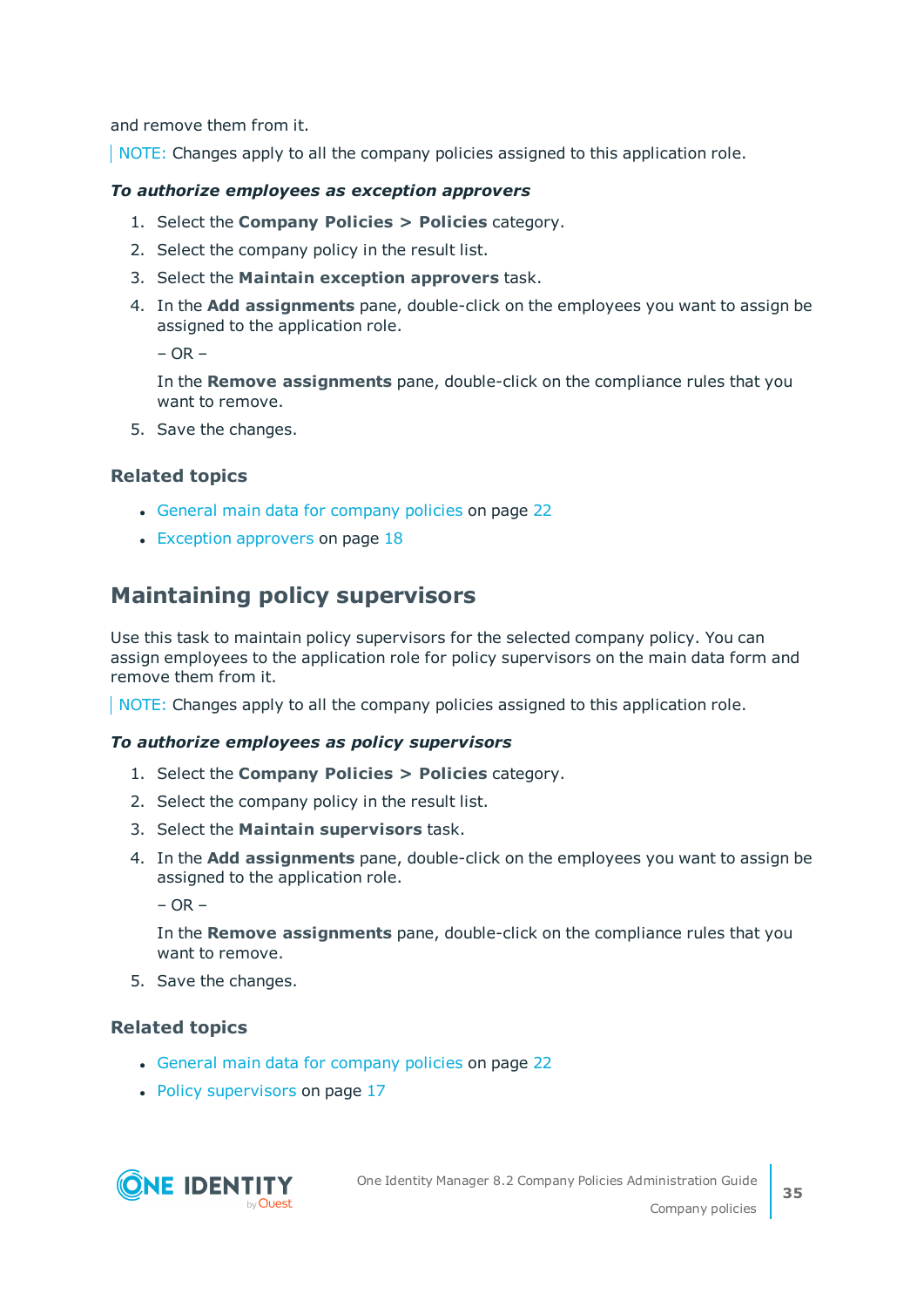## <span id="page-35-0"></span>**Deleting company policies**

IMPORTANT: All information about a company policy and policy violations is irrevocably deleted when the company policy is deleted! The data cannot be retrieved at a later date.

One Identity therefore recommends that you create a report about the company policy and its current violations before deleting it, if you want to retain the information (for audit reasons, for example).

You can delete a company policy, if no policy violations exist for it.

### *To delete a company policy*

- 1. Select the **Company Policies > Policies** category.
- 2. Select the company policy to delete in the result list.
- 3. Select the **Disable policy** task.
	- Existing policy violations are removed by the DBQueue Processor.
- 4. After the DBQueue Processor has recalculated policy violations for the company policy, click  $\mathbf{\hat{x}}$  in the toolbar to delete the company policy.

The company policy and the working copy are deleted.

## <span id="page-35-1"></span>**Checking company policies**

Processing tasks are created for the DBQueue Processor to check the validity of a company policy. The DBQueue Processor determines which employees satisfy the company policy and which employees violate the policy in the case of each company policy. The specified company policy approvers can check policy violations and if necessary grant exception approval.

## <span id="page-35-2"></span>**Calculating policy violations**

You can start policy checking in different ways to determine current policy violations in the One Identity Manager database:

- Scheduled policy checking
- Ad-hoc policy checking

Furthermore, company policy testing is triggered by different events:

- A company is enabled.
- A working copy is enabled.
- A company policy is enabled.

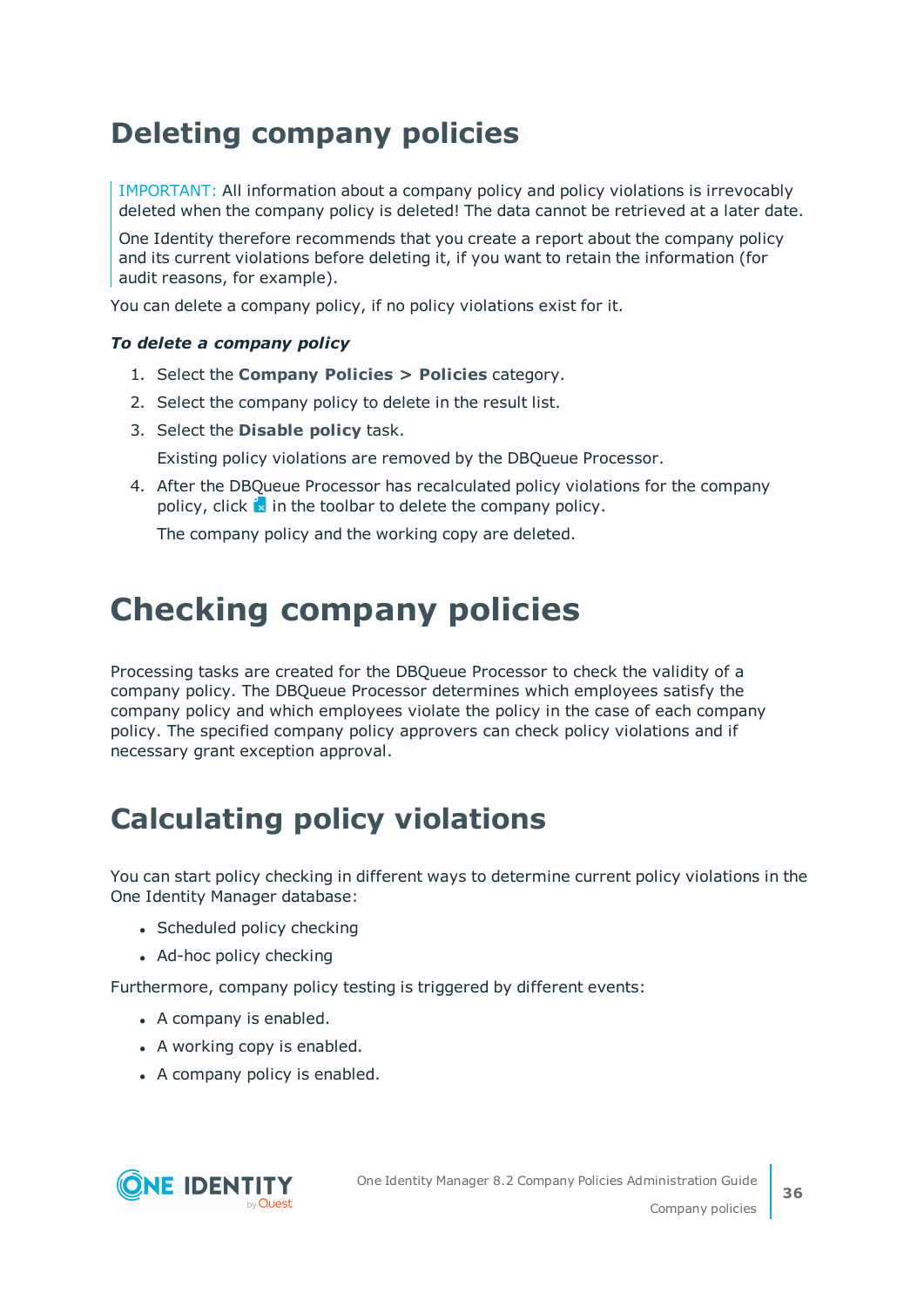During policy checking, all objects are found that fulfill the condition defined in the company policy. Only enabled company policies are taken into account.

## <span id="page-36-0"></span>**Scheduled policy checking**

You can use the default schedule policies from One Identity Manager's default installation to test all company policies in full. This schedule generates processing tasks at regular intervals for the DBQueue Processor.

### *Prerequisites*

- The company policy is enabled.
- The schedule stored with the company policies is enabled.

### **Detailed information about this topic**

- $\cdot$  [Schedules](#page-10-0) for checking policies on page 11
- Enabling and [disabling](#page-32-0) policies on page 33

## <span id="page-36-1"></span>**Ad-hoc policy checking**

Various tasks for immediate policy checking are available for an enabled company policy.

### **Table 17: Additional tasks for company policies**

| Task            | <b>Description</b>                                             |
|-----------------|----------------------------------------------------------------|
|                 | Recalculate policy This immediately checks the company policy. |
| Recalculate all | All company policies are immediately checked.                  |

## <span id="page-36-2"></span>**Reports about policy violations**

One Identity Manager makes various reports available containing information about the selected base object and its relations to other One Identity Manager database objects. You can generate the following reports for all enabled company policies and compliance frameworks.

### **Table 18: Reports about policy violations**

### **Report Description**

Policy violation This report groups together all policy violations for the selected policy. All the objects that violate the company policy are listed. The result list is



**37**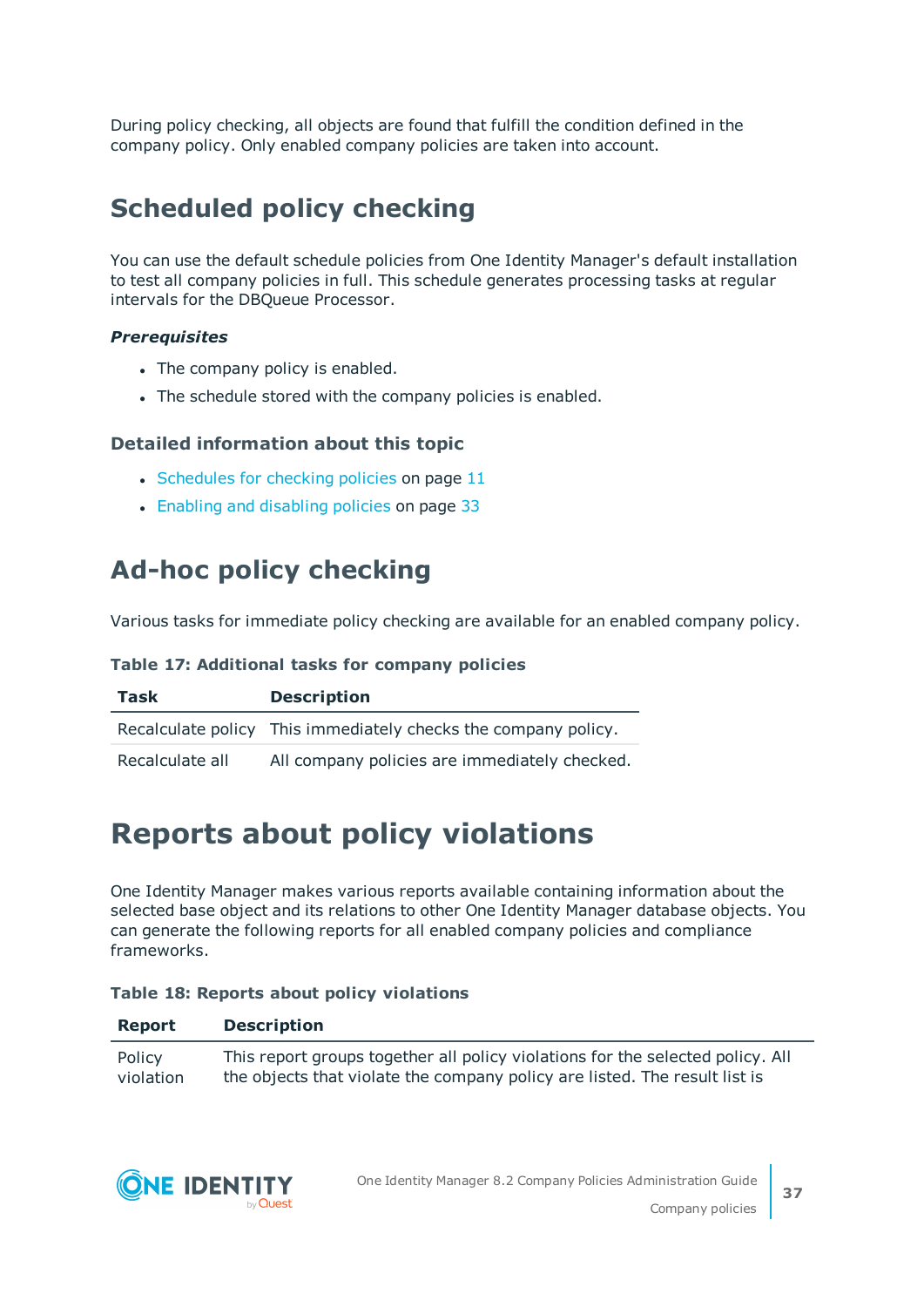| <b>Report</b>                                                         | <b>Description</b>                                                                                                                                                                                                                                          |
|-----------------------------------------------------------------------|-------------------------------------------------------------------------------------------------------------------------------------------------------------------------------------------------------------------------------------------------------------|
| overview<br>(of a<br>company<br>policy)                               | grouped by:<br>• Policy violations that still need to be decided<br>• Policy violations without exception approval<br>• Policy violation with exception approval                                                                                            |
| Policy<br>violation<br>overview<br>(of a policy<br>group)             | This report groups together all policy violations for the selected policy<br>group. All the objects that violate the company policy are listed. The<br>number of granted, denied, and not yet processed policy violations are<br>given in addition.         |
| Policy<br>violation<br>overview<br>(for a<br>compliance<br>framework) | This report groups together all policy violations for the selected compliance<br>framework. All the objects that violate the company policy are listed. The<br>number of granted, denied, and not yet processed policy violations are<br>given in addition. |

## <span id="page-37-0"></span>**Granting exception approval**

There can be individual cases where it is not possible to adhere to company policy. Policy violations can only be accepted occasionally, but only if you take the required measures to ensure that these violations are regularly checked. For this purpose, you may grant exception approval for certain policy violations.

You store exception approvals with policy violations. You can see an overview of all unprocessed (new) company policies and policies that have been granted or denied on the overview form for a company policy.

### *Prerequisites*

- **.** The **Exception approval allowed** option is set for the company policy.
- The company policy is assigned an application role for exception approvers.
- Employees are assigned to this application role.

Use the Web Portal to grant exception approvals.

NOTE: If the **Exception approval allowed** option is not set, unedited policy violations for this company policy are automatically denied. Existing exception approvals are withdrawn.

### **Detailed information about this topic**

- General main data for [company](#page-21-0) policies on page 22
- One Identity Manager Web Designer Web Portal User Guide

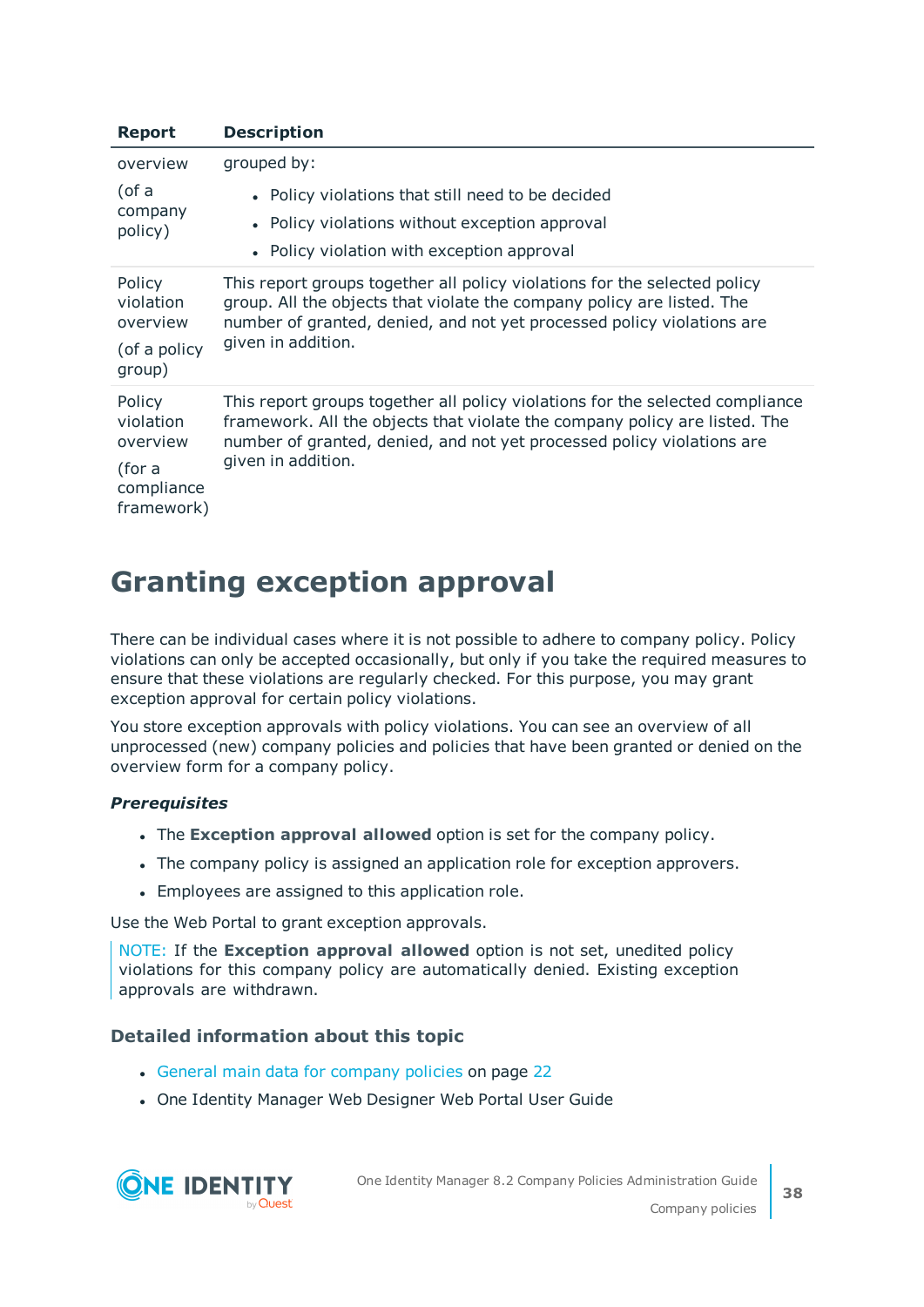## <span id="page-38-0"></span>**Notifications about policy violations**

After policy checking, email notifications can be sent through new policy violations to exception approvers and policy supervisors. The notification procedure uses mail templates to create notifications. The mail text in a mail template is defined in several languages. This ensures that the language of the recipient is taken into account when the email is generated. Mail templates are supplied in the default installation with which you can configure the notification procedure.

Messages are not sent to the chief approval team by default. Fallback approvers are only notified if not enough approvers could be found for an approval step.

### *To use notification in the request process*

- 1. Ensure that the email notification system is configured in One Identity Manager. For more information, see the *One Identity Manager Installation Guide*.
- 2. In the Designer, set the **QER | Policy | EmailNotification** configuration parameter.
- 3. In the Designer, set the **QER | Policy | EmailNotification | DefaultSenderAddress** configuration parameter and enter the sender address used to send the email notifications.
- 4. Ensure that all employees have a default email address. Notifications are sent to this address. For more information, see the *One Identity Manager Identity Management Base Module Administration Guide*.
- 5. Ensure that a language can be determined for all employees. Only then can they receive email notifications in their own language. For more information, see the *One Identity Manager Identity Management Base Module Administration Guide*.
- 6. Configure the notification procedure.

### **Related topics**

 $\cdot$  Creating custom mail templates for [notifications](#page-40-1) on page 41

### <span id="page-38-1"></span>**Request for exception approval**

If new policy violations are discovered during a policy check, exception approvers are notified and prompted to make an approval decision.

### *Prerequisites*

- Exception approvals for policy violations are permitted.
- <sup>l</sup> The company policy is assigned to an **Exception approvers** application role.
- Employees are assigned to this application role.

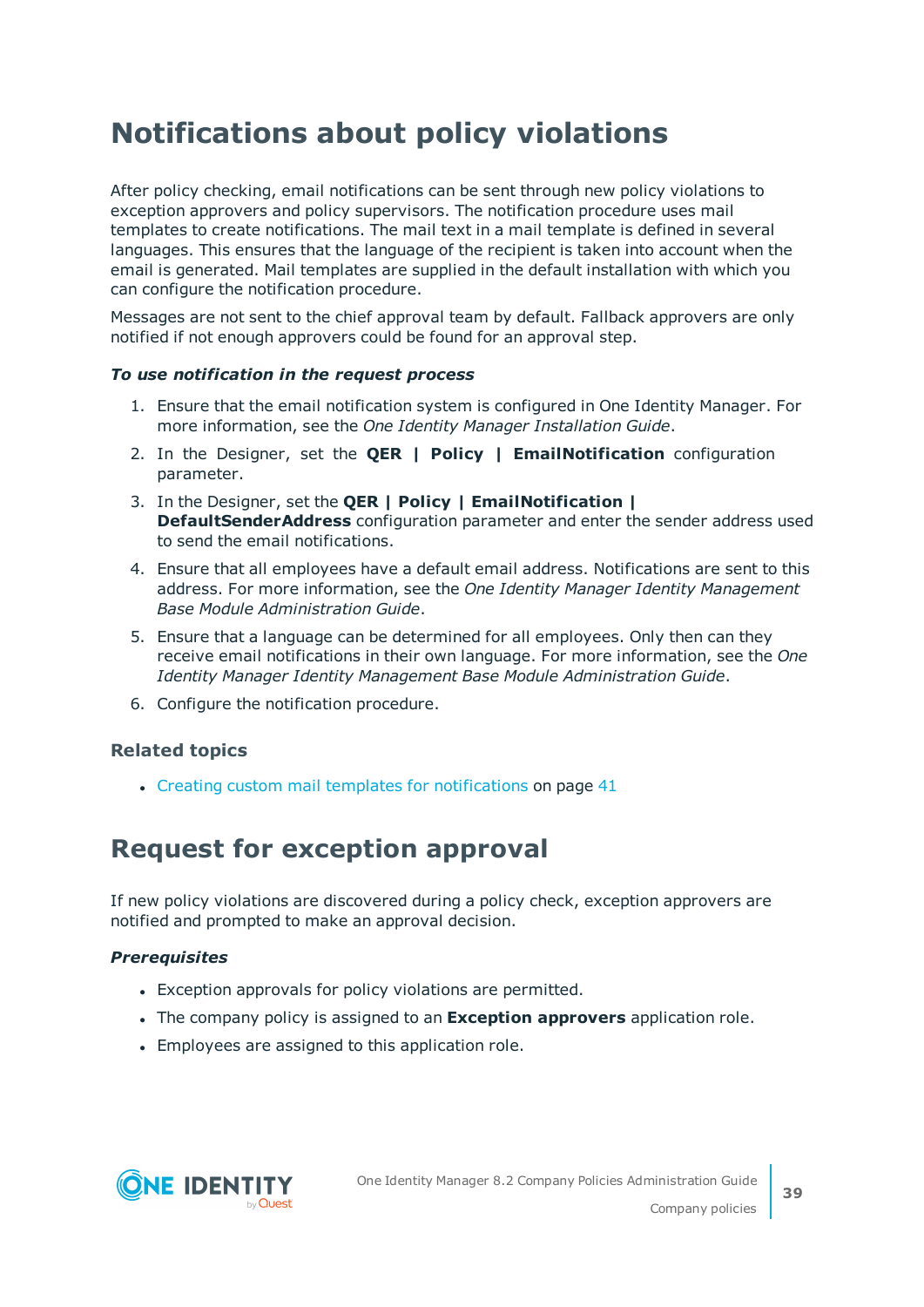#### *To send demands for exception approval*

• Enter the following data for the company policy:

**Exception approval allowed**: Enabled

**Mail template new violation**: Policies - new exception approval required

TIP: To use a mail template other than the standard for these notifications, create a mail template with the QERPolicy base object.

### **Related topics**

- Creating and changing [company](#page-20-1) policies on page 21
- General main data for [company](#page-21-0) policies on page 22
- Creating custom mail templates for [notifications](#page-40-1) on page 41

## <span id="page-39-0"></span>**Notifications about policy violations without exception approval**

Policy supervisors are notified if new policy violations are discovered during a policy check and these cannot be granted exception approval.

#### *Prerequisites*

- Exception approvals for policy violations are not permitted.
- <sup>l</sup> An application role for **Policy superviors** is assigned to the company policy.
- Employees are assigned to this application role.

### *To inform a policy supervisor about policy violations*

• Enter the following data for the company policy:

**Exception approval allowed**: Not enabled

**Mail Template New Violation**: Policies - rogue violation occurred

TIP: To use a mail template other than the standard for these notifications, create a mail template with the QERPolicy base object.

### **Related topics**

- $\cdot$  Creating and changing [company](#page-20-1) policies on page 21
- General main data for [company](#page-21-0) policies on page 22
- $\cdot$  Creating custom mail templates for [notifications](#page-40-1) on page 41

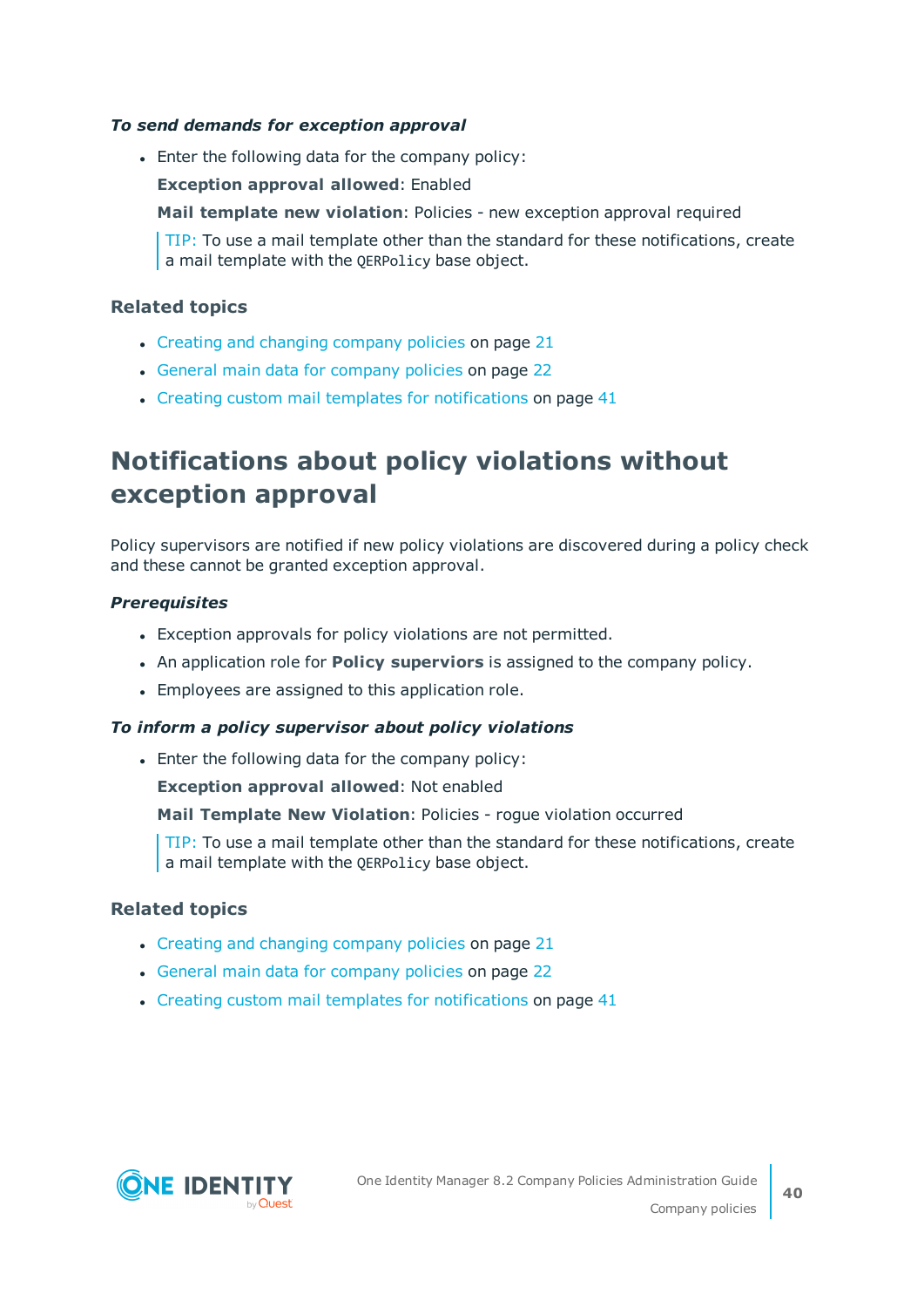## <span id="page-40-0"></span>**Approval status of a policy violation**

Edit policy violations in the Web Portal. You can also get an overview of the approval status of each policy violation in the Manager. To do this, open the overview form of the enabled company policy whose policy violations you want to look at. You will see new, granted, and denied policy violations here.

### *To display details of a policy violation*

- 1. Select the form element for the policy violation and make the list entries visible.
- 2. Click the policy violation you want to view.

This opens the policy violation main data form, This shows you an overview of the object that caused the violation, the approval status and the exception approver responsible.

### **Related topics**

• [Overview](#page-31-2) of company policies on page 32

## <span id="page-40-1"></span>**Creating custom mail templates for notifications**

For more information about creating and editing mail template, see the *One Identity Manager Operational Guide*.

A mail template consists of general main data such as target format, importance, or mail notification confidentiality, and one or more mail definitions. Mail text is defined in several languages in the mail template. This ensures that the language of the recipient is taken into account when the email is generated.

### *To create and edit mail templates*

1. In the Manager, select the **Company Policies > Basic configuration data > Mail templates** category.

This shows all the mail templates that can be used for policy checks in the result list.

- 2. Select a mail template in the result list and run the **Change main data** task.
	- $-$  OR  $-$

Click  $\pm$  in the result list.

This opens the mail template editor.

- 3. Edit the mail template.
- 4. Save the changes.

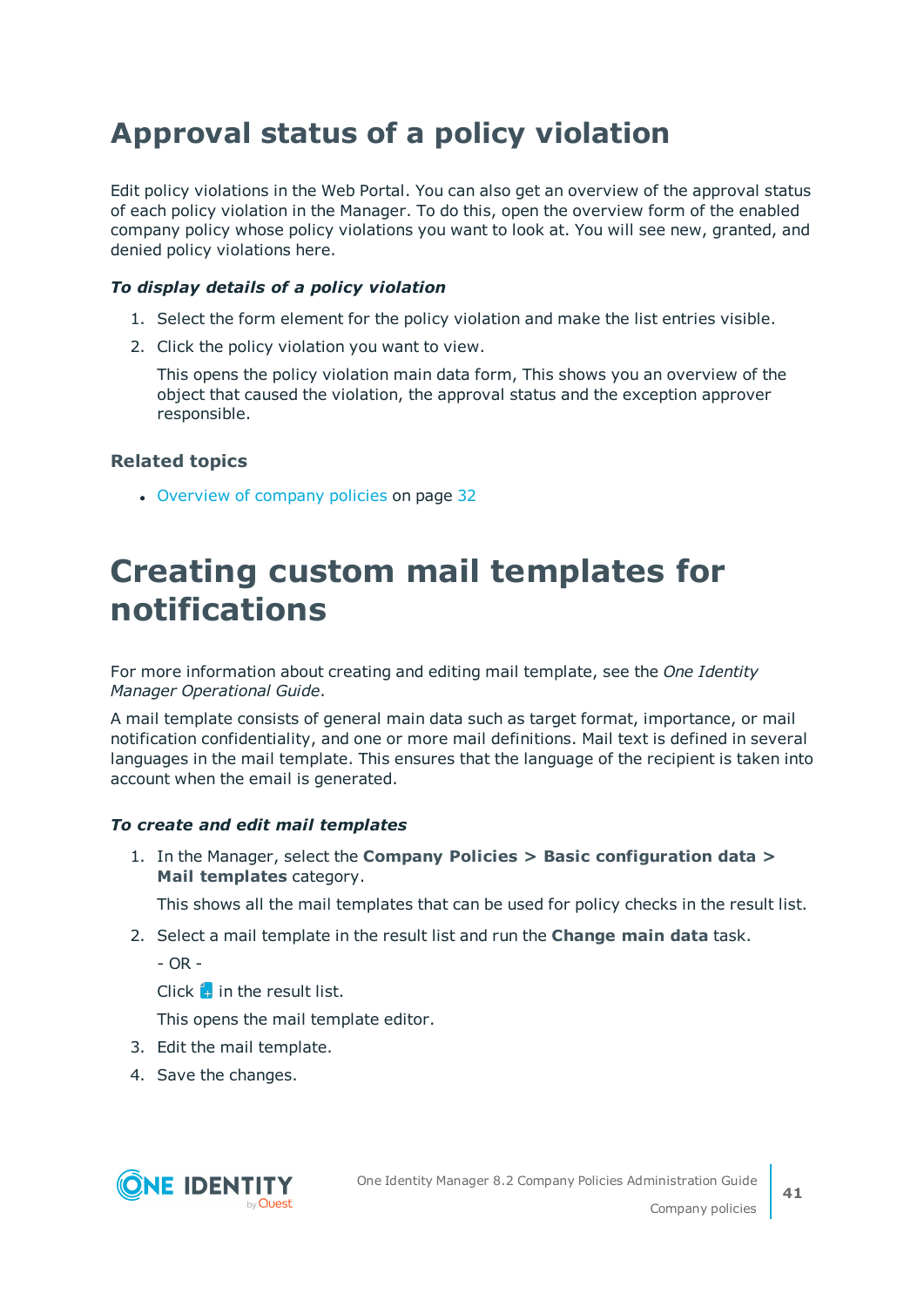### *To copy a mail template*

1. In the Manager, select the **Company Policies > Basic configuration data > Mail templates** category.

This shows all the mail templates that can be used for policy checks in the result list.

- 2. Select the mail template that you want to copy in the result list and run the **Change main data** task.
- 3. Select the **Copy mail template** task.
- 4. Enter the name of the new mail template in the **Name of copy** field.
- 5. Click **OK**.

#### *To display a mail template preview*

1. In the Manager, select the **Company Policies > Basic configuration data > Mail templates** category.

This shows all the mail templates that can be used for policy checks in the result list.

- 2. Select a mail template in the result list and run the **Change main data** task.
- 3. Select the **Preview** task.
- 4. Select the base object.
- 5. Click **OK**.

#### *To delete a mail template*

1. In the Manager, select the **Company Policies > Basic configuration data > Mail templates** category.

This shows all the mail templates that can be used for policy checks in the result list.

- 2. Select the template in the result list.
- 3. Click  $\mathbf{\hat{i}}$  in the result list.
- <span id="page-41-0"></span>4. Confirm the security prompt with **Yes**.

## **General properties of a mail template**

The following general properties are displayed for a mail template.

#### **Table 19: Mail template properties**

| <b>Property</b> | <b>Meaning</b>                                                                                                                                                                                             |
|-----------------|------------------------------------------------------------------------------------------------------------------------------------------------------------------------------------------------------------|
|                 | Mail template Name of the mail template. This name will be used to display the mail<br>templates in the administration tools and in the Web Portal. Translate the<br>given text using the <b>O</b> button. |

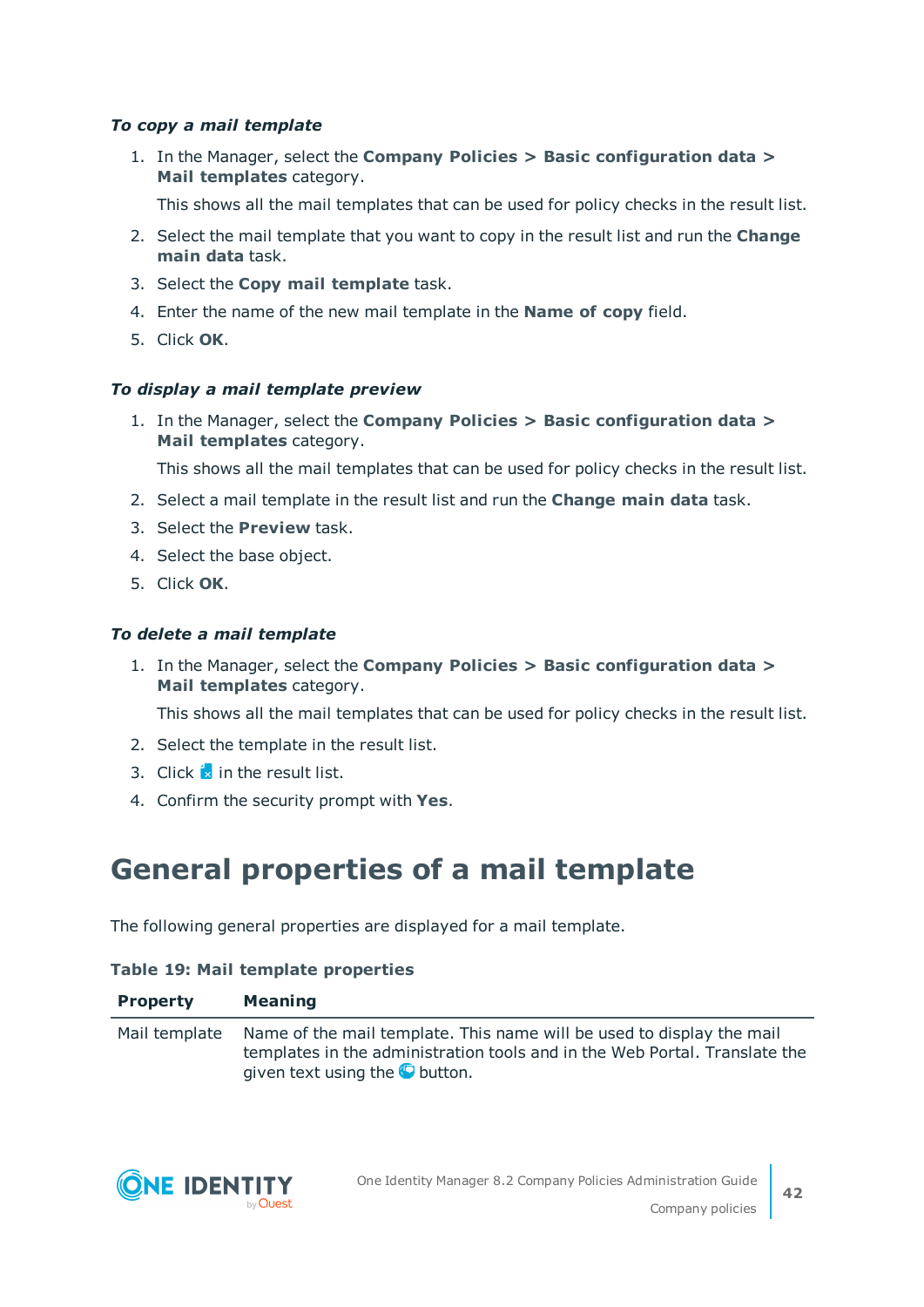| <b>Property</b>              | <b>Meaning</b>                                                                                                                                                                                                                                   |
|------------------------------|--------------------------------------------------------------------------------------------------------------------------------------------------------------------------------------------------------------------------------------------------|
| Base object                  | Mail template base object. A base object only needs to be entered if the<br>mail definition properties of the base object are referenced.                                                                                                        |
|                              | Use the QERPolicy or QERPolicyHasObject base object for notifications<br>about policy violations.                                                                                                                                                |
| Report<br>(parameter<br>set) | Report, made available through the mail template.                                                                                                                                                                                                |
| Description                  | Mail template description. Translate the given text using the $\bullet$ button.                                                                                                                                                                  |
| Target format                | Format in which to generate email notification. Permitted values are:                                                                                                                                                                            |
|                              | • HTML: The email notification is formatted in HTML. Text formats,<br>for example, different fonts, colored fonts, or other text<br>formatting, can be included in HTML format.                                                                  |
|                              | • TXT: The email notification is formatted as text. Text format does<br>not support bold, italics, or colored font, or other text formatting.<br>Images displayed directly in the message are not supported.                                     |
| Design type                  | Design in which to generate the email notification. Permitted values are:                                                                                                                                                                        |
|                              | • Mail template: The generated email notification contains the mail<br>body in accordance with the mail definition.                                                                                                                              |
|                              | <b>Report:</b> The generated email notification contains the report<br>specified under Report (parameter set) as its mail body.                                                                                                                  |
|                              | • Mail template, report in attachment: The generated email<br>notification contains the mail body in accordance with the mail<br>definition. The report specified under Report (parameter set) is<br>attached to the notification as a PDF file. |
| Importance                   | Importance for the email notification. Permitted values are Low,<br>Normal, and High.                                                                                                                                                            |
| Confidentiality              | Confidentiality for the email notification. Permitted values are Normal,<br>Personal, Private, and Confidential.                                                                                                                                 |
| Can<br>unsubscribe           | Specifies whether the recipient can unsubscribe email notification. If this<br>option is set, the emails can be unsubscribed through the Web Portal.                                                                                             |
| Deactivated                  | Specifies whether this mail template is disabled.                                                                                                                                                                                                |
| Mail definition              | Selects the mail definition in a specific language.                                                                                                                                                                                              |
|                              | NOTE: If the Common   MailNotification   DefaultCulture<br>configuration parameter is set, the mail definition is loaded in the<br>default language for email notifications when the template is opened.                                         |
| Language                     | Language that applies to the mail template. The recipient's language<br>preferences are taken into account when an email notification is                                                                                                         |

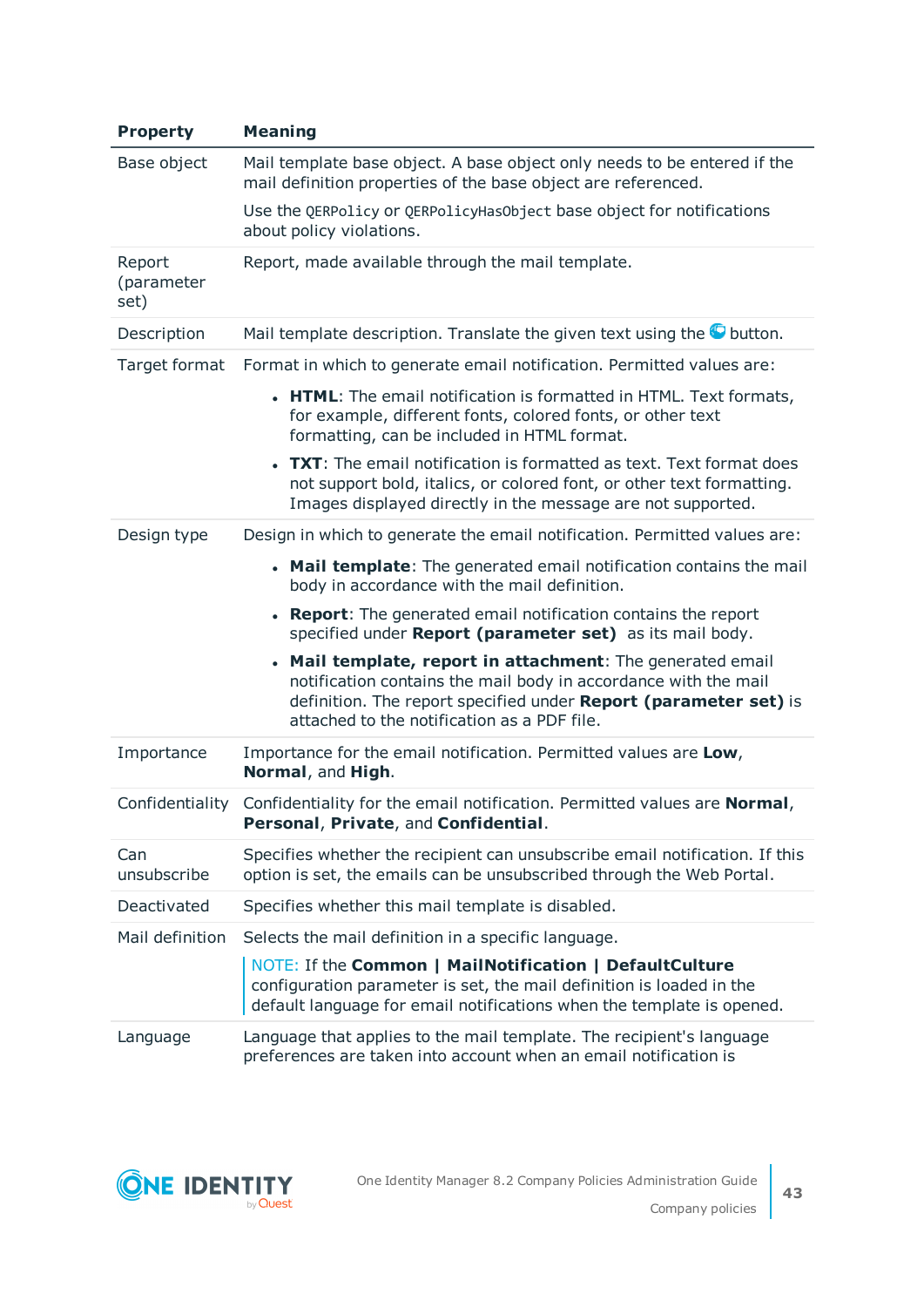| <b>Property</b> | <b>Meaning</b>                |
|-----------------|-------------------------------|
|                 | generated.                    |
| Subject         | Subject of the email message. |
| Mail body       | Content of the email message. |

## <span id="page-43-0"></span>**Creating and editing an email definition**

Mail texts can be defined in these different languages in a mail template. This ensures that the language of the recipient is taken into account when the email is generated.

#### *To create a new mail definition*

1. In the Manager, select the **Company Policies > Basic configuration data > Mail templates** category.

This shows all the mail templates that can be used for policy checks in the result list.

- 2. Select a mail template in the result list and run the **Change main data** task.
- 3. In the result list, select the language for the mail definition in the **Language** menu.

All active languages are shown. To use another language, in the Designer, enable the corresponding countries. For more information, see the *One Identity Manager Configuration Guide*.

- 4. Enter the subject in **Subject**.
- 5. Edit the mail text in the **Mail definition** view with the help of the Mail Text Editor.
- 6. Save the changes.

#### *To edit an existing mail definition*

1. In the Manager, select the **Company Policies > Basic configuration data > Mail templates** category.

This shows all the mail templates that can be used for policy checks in the result list.

- 1. Select a mail template in the result list and run the **Change main data** task.
- 2. In the **Mail definition** menu, select the language for the mail definition.

NOTE: If the **Common | MailNotification | DefaultCulture** configuration parameter is set, the mail definition is loaded in the default language for email notifications when the template is opened.

- 3. Edit the mail subject line and the body text.
- 4. Save the changes.

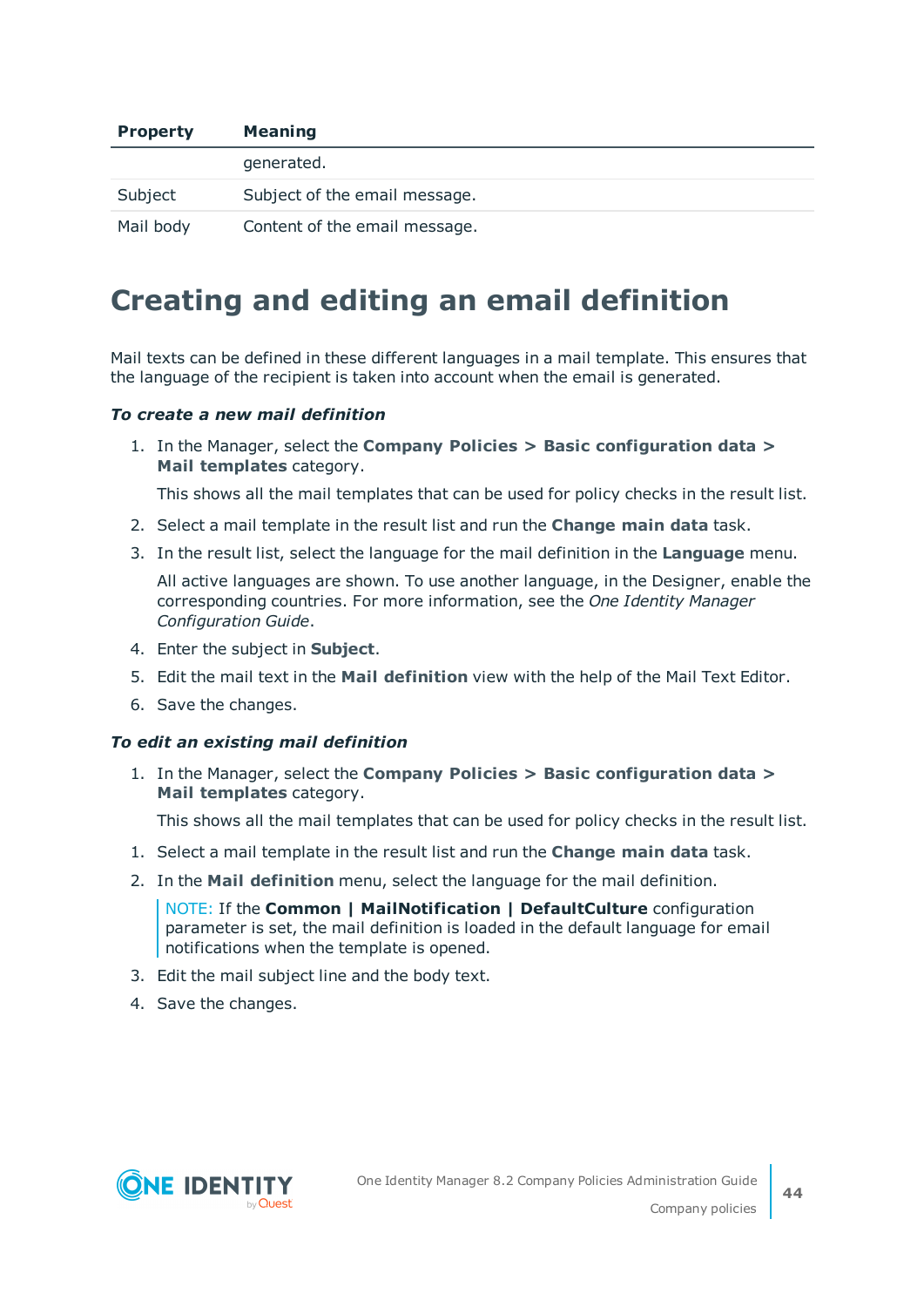## <span id="page-44-0"></span>**Using base object properties**

In the subject line and body text of a mail definition, you can use all properties of the object entered under **Base object**. You can also use the object properties that are referenced by foreign key relation.

To access properties use dollar notation. For more information, see the *One Identity Manager Configuration Guide*.

## <span id="page-44-1"></span>**Use of hyperlinks in the Web Portal**

**Table 20: Configuration parameters for the Web Portal URL**

| Configuration<br>parameter | <b>Effect when set</b>                                              |
|----------------------------|---------------------------------------------------------------------|
| QER   WebPortal            | Web Portal URL This address is used in mail templates to add hyper- |
| BaseURL                    | links to the Web Portal.                                            |

You can add hyperlinks to the Web Portal in the mail text of a mail definition. If the recipient clicks on the hyperlink in the email, the Web Portal opens on that web page and further actions can be carried out. In the default version, this method is implemented in policy checks.

### *Prerequisites for using this method*

<sup>l</sup> The **QER | WebPortal | BaseURL** configuration parameter is enabled and contains the URL path to the Web Portal. You edit the configuration parameter in the Designer.

```
http://<server name>/<application>
with:
<server name> = name of server
```
<application> = path to the Web Portal installation directory

### *To add a hyperlink to the Web Portal in the mail text*

- 1. Click the position in the mail text of the mail definition where you want to insert a hyperlink.
- 2. Open the **Hyperlink** context menu and enter the following information.
	- **.** Display text: Enter a caption for the hyperlink.
	- <sup>l</sup> **Link to**: Select the **File or website** option.
	- **. Address:** Enter the address of the page in the Web Portal that you want to open.

NOTE: One Identity Manager provides a number of default functions that you can use to create hyperlinks in the Web Portal.

3. To accept the input, click **OK**.

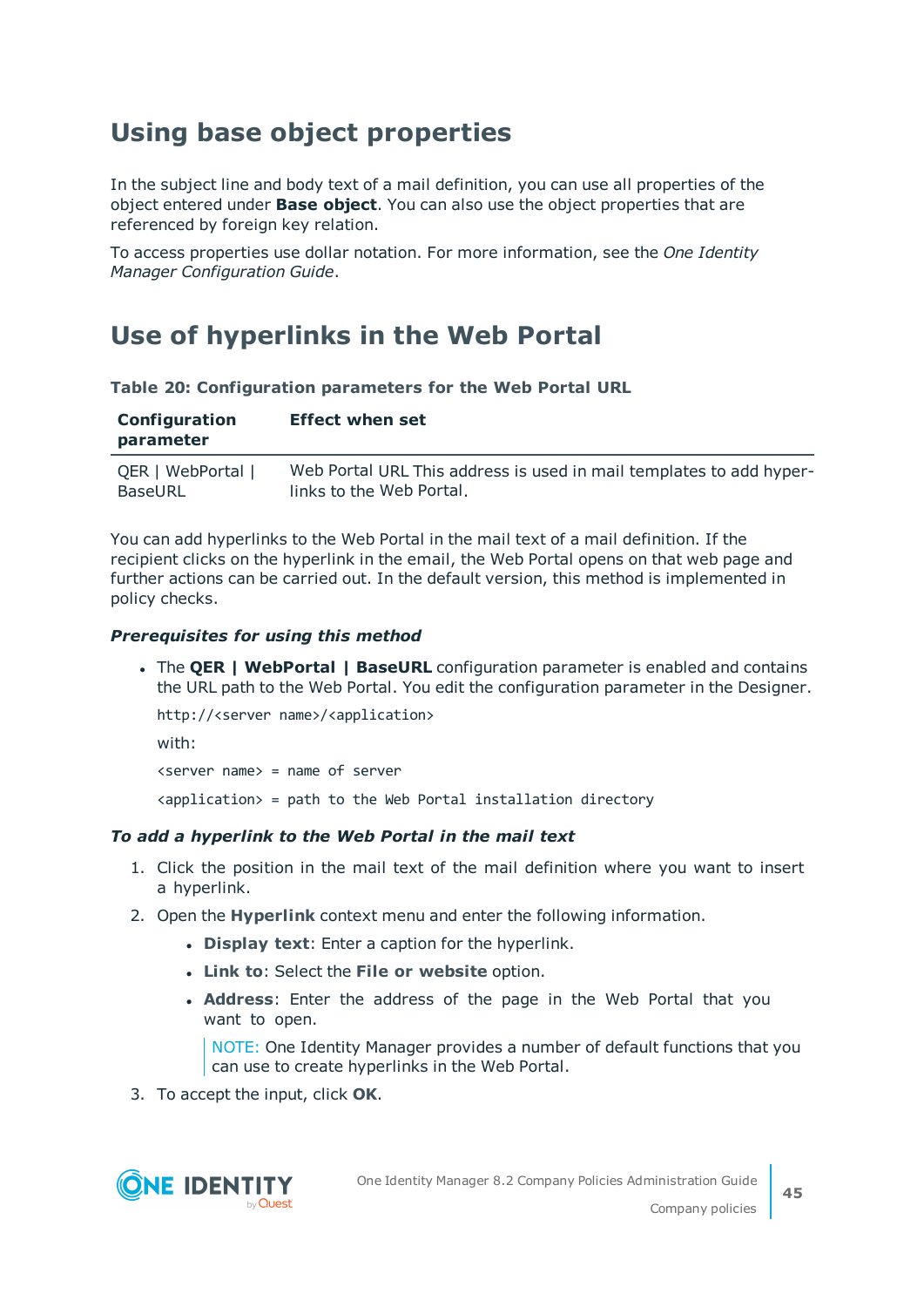### **Default functions for creating hyperlinks**

Several default functions are available to help you create hyperlinks. You can use the functions directly when you add a hyperlink in the mail body of a mail definition or in processes

### **Direct function input**

You can reference a function when you add a hyperlink in the **Address** field of the **Hyperlink** context menu.

```
$Script(<Function>)$
Example:
$Script(VI_BuildQERPolicyLink_Show)$
```
### **Default function for policy checking**

The VI\_BuildComplianceLinks script contains a collection of default functions for composing hyperlinks for exception approval of policy violations.

#### **Table 21: Functions of the VI\_BuildComplianceLinks script**

| <b>Function</b>            | <b>Usage</b>                                         |
|----------------------------|------------------------------------------------------|
| VI BuildQERPolicyLink Show | Opens the exception approval page in the Web Portal. |

### <span id="page-45-0"></span>**Customizing email signatures**

Configure the email signature for mail templates using the following configuration parameters. Edit the configuration parameters in the Designer.

|  |  | Table 22: Configuration parameters for email signatures |  |  |  |  |
|--|--|---------------------------------------------------------|--|--|--|--|
|--|--|---------------------------------------------------------|--|--|--|--|

| <b>Configuration parameter</b>                         | <b>Description</b>                                                              |
|--------------------------------------------------------|---------------------------------------------------------------------------------|
| Common   MailNotification  <br>Signature               | Data for the signature in email automatically<br>generated from mail templates. |
| Common   MailNotification  <br>Signature   Caption     | Signature under the salutation.                                                 |
| Common   MailNotification  <br>Signature   Company     | Company name.                                                                   |
| Common   MailNotification  <br>Signature   Link        | Link to the company's website.                                                  |
| Common   MailNotification  <br>Signature   LinkDisplay | Display text for the link to the company's website.                             |

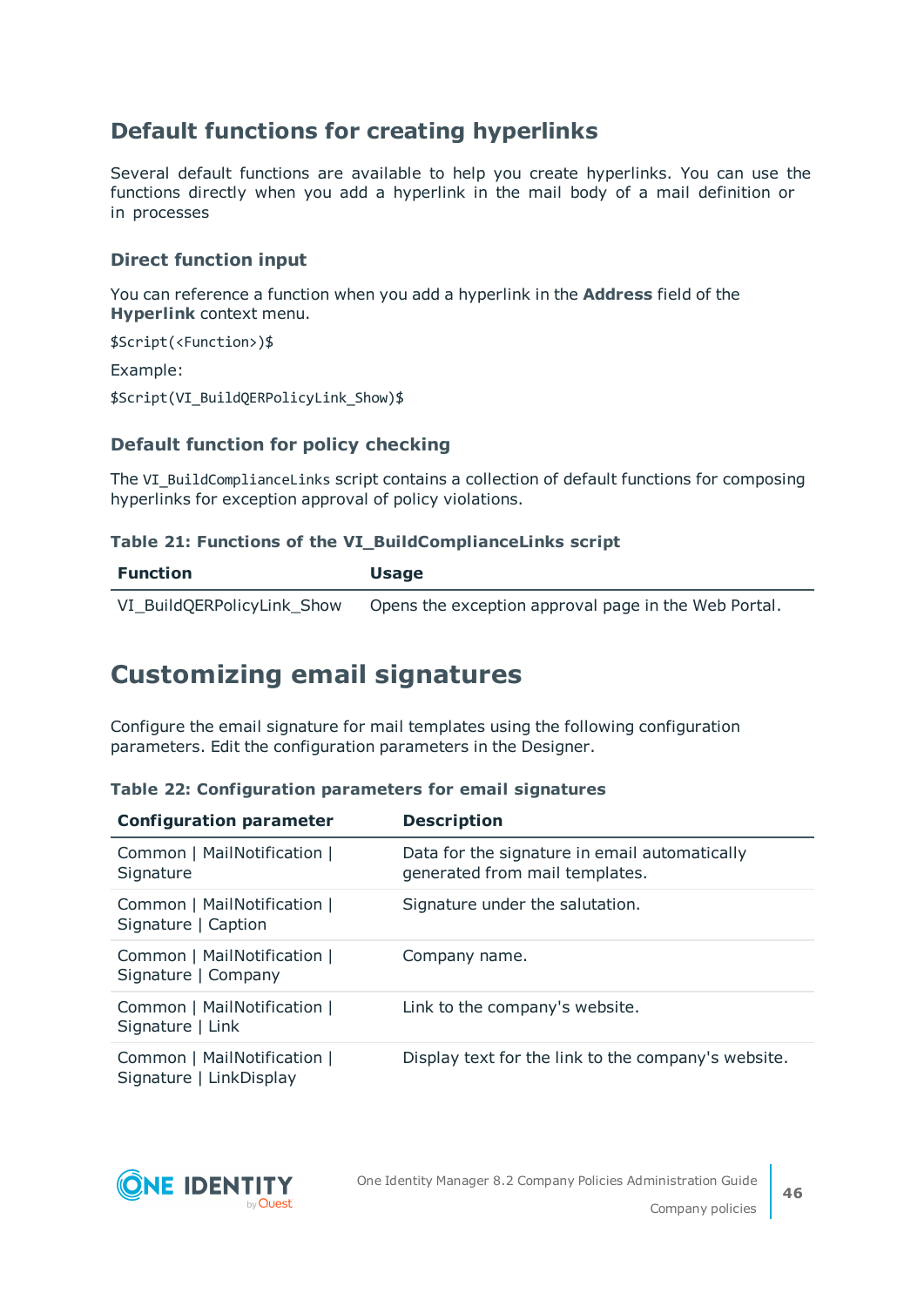VI\_GetRichMailSignature combines the components of an email signature according to the configuration parameters for use in mail templates.

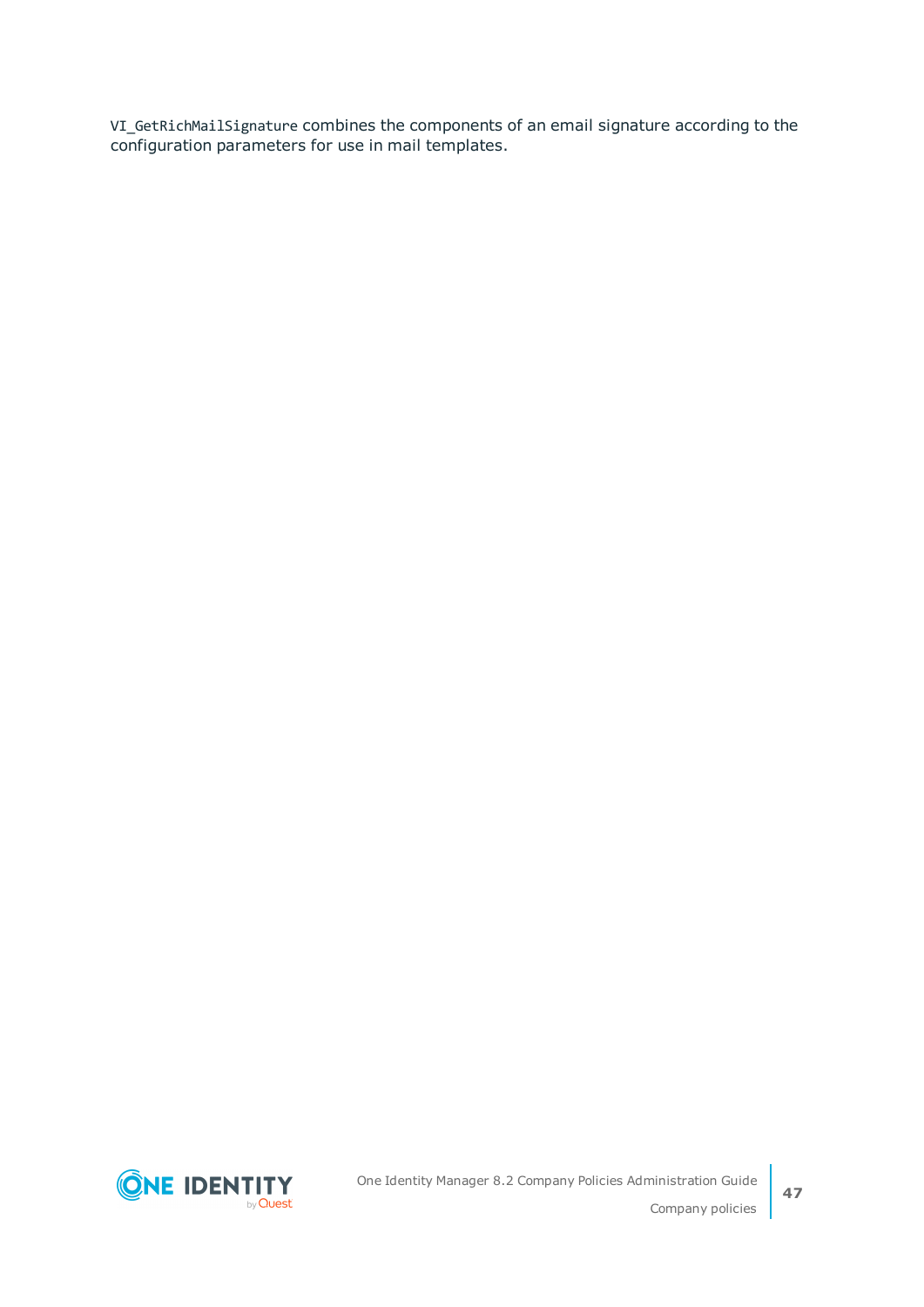# **Mitigating controls**

#### <span id="page-47-0"></span>**Table 23: Configuration parameter for risk assessment**

| Configuration<br>parameter | <b>Effect when set</b>                                                                                                                                                                                    |
|----------------------------|-----------------------------------------------------------------------------------------------------------------------------------------------------------------------------------------------------------|
| QER                        | Preprocessor relevant configuration parameter controlling system<br>CalculateRiskIndex components for calculating an employee's risk index. Changes to the<br>parameter require recompiling the database. |
|                            | If the parameter is enabled, values for the risk index can be entered<br>and calculated.                                                                                                                  |

Violation of regulatory requirements can harbor different risks for companies. To evaluate these risks, you can apply risk indexes to company policies. These risk indexes provide information about the risk involved for the company if this particular policy is violated. Once the risks have been identified and evaluated, mitigating controls can be implemented.

Mitigating controls are independent on One Identity Manager's functionality. They are not monitored through One Identity Manager.

Mitigating controls describe controls that are implemented if a company policy was violated. The next policy check should not find any rule violations once the controls have been applied.

#### *To edit mitigating controls*

<sup>l</sup> In the Designer, set the **QER | CalculateRiskIndex** configuration parameter and compile the database.

If you disable the configuration parameter at a later date, model components and scripts that are not longer required, are disabled. SQL procedures and triggers are still carried out. For more information about the behavior of preprocessor relevant configuration parameters and conditional compiling, see the *One Identity Manager Configuration Guide*.

For more information about risk assessment, see the One Identity Manager Risk Assessment Administration Guide.

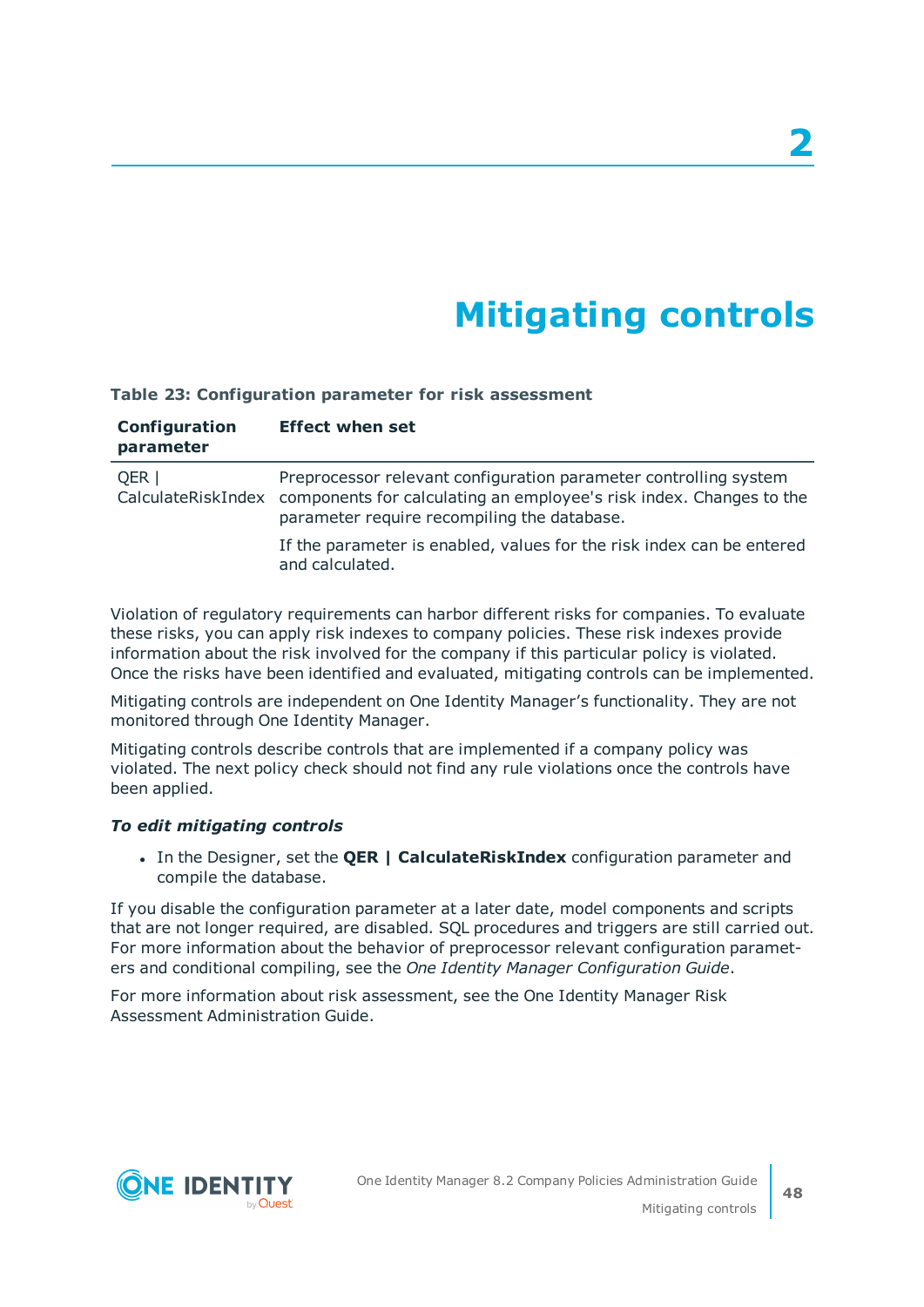# <span id="page-48-0"></span>**Entering main data**

### *To create or edit mitigating controls*

- 1. In the Manager, select the **Risk index functions > Mitigating controls** category.
- 2. Select a mitigating control in the result list and run the **Change main data** task.  $-$  OR  $-$

Click  $\mathbf{r}$  in the result list.

- 3. Edit the mitigating control main data.
- 4. Save the changes.

Enter the following main data of mitigating controls.

### **Table 24: General main data of a mitigating control**

| <b>Property</b>           | <b>Description</b>                                                                                                                                       |
|---------------------------|----------------------------------------------------------------------------------------------------------------------------------------------------------|
| Measure                   | Unique identifier for the mitigating control.                                                                                                            |
| Significance<br>reduction | When the mitigating control is implemented, this value is used to reduce<br>the risk of denied attestation cases. Enter a number between <b>0</b> and 1. |
| Description               | Detailed description of the mitigating control.                                                                                                          |
| Functional<br>area        | Functional area in which the mitigating control may be applied.                                                                                          |
| Department                | Department in which the mitigating control may be applied.                                                                                               |

# <span id="page-48-1"></span>**Additional tasks for mitigating controls**

After you have entered the main data, you can run the following tasks.

## <span id="page-48-2"></span>**Mitigating controls overview**

You can see the most important information about a mitigating control on the overview form.

### *To obtain an overview of a mitigating control*

- 1. In the Manager, select the **Risk index functions > Mitigating controls** category.
- 2. Select the mitigating control in the result list.
- 3. Select the **Mitigating control overview** task.

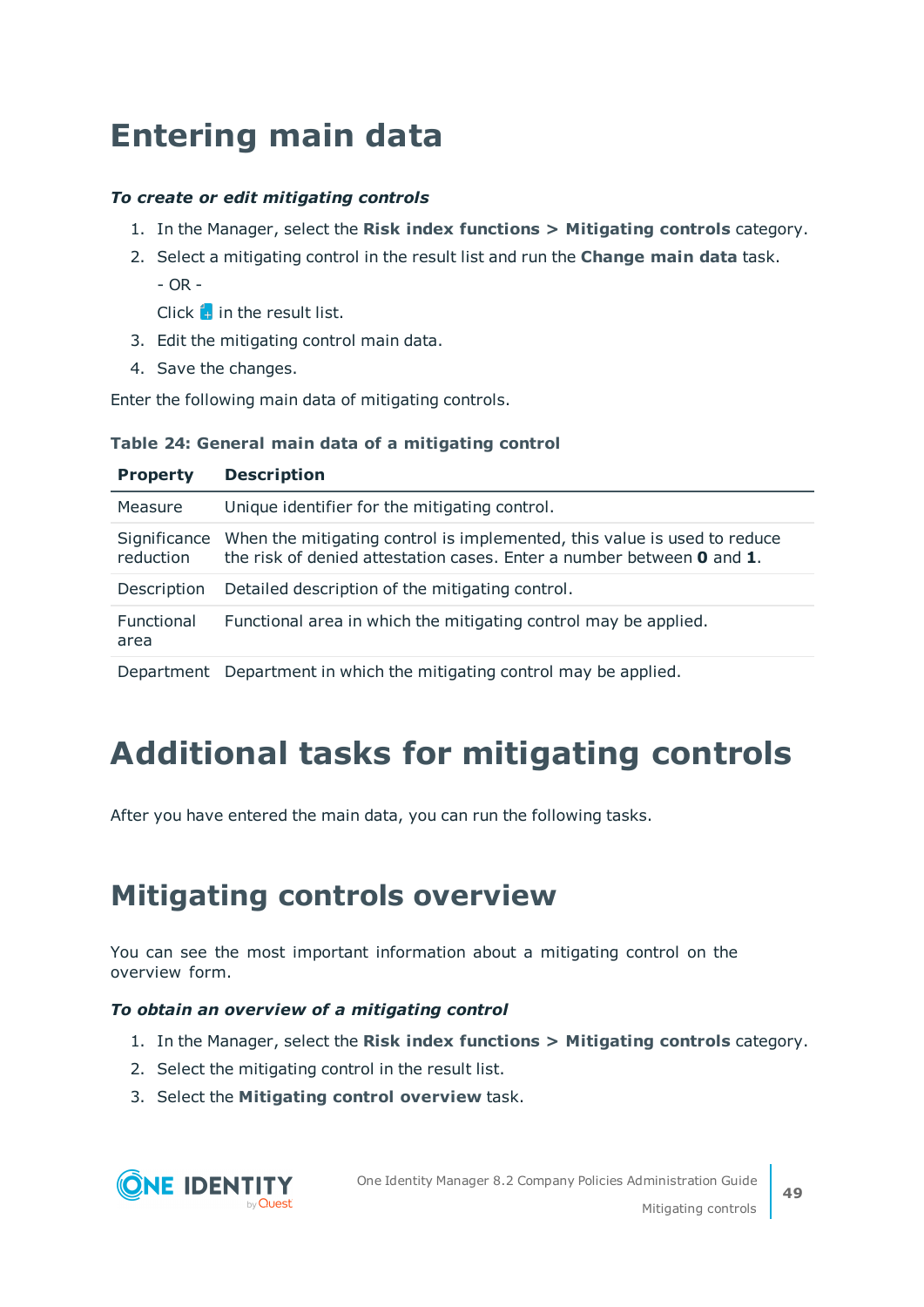## <span id="page-49-0"></span>**Assigning company policies**

Use this task to specify for which company policies the mitigating control is valid. You can only assign company policy working copies on the assignment form.

### *To assign company policies to mitigating controls*

- 1. Select the **Risk index functions > Mitigating controls** category.
- 2. Select the mitigating control in the result list.
- 3. Select the **Assign company policies** task.
- 4. In the **Add assignments** pane, double-click the company policies you want to assign.

 $- OR -$ 

In the **Remove assignments** pane, double-click the company policies whose assignment is to be deleted.

<span id="page-49-1"></span>5. Save the changes.

# **Calculating mitigation**

The reduction in significance of a mitigating control supplies the value by which the risk index of a company policy is reduced when the control is implemented.One Identity Manager calculates a reduced risk index based on the risk index and the significance reduction. One Identity Manager supplies default functions for calculating reduced risk indexes. These functions cannot be edited with One Identity Manager tools.

The reduced risk index is calculated from the company policy and the significance reduced sum of all assigned mitigating controls.

Risk index (reduced) = Risk index - sum significance reductions

If the significance reduction sum is greater than the risk index, the reduced risk index is set to **0**.

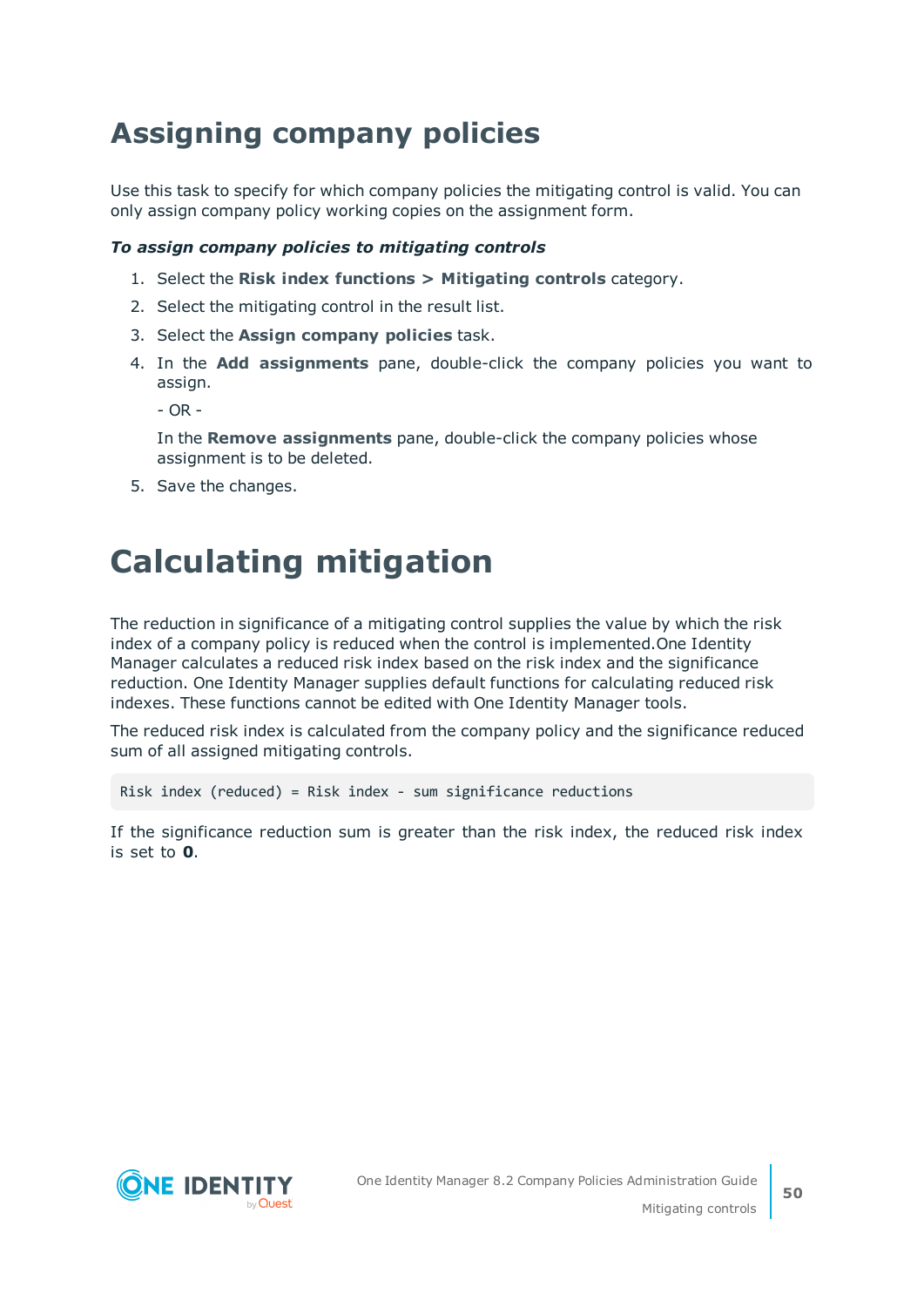# <span id="page-50-0"></span>**Appendix:General configuration parameter for company policies**

The following configuration parameters are additionally available in One Identity Manager after the module has been installed. Some general configuration parameters are relevant for company policies. The following table contains a summary of all applicable configuration parameters for company policies.

| Configuration<br>parameter                                           | <b>Meaning</b>                                                                                                                                                                                                                                                                                                                                                                |
|----------------------------------------------------------------------|-------------------------------------------------------------------------------------------------------------------------------------------------------------------------------------------------------------------------------------------------------------------------------------------------------------------------------------------------------------------------------|
| QER   Policy                                                         | Preprocessor relevant configuration parameter for controlling<br>company policy validation. Changes to the parameter require<br>recompiling the database.                                                                                                                                                                                                                     |
|                                                                      | If the parameter is enabled, you can use the model components.                                                                                                                                                                                                                                                                                                                |
|                                                                      | If you disable the configuration parameter at a later date, model<br>components and scripts that are not longer required, are<br>disabled. SQL procedures and triggers are still carried out. For<br>more information about the behavior of preprocessor relevant<br>configuration parameters and conditional compiling, see the One<br>Identity Manager Configuration Guide. |
| QER   Policy  <br>EmailNotification                                  | This parameter is used for mail notifications.                                                                                                                                                                                                                                                                                                                                |
|                                                                      | Information about notifications during company policy checks is<br>stored under the parameter.                                                                                                                                                                                                                                                                                |
| QER   Policy  <br>EmailNotification  <br><b>DefaultSenderAddress</b> | Sender's default email address for sending automatically<br>generated notifications when company policies are checked.<br>Replace the default address with a valid email address.                                                                                                                                                                                             |
| QER  <br>CalculateRiskIndex                                          | Preprocessor relevant configuration parameter controlling<br>system components for calculating an employee's risk index.<br>Changes to the parameter require recompiling the database.                                                                                                                                                                                        |
|                                                                      | If the parameter is enabled, values for the risk index can be<br>entered and calculated.                                                                                                                                                                                                                                                                                      |

#### **Table 25: Overview of configuration parameters**

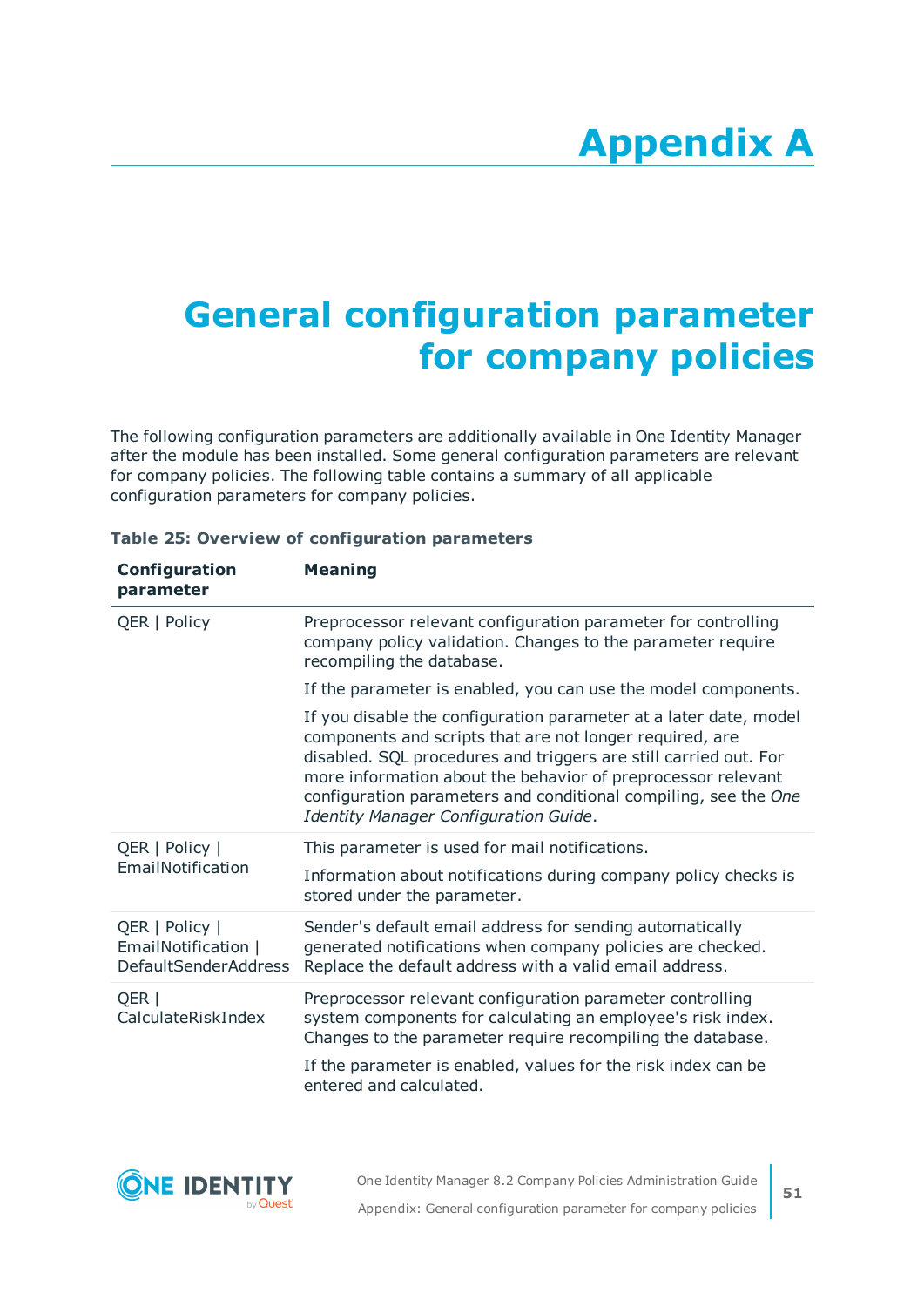| Configuration<br>parameter | <b>Meaning</b>                                                                                                                                                                                                                                                                                                                                                                |
|----------------------------|-------------------------------------------------------------------------------------------------------------------------------------------------------------------------------------------------------------------------------------------------------------------------------------------------------------------------------------------------------------------------------|
|                            | If you disable the configuration parameter at a later date, model<br>components and scripts that are not longer required, are<br>disabled. SQL procedures and triggers are still carried out. For<br>more information about the behavior of preprocessor relevant<br>configuration parameters and conditional compiling, see the One<br>Identity Manager Configuration Guide. |

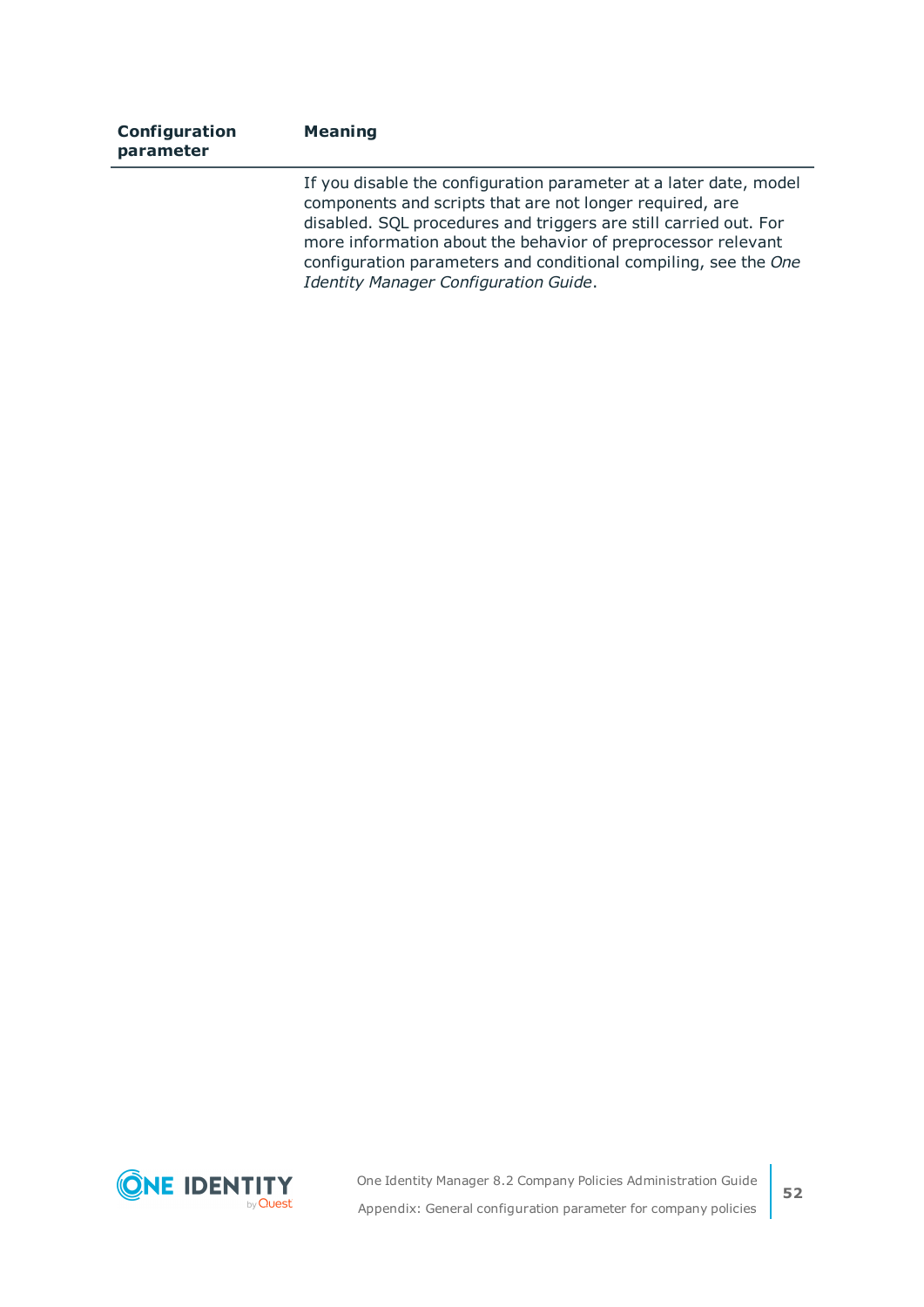<span id="page-52-0"></span>One Identity solutions eliminate the complexities and time-consuming processes often required to govern identities, manage privileged accounts and control access. Our solutions enhance business agility while addressing your IAM challenges with on-premises, cloud and hybrid environments.

# <span id="page-52-1"></span>**Contacting us**

For sales and other inquiries, such as licensing, support, and renewals, visit <https://www.oneidentity.com/company/contact-us.aspx>.

# <span id="page-52-2"></span>**Technical support resources**

Technical support is available to One Identity customers with a valid maintenance contract and customers who have trial versions. You can access the Support Portal at [https://support.oneidentity.com/.](https://support.oneidentity.com/)

The Support Portal provides self-help tools you can use to solve problems quickly and independently, 24 hours a day, 365 days a year. The Support Portal enables you to:

- Submit and manage a Service Request
- View Knowledge Base articles
- Sign up for product notifications
- Download software and technical documentation
- View how-to videos at [www.YouTube.com/OneIdentity](http://www.youtube.com/OneIdentity)
- Engage in community discussions
- Chat with support engineers online
- View services to assist you with your product

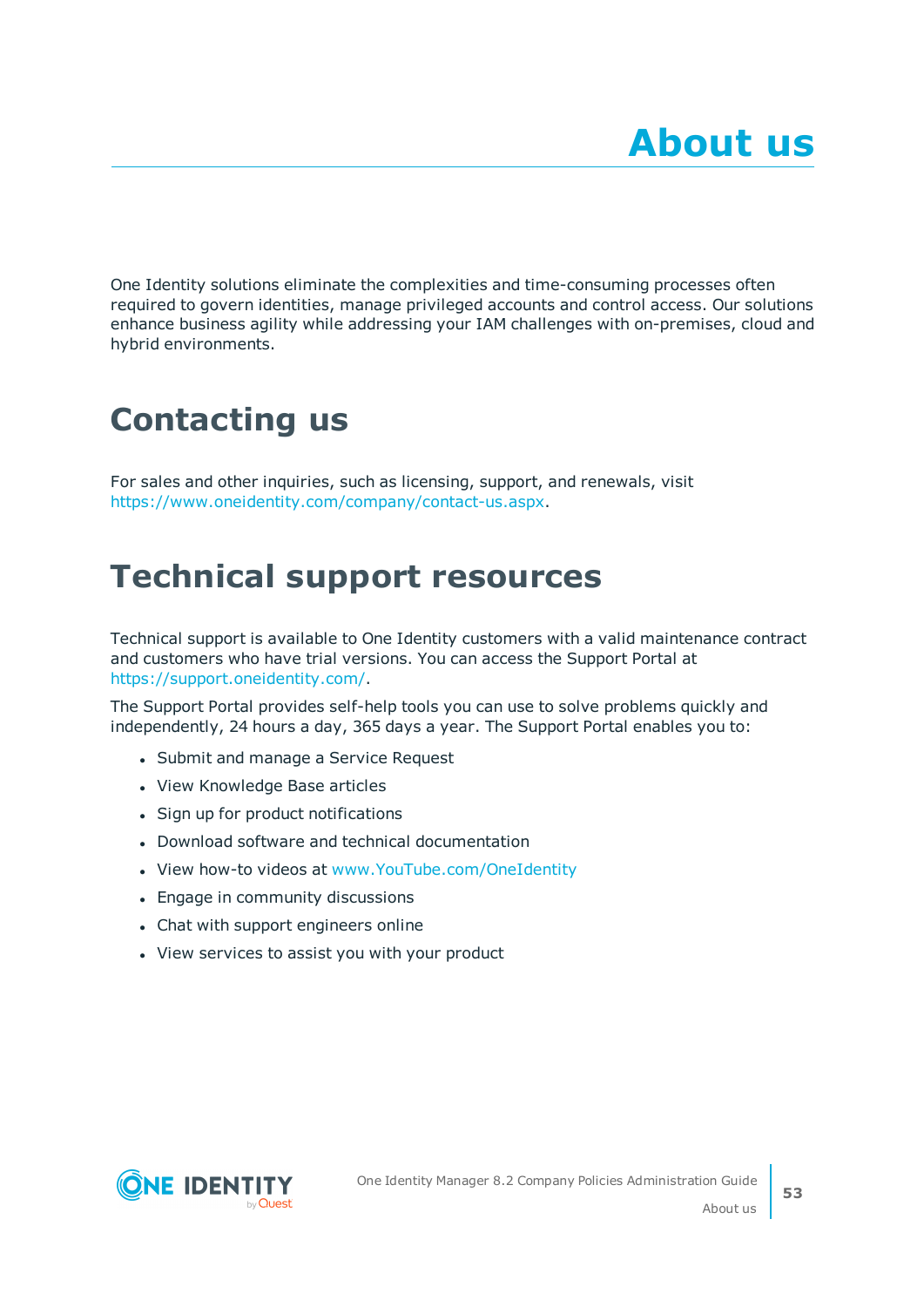# **Index**

### <span id="page-53-0"></span>**A**

administrator [6](#page-5-0) application role [6](#page-5-0) attestors [16](#page-15-0) policy supervisor [17](#page-16-0) attestors [6](#page-5-0), [16](#page-15-0), [22](#page-21-0)

### **B**

base object mail template [42](#page-41-0) base table [22](#page-21-0)

### **C**

calculation schedule [11](#page-10-0), [37](#page-36-0) assign [26](#page-25-0) assign company policy [15](#page-14-0) default schedule [14](#page-13-0) default schedule policies [11](#page-10-0) overview form [15](#page-14-1) start immediately [16](#page-15-1) check company policy [36](#page-35-2) compliance framework [10](#page-9-0) assign [28](#page-27-0) assign company policy [11](#page-10-1) overview form [11](#page-10-2) condition [22](#page-21-0) display [30,](#page-29-1) [33](#page-32-1) hide [30](#page-29-1), [33](#page-32-1) create working copy [22](#page-21-1)

### **D**

deactivate [22](#page-21-0) company policy [33](#page-32-0) default approval policy [27](#page-26-0)

### **E**

enable company policy [33](#page-32-0) enable working copy [21-22](#page-20-2) exception approval reason [19](#page-18-0) exception approver [6,](#page-5-0) [22](#page-21-0) assign employees [28](#page-27-1), [34](#page-33-0) notification [39](#page-38-1)

### **M**

mail definition [44](#page-43-0) mail template base object [42,](#page-41-0) [45](#page-44-0) hyperlink [45](#page-44-1) manager [22](#page-21-0) notification [40](#page-39-0) mitigating control [48](#page-47-0) assign [28](#page-27-2) assign company policy [50](#page-49-0) log [49](#page-48-0) overview [49](#page-48-2) significance reduction [49](#page-48-0)